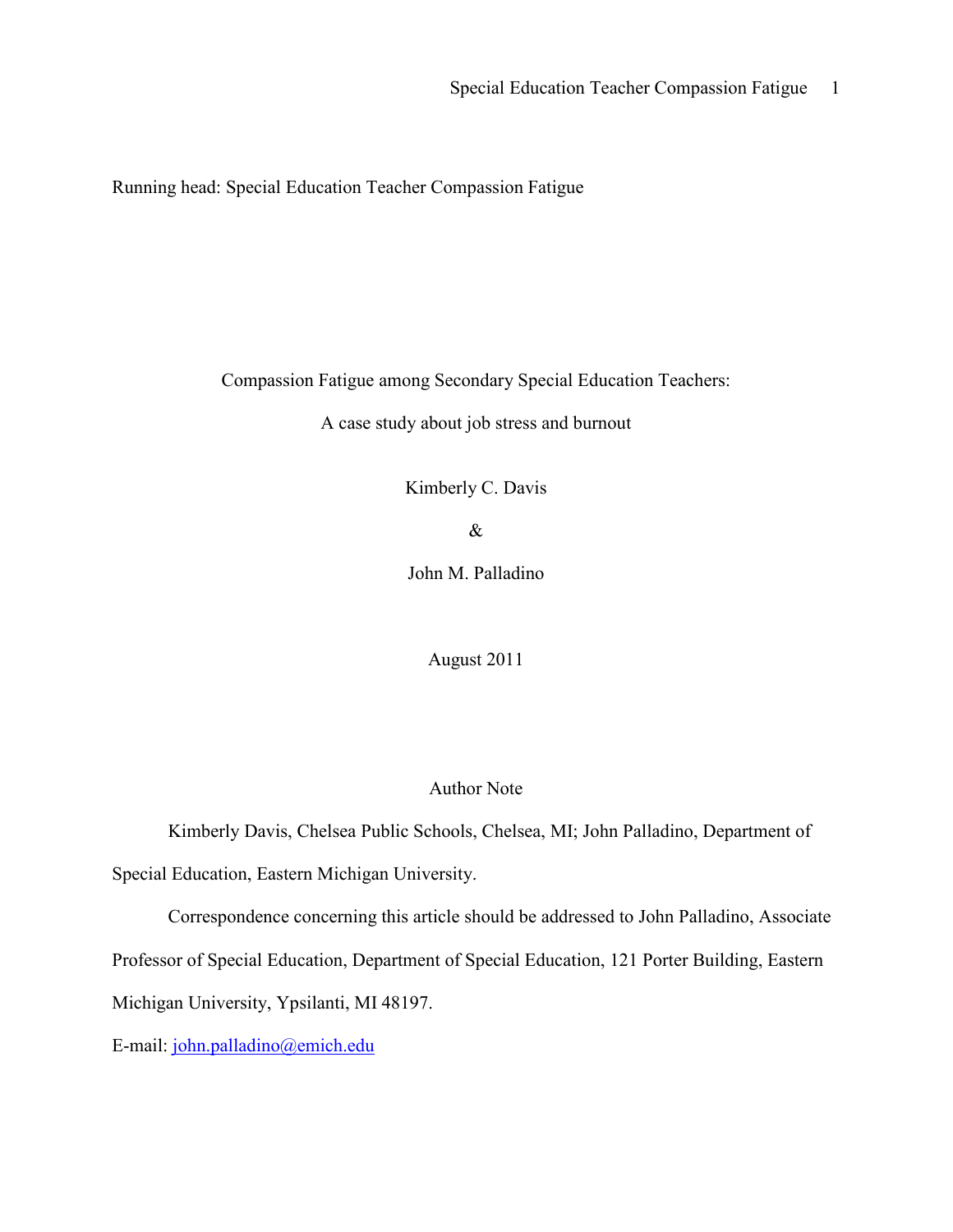#### Abstract

In an age with increased teacher preparation requirements, and ever-growing student populations, a great need exists to adequately train and retain highly qualified special education teachers. Special Education is a profession that has long been plagued by shortages of qualified personnel. Many factors contribute to the shortfall of educators in this field. One of the most significant contributing factors to teacher attrition is "burnout" or excessive stresses that can cause a teacher to leave the field. Although literature exists about the phenomenon, discussions within it have not included in-depth analyses from a compassion fatigue (Figley, 1995) perspective. Within the human service professions, compassion fatigue relates to job training, stress, job requirements, and professional support. The four constructs were explored with six secondary special education teachers through qualitative interviews, each reported in vignette format. The selection and format provides the reader awareness about the outplay of compassion fatigue among a specific subgroup of teachers. The present report concludes with recommendations for future studies that could expand the exploration of compassion fatigue reported here.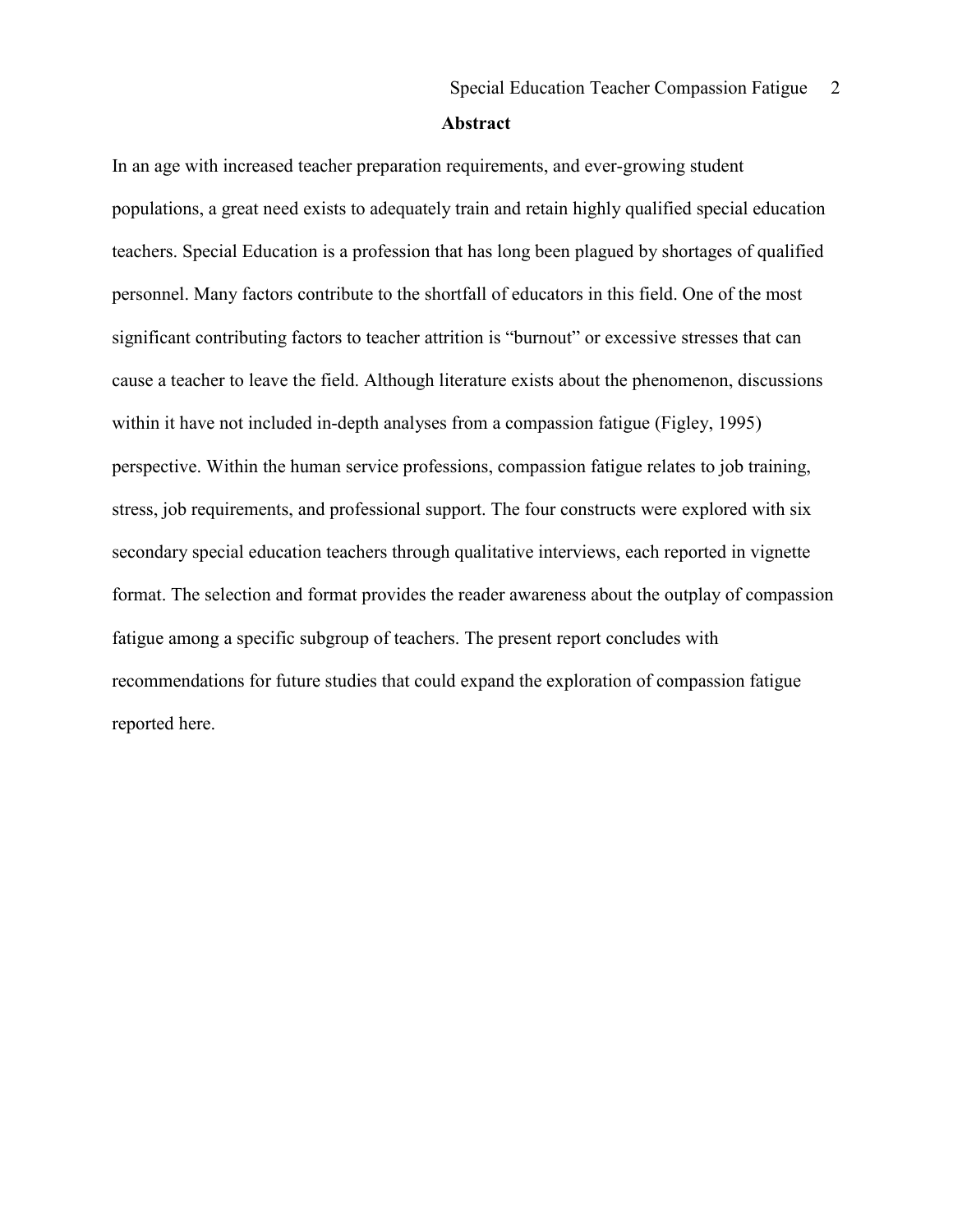### Special Education Teacher Compassion Fatigue 3

 A shortage of special education teachers exists throughout the nation. Bornfield, Hall, and Hall (1997) conducted a quantitative study of rural special education teachers' motivation to remain or relinquish their special education positions. The authors stated "the shortage is expected to continue due to increasing identification of children needing special education services, decreasing numbers of graduates in special education, and significant attrition of special educators" (p. 30). In order to be a "highly qualified special education teacher" preservice teachers encounter increased requirements to graduate, specifically with a special education teaching certificate as part of their degree. It is imperative to identify the essential factors associated with special education teacher retention in school districts across the country.

 In order to identify factors attributed to special education teacher retention, Wisniewski and Gargiulo (1997) conducted a qualitative study of the existing research about occupational stress and burnout among special educators. The authors defined:

Burnout as a catchall term used to describe a syndrome of emotional exhaustion and cynicism that occurs in response to the stressors and strains of personal and professional life. As burnout relates to teaching, it is a condition in which, the stressors underlying emotional exhaustion, depersonalization, and personal accomplishment occur in such frequency and intensity that they seem insurmountable. (p. 329)

Furthermore, the authors found that teachers who experience burnout are, "At a loss of concern for and loss of positive feelings or respect for his/her students. A reduced professional commitment and a desire to level the profession, the stress impairs health, leads to a deterioration in the quality of educational services and eventually leads to unpredictable staffing patterns" (p. 340). Bornfield, Hall, and Hall (1997) found that 41% of all special educators stated they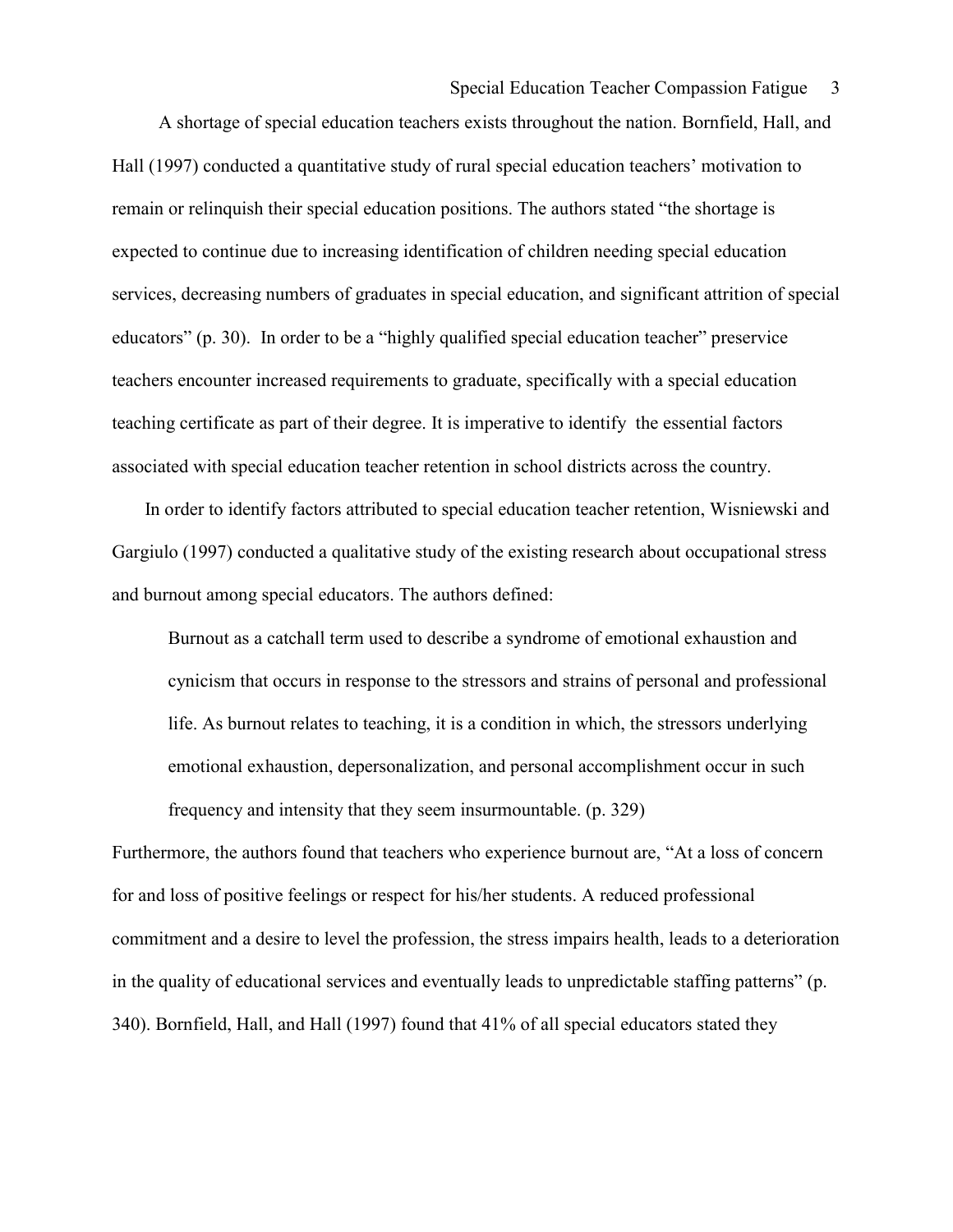Special Education Teacher Compassion Fatigue 4 considered "burnout" as a significant cause of attrition in their profession. The authors also found that 39% of special educators who had left the field attributed the cause to burnout.

 Burnout is one of the leading factors in special education teacher attrition. To understand better special education teacher retention strategies and causes of attrition Brownell, Sindelar, Bishop, Langley, and Sea (2002) conducted a qualitative study about two policy initiatives, No Child Left Behind and the National Commission on Teaching and America's Future Policy Blueprint. The authors stated "the field of special education is facing the daunting challenge of increasing the supply of teachers, while simultaneously upgrading its' quality" (p. 1). In order to understand the severity of the situation facing special educators, we need to understand the basic numbers. Russ, Chiang, Tylance, and Bongers (2001) conducted a qualitative study about the links between instructional group size and student engagement, caseload and academic achievement, and caseload and special education teacher attrition. The authors found the number of students identified as special education had increased 47% between 1977 and 1995, as compared to a 2% increase in the general education population. Wisniewski and Gargiulo (1997) reported that almost half of all special education teachers would leave the teaching field within seven years of entering, with attrition rates for general education teachers at 6-8%: "On the average, special educators remain in the classroom for six years" (p. 325). Cooley and Yovanoff (1996) conducted a quantitative study of special educators and related service providers and evaluated the effects of stress-management workshops and peer-collaboration programs correlation on teacher turnover. The authors stated that there had been a 37% reduction in graduates between 1984 and 1988 with special education degrees. Within the authors, sample as many as 30% of the special education workforce had worked with emergency certifications. Finally, Gersten, Keating, Yovanoff, and Harniss (2001) conducted a qualitative study of factors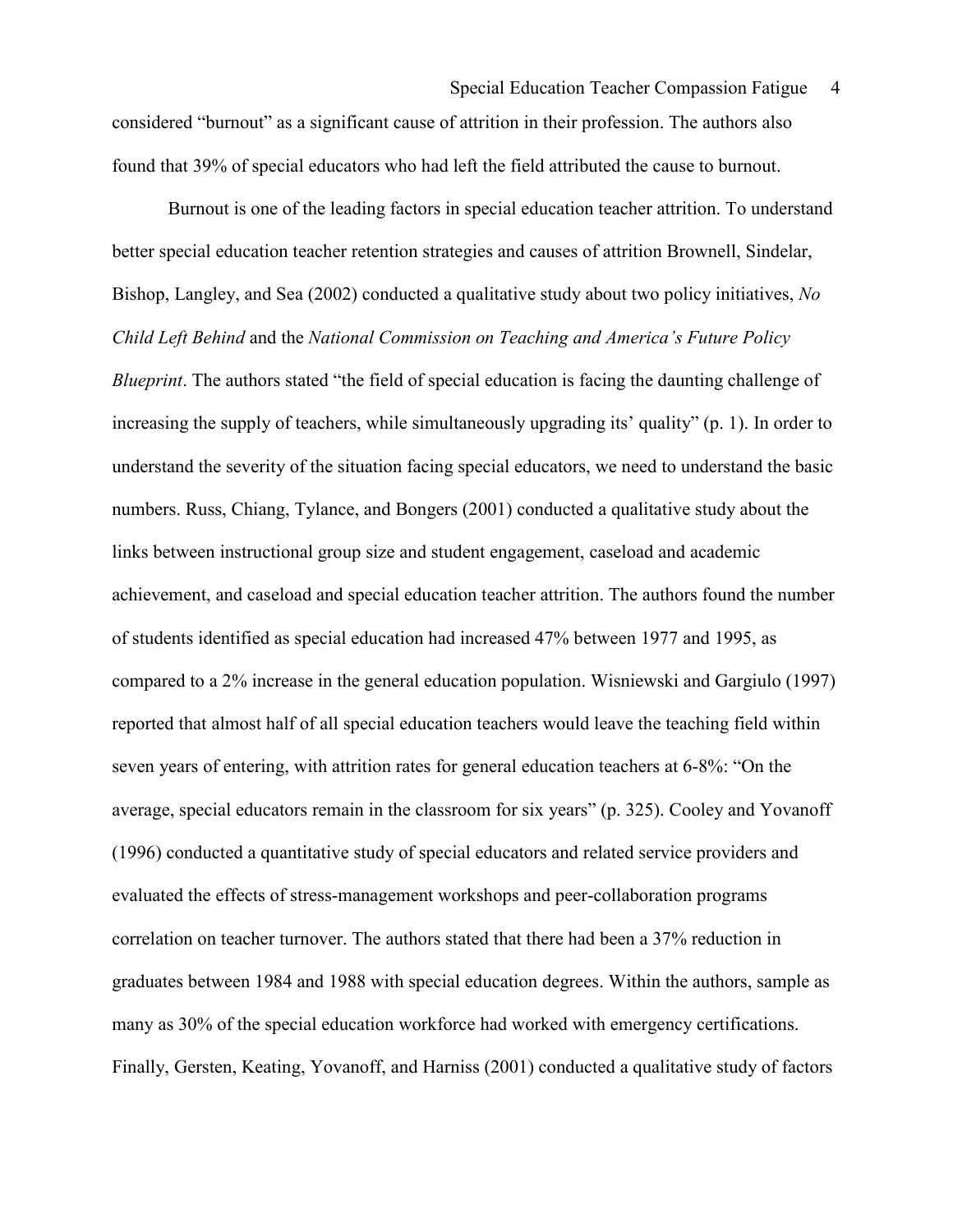that led to special educator teacher attrition and turnover in three large urban school districts. The authors made note of the numerous teachers, general and special education, who 'retire on the job' or continue to be a body that shows up, but perform only minimally, adding stresses to coworkers.

 In addition to teachers performing at low standards, within the special education profession there is also a marked difference in retention rates for teachers of students with various disability needs. Wisniewski and Gargiulo (1997) noted that attrition rates are higher for special educators who engage students with hearing and vision certifications at both elementary and secondary levels, mental impairment and developmental disabilities at the secondary level, behavioral and emotional impairments at the secondary level, and speech and language impairments at the secondary level. Furthermore, the authors also stated that at both the secondary and elementary levels, special educators who engage in support or team teaching situations have higher attrition rates. Finally, the authors stated that teachers of students with behavior and emotional impairments: "Are at the highest risk of leaving the classroom, with attrition rates approximating six times that of other special educators" (p. 326).

 In summary, the special education profession has reached critical staff shortages among its' teaching force. Many factors have contributed to this situation. Lower graduation rates for special education certified teachers and high attrition rates have both contributed to the necessity for unqualified individuals with emergency certifications to fill vacancies. These unqualified, untrained individuals may not necessarily have the skills needed to work effectively with and for the students they are required to teach and engage. An unresolved question manifests, how do we train and retain individuals with the attributes to be successful and maintain long-term commitments in the field of special education?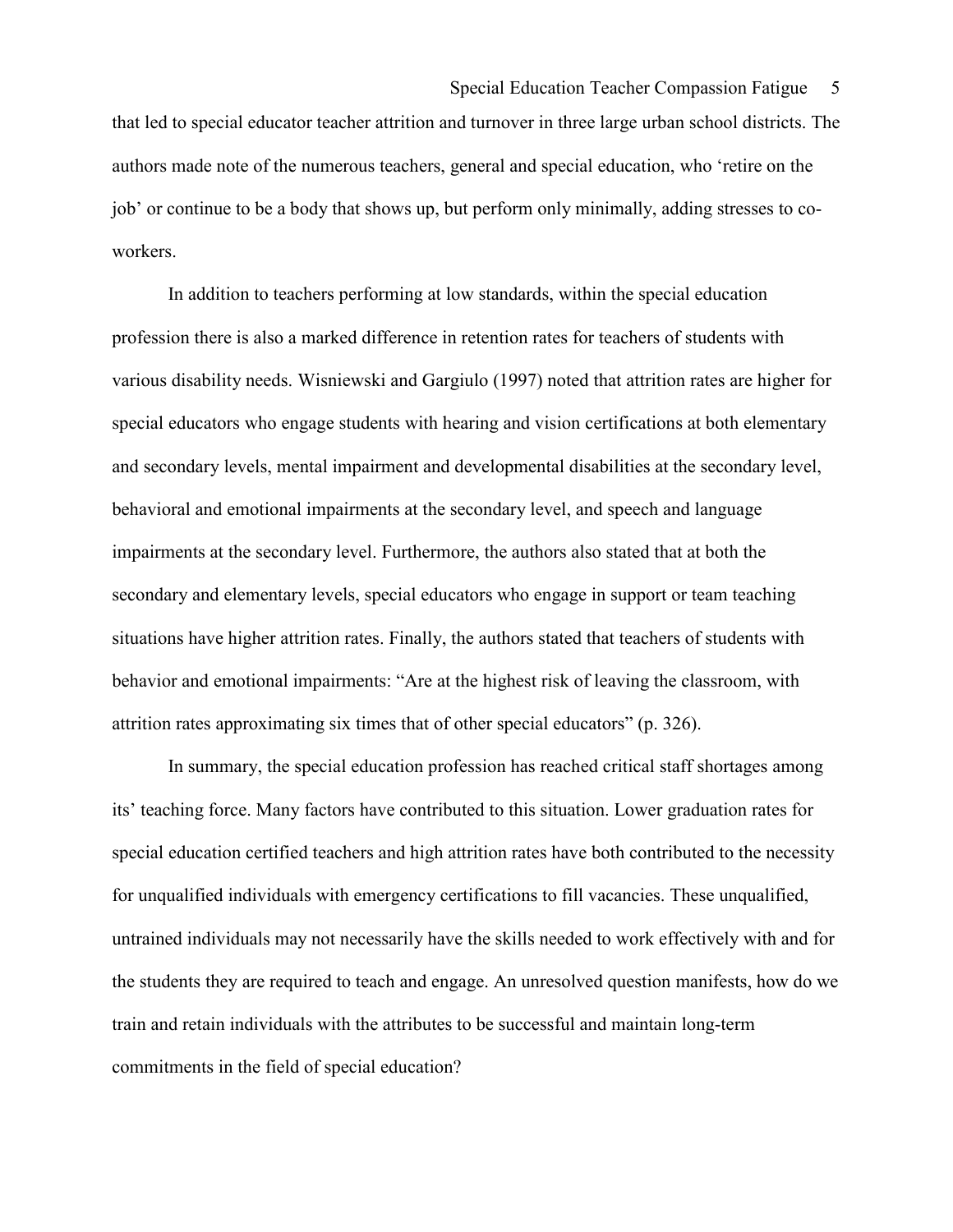### Special Education: Negative Factors

 Stress is a main indicator of attrition, and it can be seen in several areas of a special educators' professional interactions. Gerstan, Keating, Yovanoff, and Harniss (2001) noted that stresses found in "role dissonance" or the difference between the beliefs of the special educator's role in education and the actual day-to-day school district requirements. Furthermore, the authors reported that the design of the special education job can cause stress: "Expectations, goals and directives; the severity of student needs; student behavior and discipline problems; and bureaucratic requirements – rules, regulations, and paperwork" (p. 555). All of these areas may cause stress for a special educator and can eventually lead to special education teacher attrition.

 Emich (2001) conducted a qualitative study about the existing research of the factors that contribute to secondary teacher burnout, and facilitated the understanding of stresses caused by special education job design. The author stated special educators placed in team-teaching positions with general educators are at a higher risk for attrition. This phenomenon results from the fact that the role of the special educator is undefined. The expectations of general education classroom teachers may not be in harmony with the expectations of the special educator. In addition, the general educator may attempt to relegate the special educator to the role of teacher assistant. Finally, the general educator may place sole responsibility for classroom discipline and management on the shoulders of the special educator. Emich stated these factors might lead to teacher disillusionment and a feeling of an unsupportive work environment.

 Emich (2001) found that on top of disillusionment and an unsupportive work environment, another significant factor that can lead a special education teacher to leave the teaching field is, "A teacher's lack of a sense of personal accomplishment contributing to emotional exhaustion and feelings of depersonalization" (p. 59). Special education is a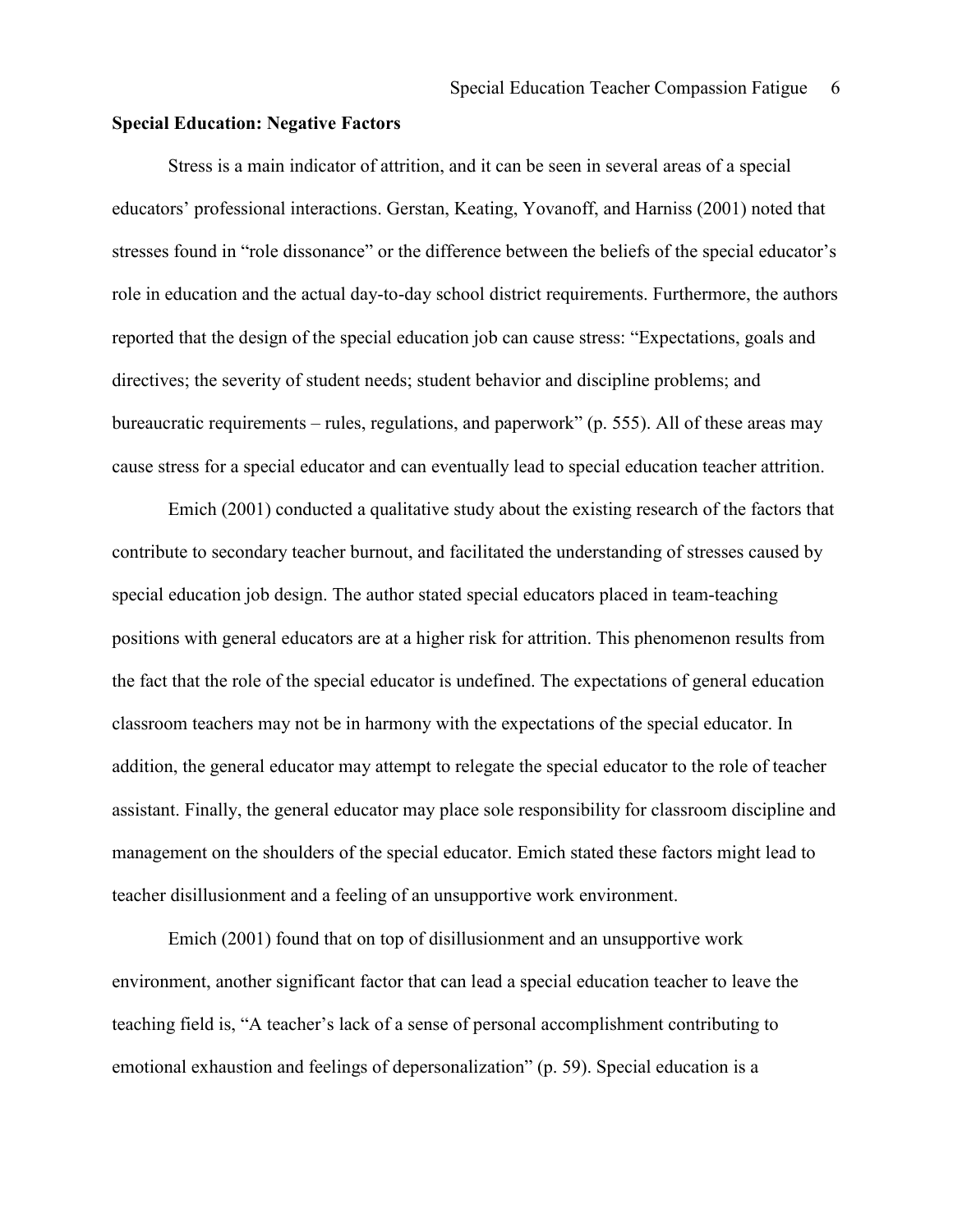profession that requires emotional investment. Special educators are required to work for extended periods with students who may show little progress. Emich found that unless school administrators understand this phenomenon, special education professionals might develop factors attributed to the outcomes of "emotional exhaustion and feelings of depersonalization" (p. 59).

 It should be noted when ensuring teacher retention and avoiding special education teachers' experiencing emotional exhaustion when looking for sources of special education teacher attrition. Special education teacher preparation programs must take into consideration, teacher age, work experience, and the personal factors in the life of a teacher. All of these factors may adversely affect the ability to remain employed in the special education field. Bornfield, Hall, and Hall (1997) found that within the field of teaching women are more likely to consider leaving the field than men are. Experience in the workforce is also a significant indicator of attrition in special educators, with less experienced teachers being at most risk. Emich (2001) stated, "As years of special education experience decreased, feelings of personal accomplishment also decreased" (p. 66). Emich also found that age was a factor that could predict higher feelings of emotional exhaustion in team-teaching situations for younger teachers.

 Brownell and McNeillis (1997) conducted a quantitative study to understand the causes of teacher attrition. The study noted additional factors that contributed to special education teachers who left the field. The authors found several other factors that might lead to teacher attrition including significant student discipline issues, a high diversification of student needs, high caseload numbers, excessive paperwork, and inadequate preservice preparation. Furthermore, the authors stated that larger class size and insufficient input in the decision making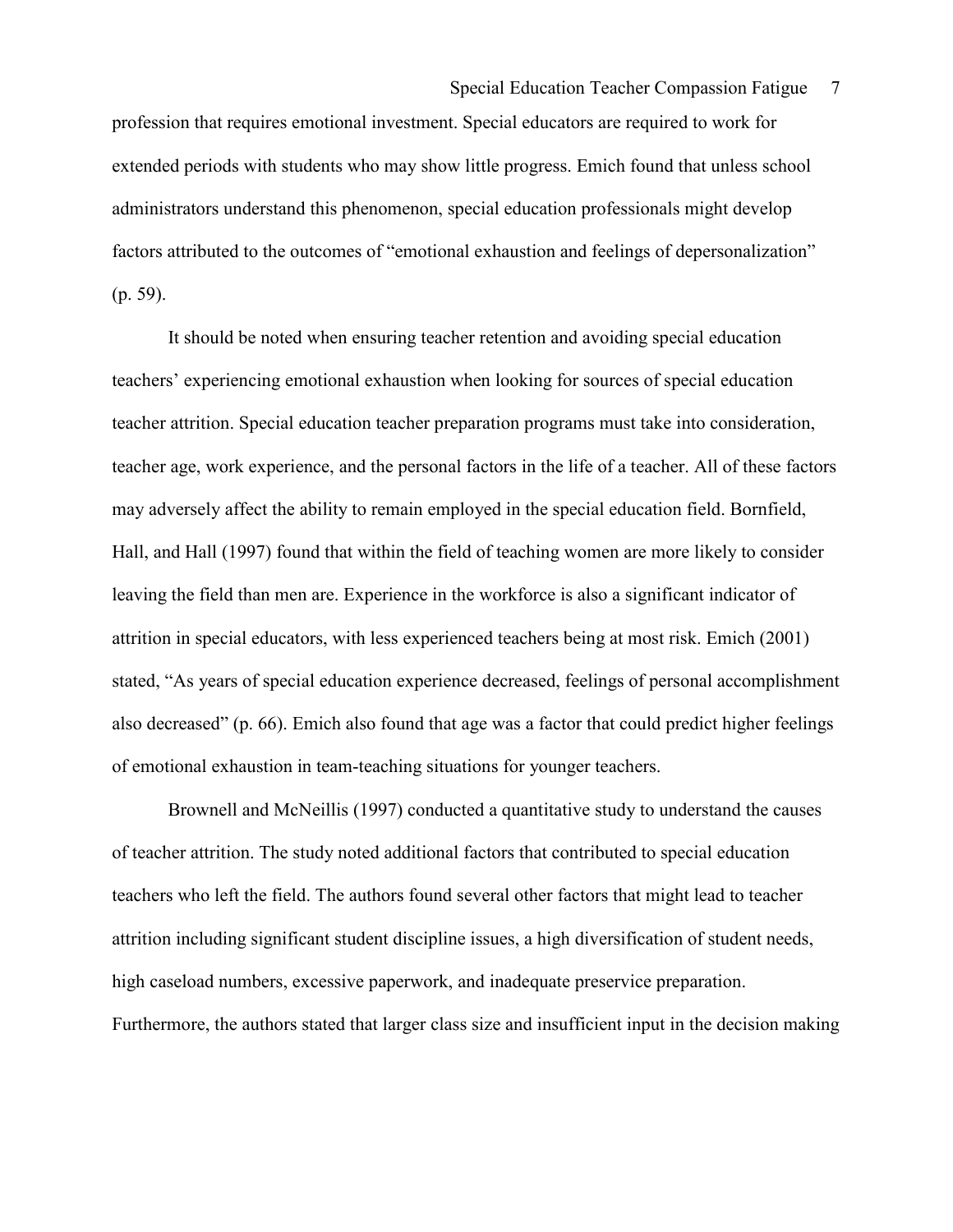process are also factors that can lead to a special education teacher experiencing levels of burnout or deciding to leave the teaching field entirely.

# Special Education: Positive Factors

 Zabel and Zabel (2001) conducted a qualitative study of special education teacher burnout to examine the changes that may have occurred due to evolution in the field of special education over a 20-year interval. The authors stated that the average age of special educators' having the ability to maintain employment in the field of special education is more than forty years and most have more than eleven years of teaching experience. These special educators are fully endorsed teachers and many have a master's degree. The authors also found that the educators who were able to overcome the negative factors affecting special education have been able to survive and even thrive in school environments. They acknowledged that this pool of highly qualified, highly educated, mature, and knowledgeable personnel could serve as mentors and advisors that can provide formal and informal support systems to new and younger teachers entering the special education field.

#### Implications: Training, Educators, Administrators, and School Districts

Wisniewski and Gargiulo (1997) found one strategy necessary to help minimize stress in the teaching environment is to establish a peer support system. Peer support could provide not only professional interactions with collaboration, but also influence personal interactions with colleagues as well. Diamond (2001) conducted a qualitative study of urban special educators and investigated the factors that lead to attrition and retention. The author reported: "The combination of assistance from a mentor who has expertise in the beginning teacher's field and the involvement of a committee of educators who provide guidance during the first year of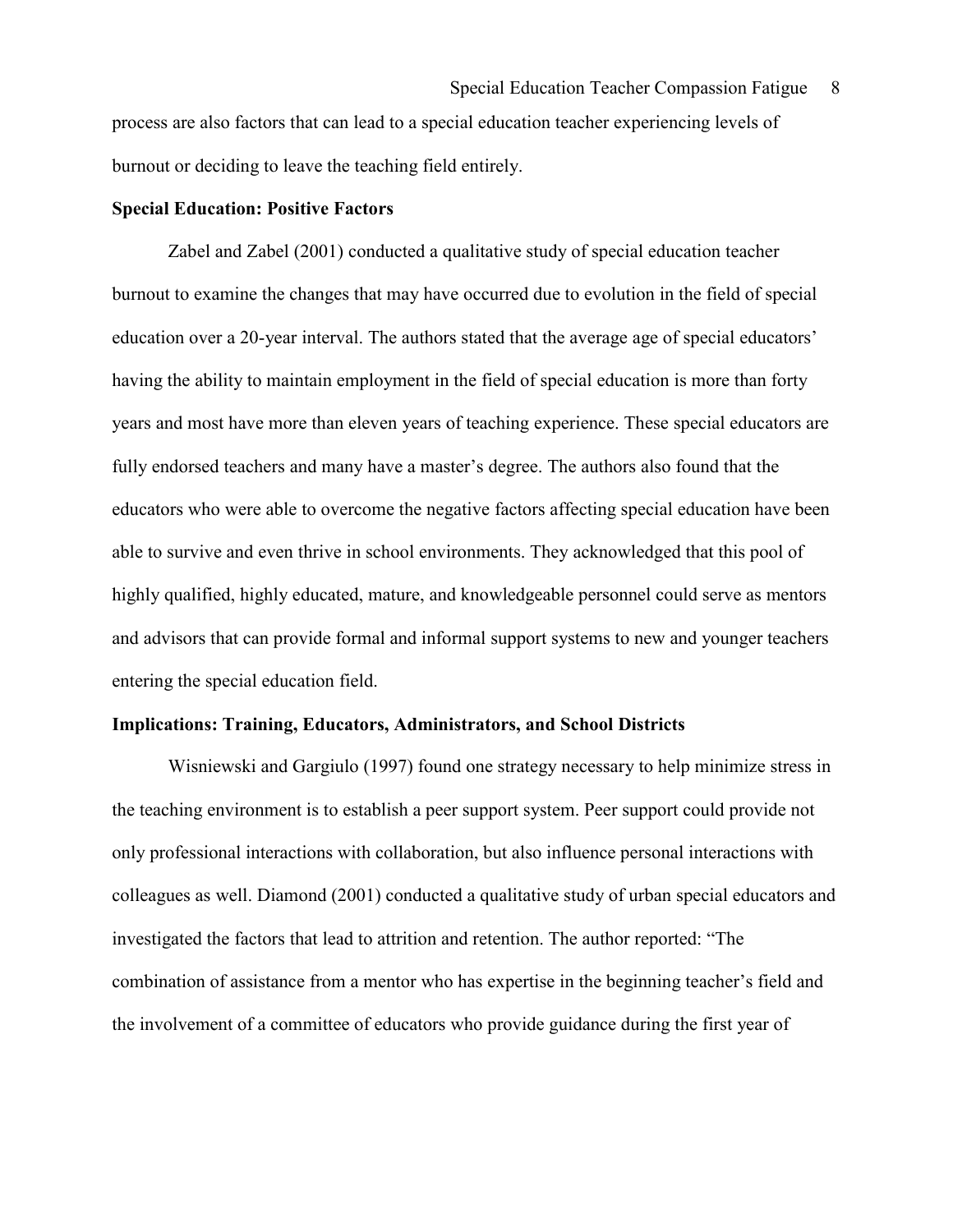teaching is likely to prove especially effective in refining teachers' skills and supporting his/her commitment to the teaching field" (p. 150).

 Providing an experienced mentor was an effective teacher retention strategy. Bornfield, Hall, and Hall (1997), Diamond (2001), and Gerstan, Keating, Yovanoff, and Harniss (1997) noted administrative support as being an essential factor to minimizing teacher burnout and increasing retention rates. Yet, administrators may place newer teachers in more stressful environments. This strategy may only increase the stresses already inherent to entering the profession, as well as increase stressors that an inexperienced teacher may be unable to ascertain. Wisniewski and Gargiulo (1997) determined that doing so amplifies the likelihood that a teacher may chose to leave the field of teaching. Diamond (2001) presented data that suggested administrative support in all settings is imperative to the retention of special education teachers. This support includes; wages, benefits, and working conditions, as well as, the special educators' interactions with students and their families. Cesarone (1999) conducted a review of scholarship that discusses factors related to teacher stressors. The author reported, "Principals must give positive feedback, maintain high standards, encourage professional growth, and promote support systems" (p. 317).

 Cavin (1998) conducted further investigation of teacher stressors through a qualitative study of educators' achievement of tenured teaching positions in classrooms for students with emotional and behavioral disorders. The author described several strategies new teachers could employ in order to achieve similar tenure. The author suggested that new teachers should be prepared, have more planned instruction than necessary, and be able to adapt to situations as they present themselves. Cavin reminded new teachers to "not sweat the small stuff" and remember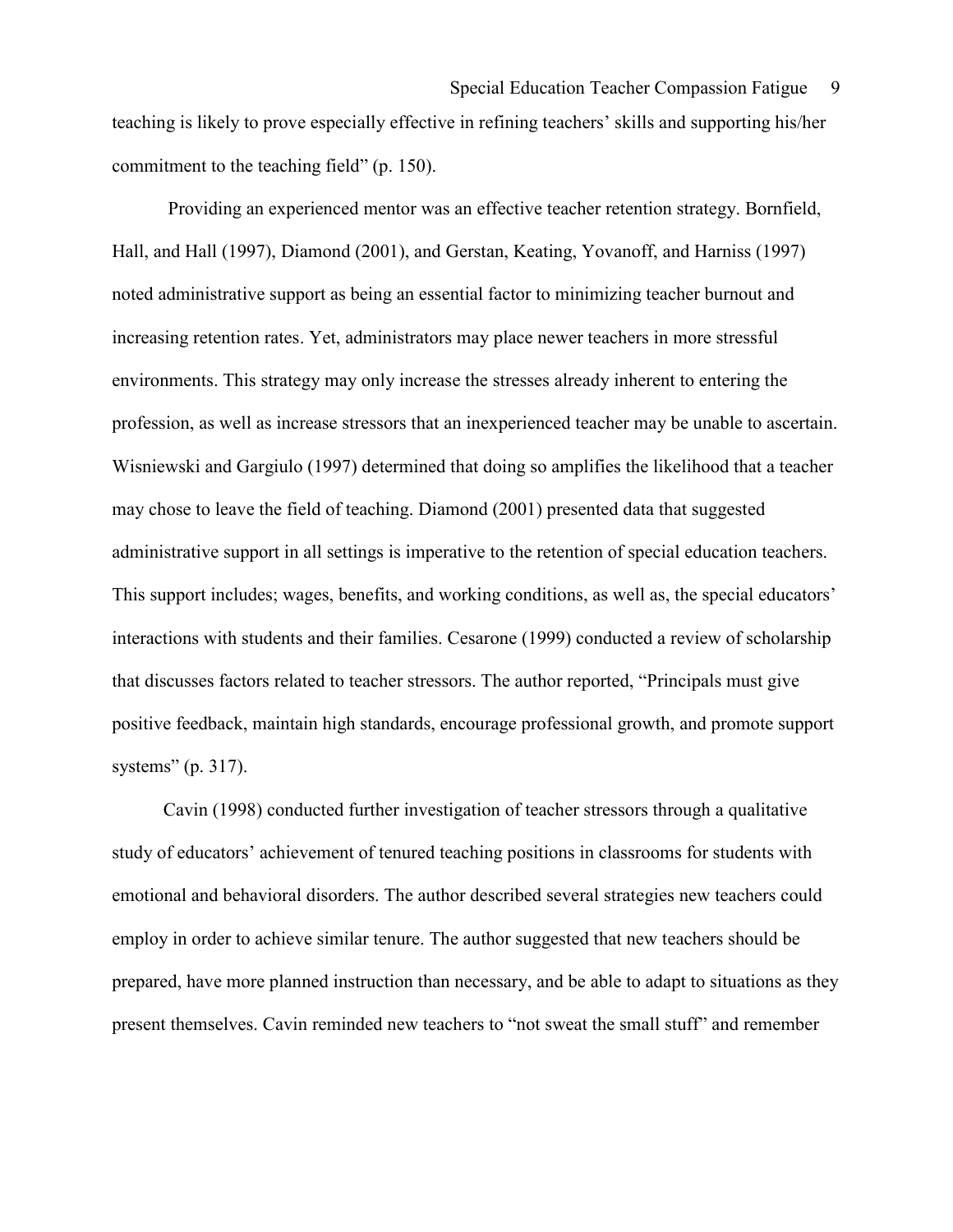that much of what occurs in a special education classroom is part of the "small stuff, each teacher must find a level of tolerance with which to live" (p. 372).

 Finally, Miller, Brownell, and Smith (1999) conducted a qualitative study of Florida special education teachers to examine the factors that contributed to the propensity to leave or stay in the classroom. The authors determined that one of the major factors in reducing burnout and increasing special education teacher retention is for school districts to hire adequately certified and properly trained special educators. They stated that additional resources needed for teacher education institutions across the country to, "Increase the supply of certified special educators so that emergency certifications are not needed" (p. 217). The authors found it is also necessary to better prepare preservice and in-service teachers with strategies to mediate stress and better manage stress through coping strategies and collaborative skills. Preparing new teachers to manage stress, and educating them in realistic expectations for the first few years of teaching may help to increase teacher retention, as Cesarone (1999) found: "Self-assessment, stress reduction, proper diet, rest and exercise are essential, teachers must learn to physically and psychologically deal with stress" (p. 317).

 Luckner (1996) conducted a qualitative study of special educators' stressors and coping strategies in order to meet the challenges physically and psychologically of the profession. The author stated that special educators must understand that teaching at any level can never be "Devoid of stressful conditions or interactions. We need to take proactive approaches, steps and find ways to continue to grow so that we can stay vibrant, effective and productive, coping effectively with the pressures intrinsic to the field of education" (p. 27). Gersten, Keating, Yovanoff, and Harniss (2001) acknowledged, "Simply put, we train teachers poorly and then we treat them badly – and so they leave in droves" (p. 549).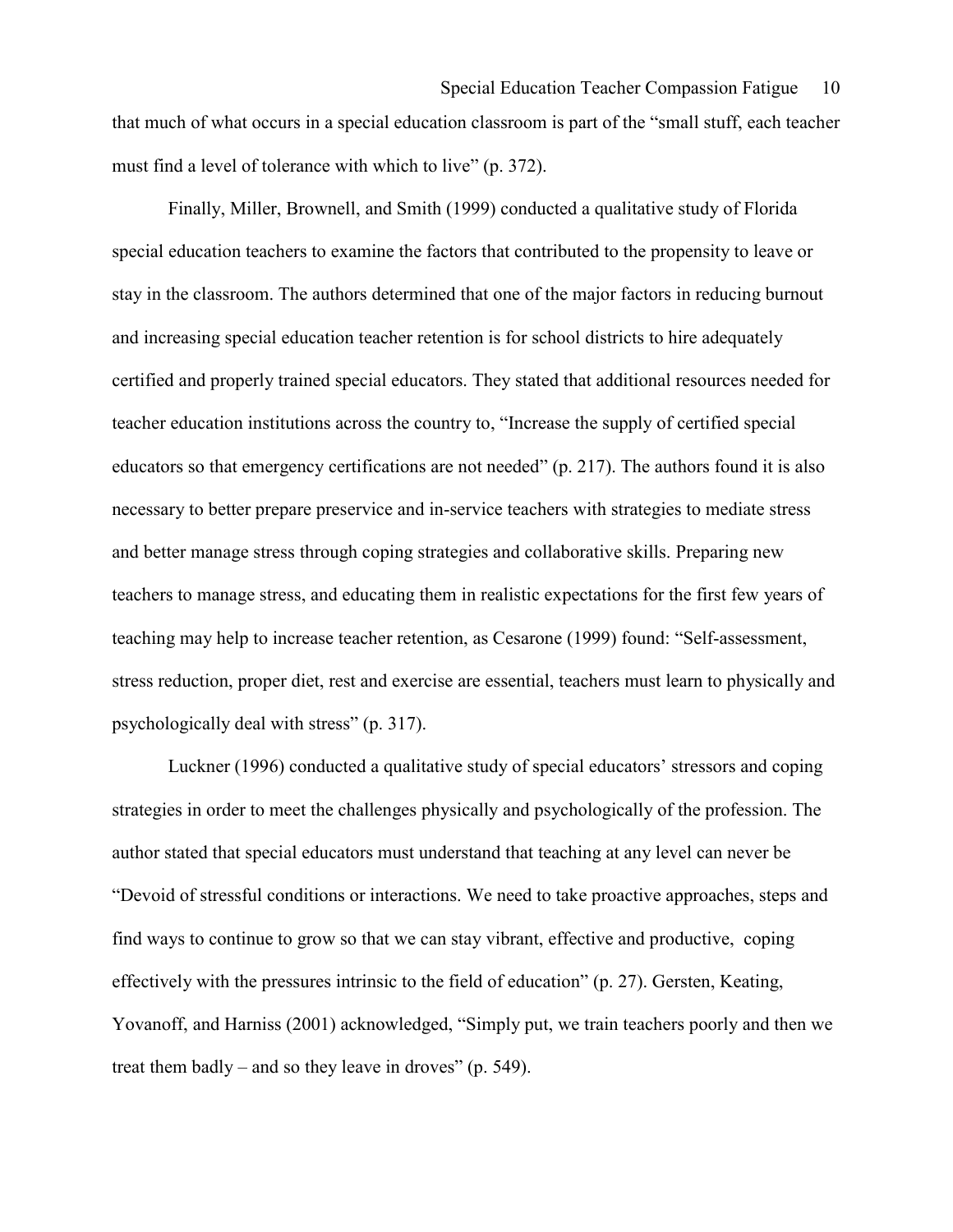### Special Education Challenges

The special education community faces many challenges, training teachers poorly is only one of the many issues to consider. In order to better understand the increased training needs required for special educators more in-depth studies need to be conducted, as well as the strategies necessary for them to successfully adjust and cope with the stressful environment of working with students with special needs. Further studies should also incorporate suggested training for administrators in order to support special educators and their interactions with students and parents. Luckner (1996) acknowledged "children are this country's most precious resource, and schools are the second most important place for helping each child reach his/her true potential" (p. 27). With student enrollment increasing in special education, and the number of special educators decreasing, teachers are not meeting the students' needs . We are failing to train students to understand and fulfill educational needs, as well as how to adapt to an everchanging world. These students are facing the future lacking skills they might have gained through the instruction of an adequately trained and knowledgeable special education teacher.

### Compassion Fatigue

In order to understand compassion fatigue, or the gradual desensitization of special education teachers to compassion over time, it is necessary to conduct a practical study. A study that will investigate the real life struggles of trained, knowledgeable special education teachers and their efforts in the profession. This quest is imperative in order to ensure the profession recruits and retains highly motivated individuals to address the challenges that students with special education needs may present. In order to guarantee that we provide the best resources for special education students, we must investigate the situations that special educators encounter on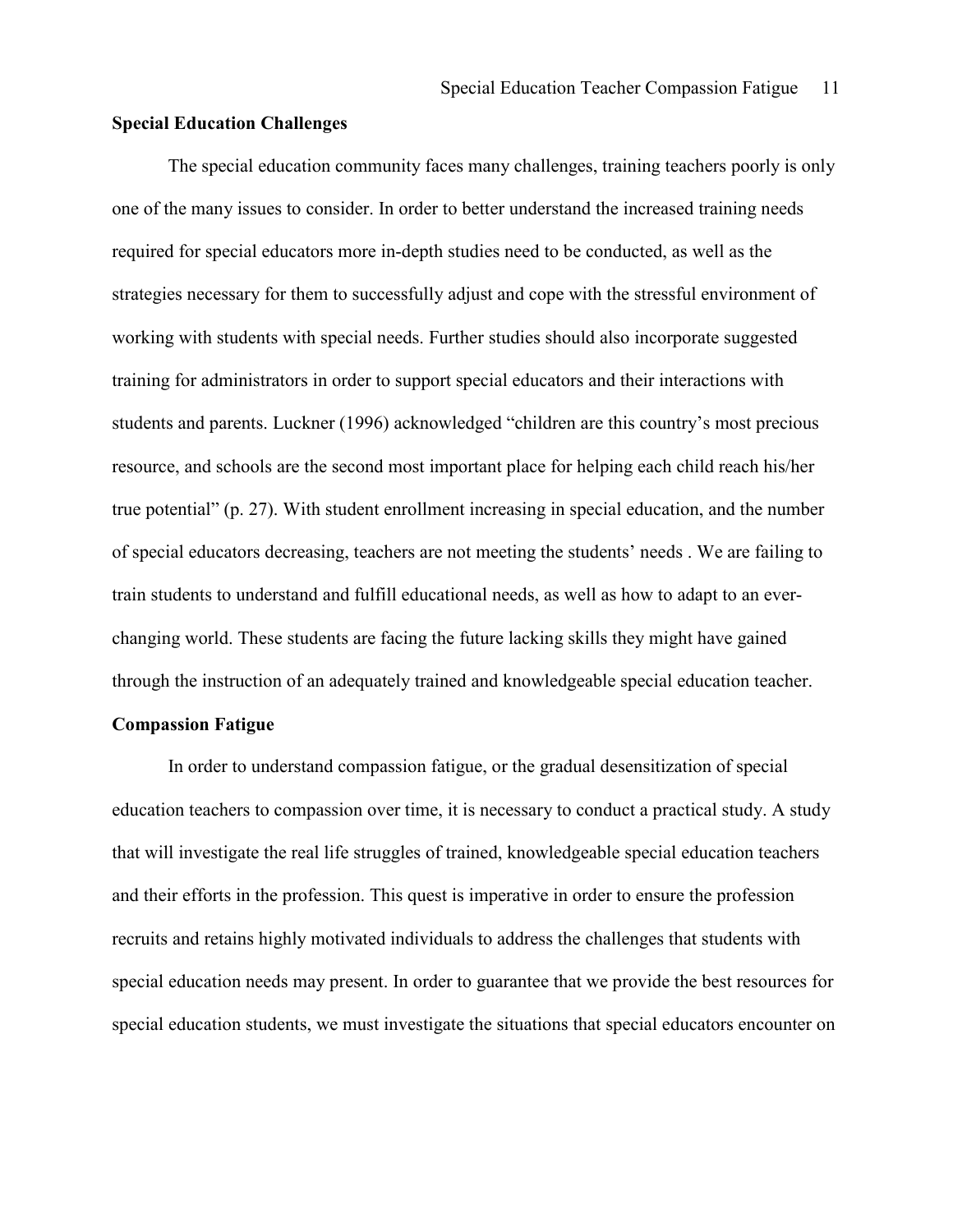a daily basis and develop a course of education or plan for ensuring the longevity of our most precious resource, the special education teacher.

### Method

The present research is a starting point for understanding the challenges facing the tenured secondary special education teacher to overcome compassion fatigue and remain involved and engaged with a long-term commitment to the field of special education. A qualitative study, conducted for a six-month period. The study proposed the idea of special education teacher compassion fatigue, which is most readily associated with medical professions such as trauma, mental illnesses and emergency medicine. Compassion fatigue as related to special educators, defined as, the gradual desensitization to compassion, sympathy, or empathy over an extended period. Compassion fatigue is an essential contributing factor affecting the retention and longevity of special education teachers.

Joinson (1992) first identified compassion fatigue as a unique form of burnout directly linked to care-giving professions, particularly nursing. Building on Joinson's foundation, Figley (1995) contended compassion fatigue is a natural outcome of working with people who have experienced extreme stressful events in their lives. As such, professionals who have an enormous capacity "for feeling and expressing empathy tend to be more at risk of compassion stress" (p. 1). Professionals who do not actually experience a client's trauma firsthand may manifest symptoms of it via the client's endurance of it. Discussions in the literature refer to this cost of caring as secondary traumatic stress (STS), secondary stress disorder (STSD), or compassion fatigue. Figley (1995) summed: "It is the stress resulting from helping or wanting to help a traumatized or suffering person" (p. 7).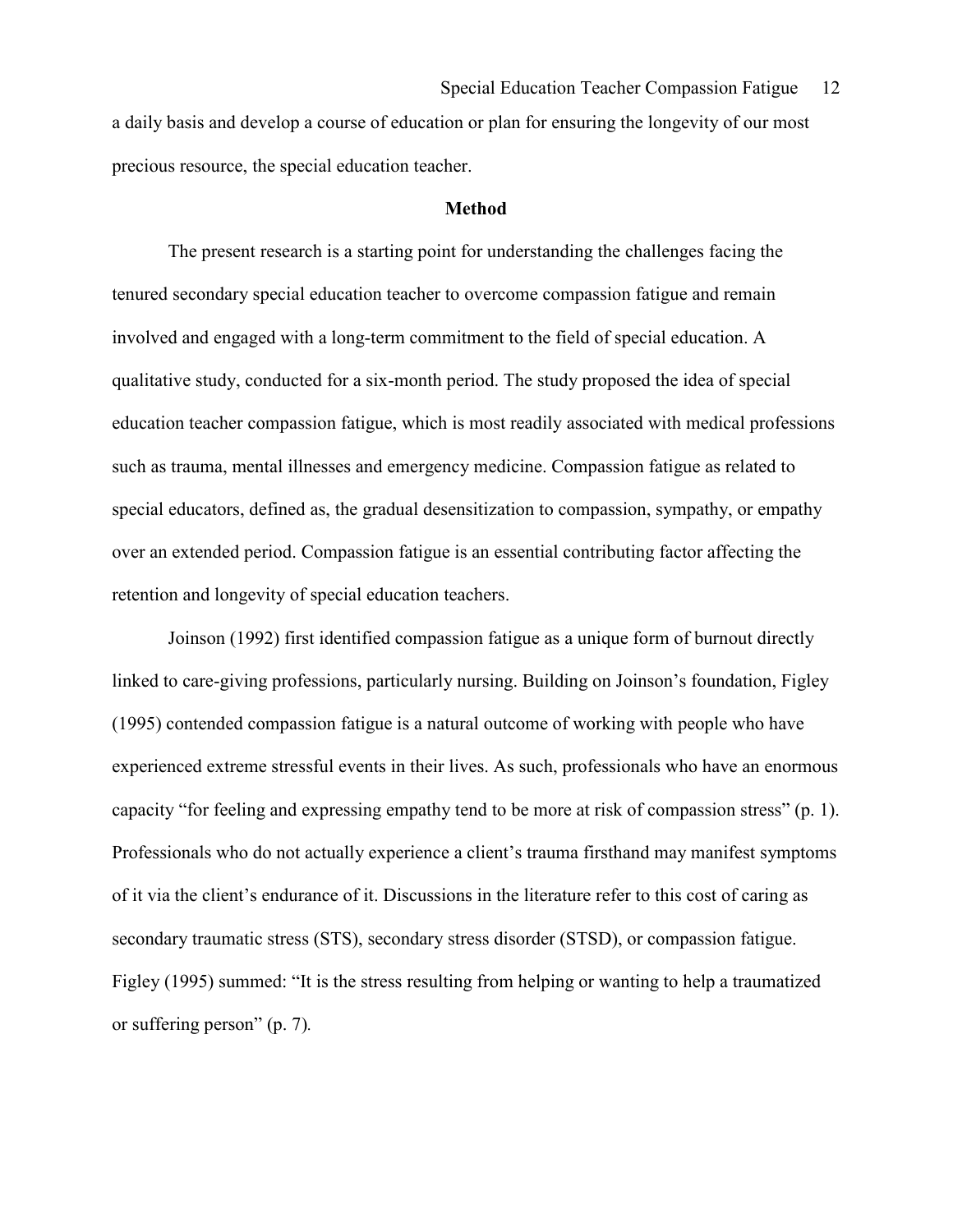Figley (1995) differentiated between burnout and compassion fatigue. Burnout is a process, rather than a fixed condition. The progression includes repeated exposures to job strain of excessive demands, along with diminished optimism and lack of achievement. Burnout develops throughout a prolonged timeframe and progressively becomes worse. Stamm (2002) defined campassion fatigue's harmful effects: "The theory of secondary or vicarious traumatization records the deleterious effects of being in harm's way as an act of compassion. We have come to know that this saga can be heroic, tragic, or even dangerous" (p. 107).

The present study investigated the training, stresses, job requirements and supports provided for special educators. Teachers from rural and urban school districts from Southeast Michigan were included in the study. The teachers involved in the study worked with a variety of students with disabilities at the secondary level.

The studies developer chose a qualitative methodology to study the teachers' experiences in the special education field with a focus on tenured secondary special education teachers. Teacher preparation program for secondary special education teachers differ significantly from the preparation program of elementary teachers. The added factor of tenure aided in the understanding of teachers' experiences over time and the impact it has on the wellbeing of a secondary special education teacher. When deciding the concentration for this study daily experiences, in-service/professional development time, and student caseload concerns significantly differed from the secondary to the elementary level.

# **Participants**

Each participant volunteered for the present qualitative research study to better understand how compassion fatigue factors might relate to the retention of highly qualified teachers in the special education field (see table 1). Among those individuals who volunteered to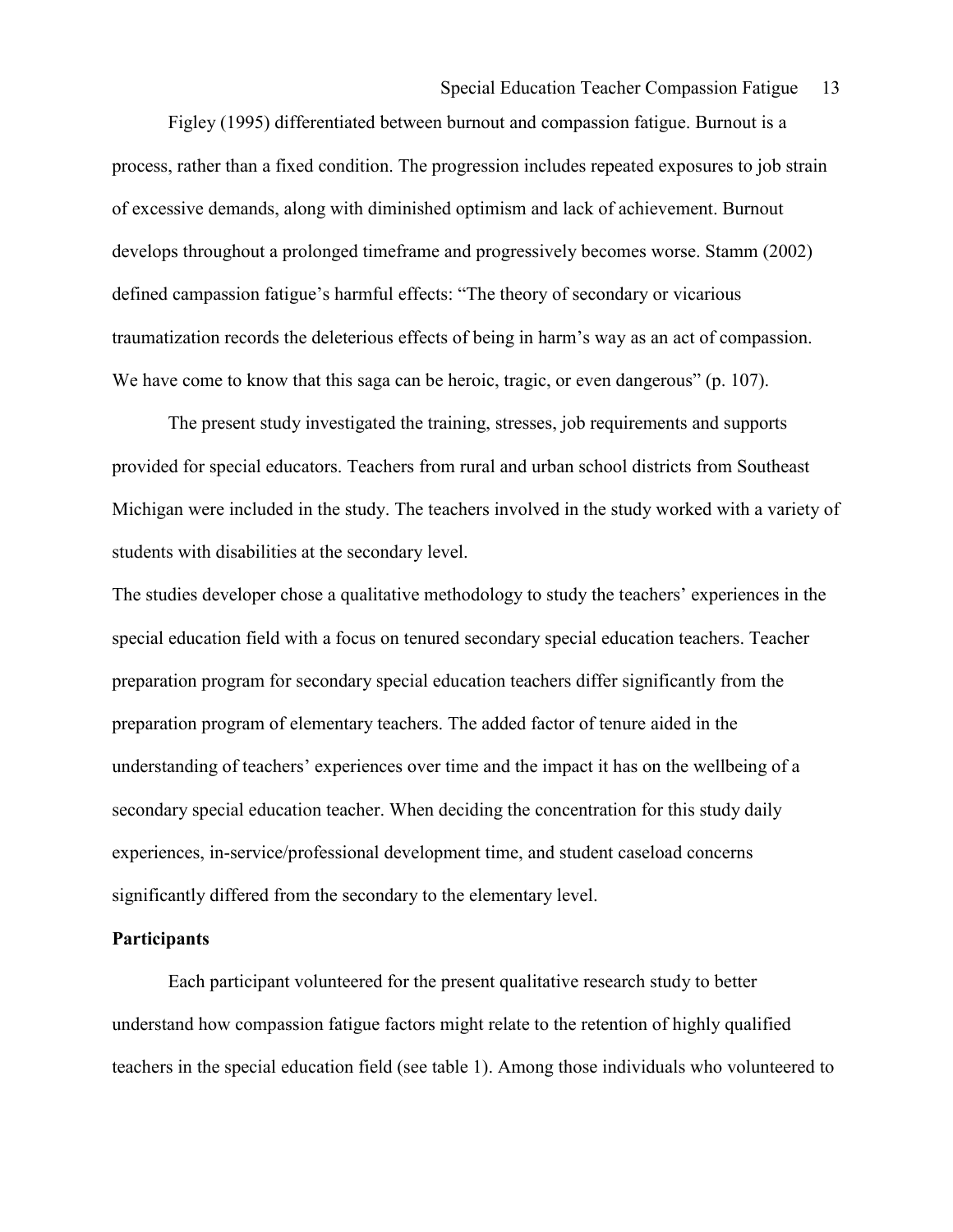Special Education Teacher Compassion Fatigue 14

participate, the study's coordinator chose six special education teachers at random, from three different school districts, to participate in a qualitative interview study. The participants discussed typical situations faced on a daily basis with special education students, administrators, and peer teachers during the interview process. The responses were open ended and the participants had knowledge prior to the interview that the questions discussed might cause anxiety or stress in recounting particularly difficult students or situations.

| <b>Table 1: Participants and Related Service Delivery Models</b> |                                                                                                                                                                                                                                                                                                                                          |
|------------------------------------------------------------------|------------------------------------------------------------------------------------------------------------------------------------------------------------------------------------------------------------------------------------------------------------------------------------------------------------------------------------------|
| *Participant's Name                                              | <b>Service Delivery Model</b>                                                                                                                                                                                                                                                                                                            |
| Anna                                                             | Anna team-teaches science in a high school of 950 students.<br>Included in each class are students with disabilities and without<br>disabilities. Each basic section of science includes<br>20-30% students with learning or behavioral disabilities.                                                                                    |
| Alfonso                                                          | Alfonso teaches in a high school of 1000 students.<br>He teaches in a resource room and consults with general education<br>teachers. Fifty students serviced for a full class<br>period on a daily basis, with an additional 30-40 students who<br>drop-in. He mainly serves students with moderate to severe<br>emotional disabilities. |
| <b>Bart</b>                                                      | Bart teaches at the same high school as Anna. He team-teaches<br>math in a high school of 950 students. Included in<br>each class are student with disabilities and without disabilities.<br>Each basic section of math includes 20% students<br>with learning or behavioral disabilities.                                               |
| Carol                                                            | Carol teaches in a poverty district high school of<br>1200 students. Carol teaches in special math and special social<br>studies to sixty students primarily with learning,<br>cognitive and behavioral disabilities.                                                                                                                    |
| Mary                                                             | Mary team-teaches English in an upper-middle class district of<br>900 students. Mary team-teaches in an English class to students<br>with disabilities and without disabilities. Each section includes<br>15% students with learning, behavioral, cognitive, or hearing<br>impaired disabilities.                                        |
| Nicole                                                           | Nicole is a teacher consultant through an Intermediate School<br>District [Local Area Agency]. Nicole consults with 21 local school<br>districts and center-based programs. She serves 20-45 students                                                                                                                                    |
|                                                                  |                                                                                                                                                                                                                                                                                                                                          |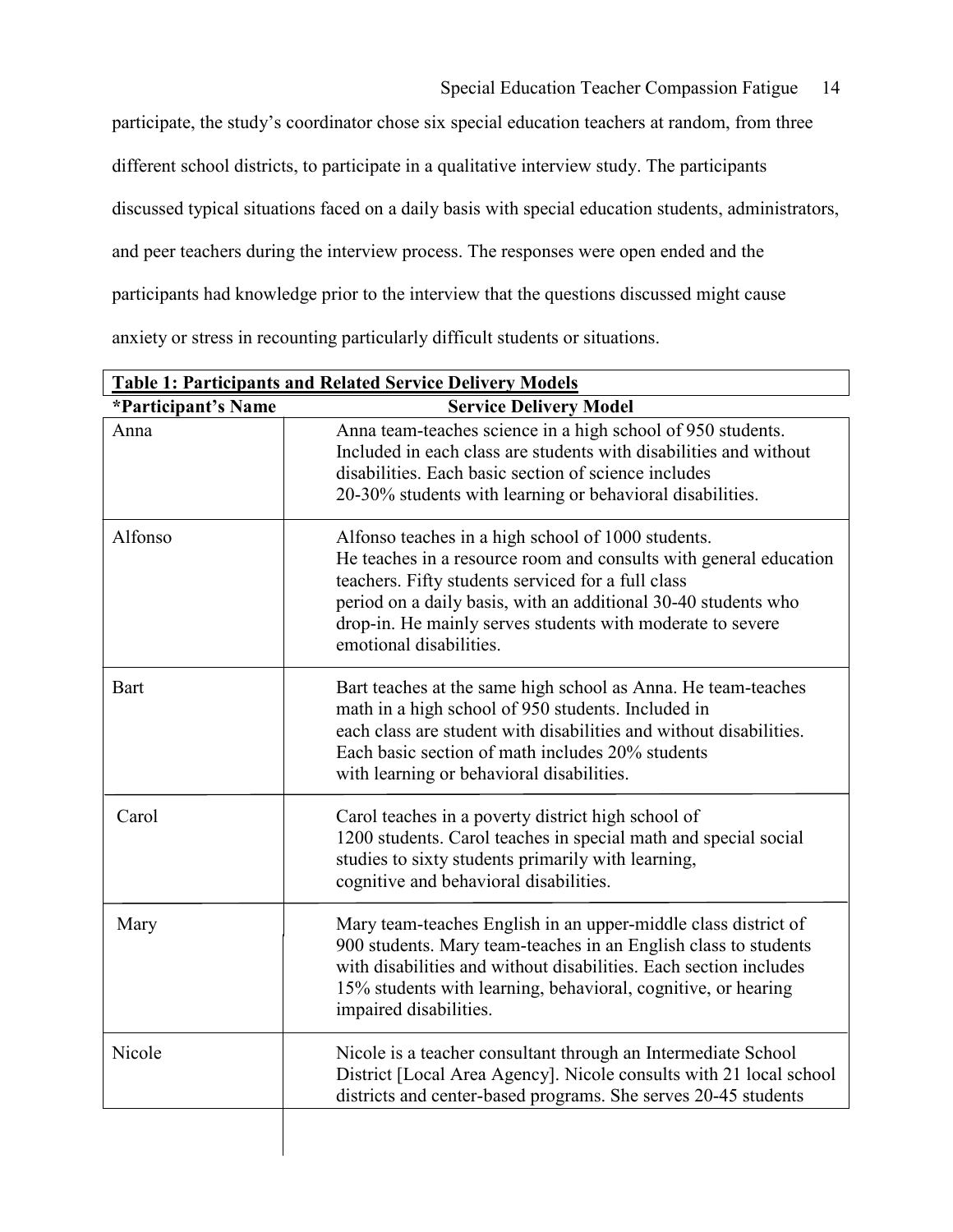with visual impairments. She conducts services through pull out strategies and consultation with mobility and classroom instructors.

\* Note: Assurance of confidentiality of each participant included use of pseudonym for each participant and non-disclosure of the city where the study occurred.

### Data Collection

The questions posed to each tenured secondary special education teacher were designed on previous researchers had established to explore the concept of compassion fatigue. The study designed the question to understand how a special education teacher professionally and personally responds to the demands inherent to the profession of special education. The interview posed questions based on several areas of concern. The areas included in the interview were a stressful work situation, caseload/work, symptoms, and professional development/support opportunities. Face-to-face, guided interviews conducted by the study's coordinator with each participant. The investigator was able to follow-up with additional questions to further clarify and gain an in-depth, detailed understanding of the experiences faced by each participant in the qualitative study.

The interviews took less than one hour per participant to complete. The studies participants chose a time and location that suited them best to conduct the interview. All participants were tenured secondary special education teachers. The confidentiality of all participants was assured in order to ensure respondents felt confident in their ability to make statements honestly and openly about the issues the educators faced in their professional life, as well as, how those issues might affect their personal relationships.

# Data Analysis and Implications

The studies coordinator asked teachers to consider specific students with severe emotional or behavioral problems. In addition, students who have faced considerable hardships such as foster care placements, bullying, or domestic violence were discussed. The teachers also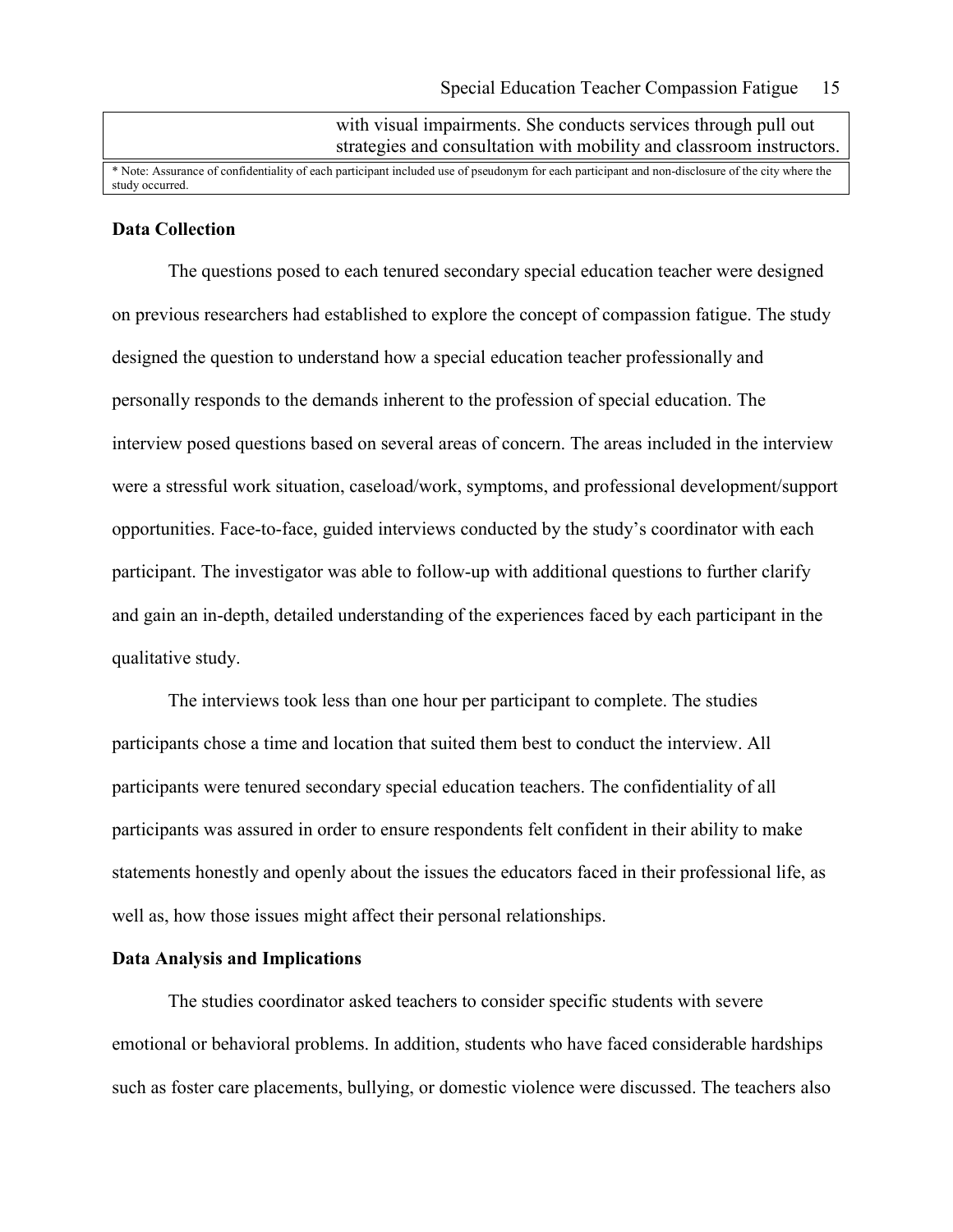# Special Education Teacher Compassion Fatigue 16

reflected on their professional preparation, available professional development, and their case or workload requirements. The participants reflected on the students they are engaging with and the professional preparation available to them to further the understanding of causes of stress.

Each interview was audio-recorded and transcribed into a hard copy transcript. Data presented in this study follows the direction of the questioning performed during the interview. The investigator noted discussion items that supported or contradicted the theory about compassion fatigue in tenured secondary special education teachers. The investigator emphasized an open and concise response from the participants. Implications were referenced to discussion in the literature when available and supported topics in need of further investigation.

### **Results**

### Anna

In order to understand the stresses that Anna faces on a daily basis Anna described a student with severe emotional and behavioral problems. Anna's student was a sophomore in foster care. The student had experienced abuse and neglect prior to her foster care placement. The student had a diagnosis of depression and mild bi-polar disorder. The student struggles with appropriate classroom behaviors and understanding social situations. The student frequently "melts" down in classes, which causes "chaos" and disruptions in general education classes, specifically in Anna's case, a team-taught science class.

Anna further described a particular incident in which her student Sue had a significant behavioral outburst in science. Anna described the situation as one in which she was alone in the classroom as the content teacher had left the room temporarily. Sue engaged in a personal conflict between herself and other students in the classroom. Sue began screaming, crying and eventually began hyperventilating. These behaviors of course gained the attention of the entire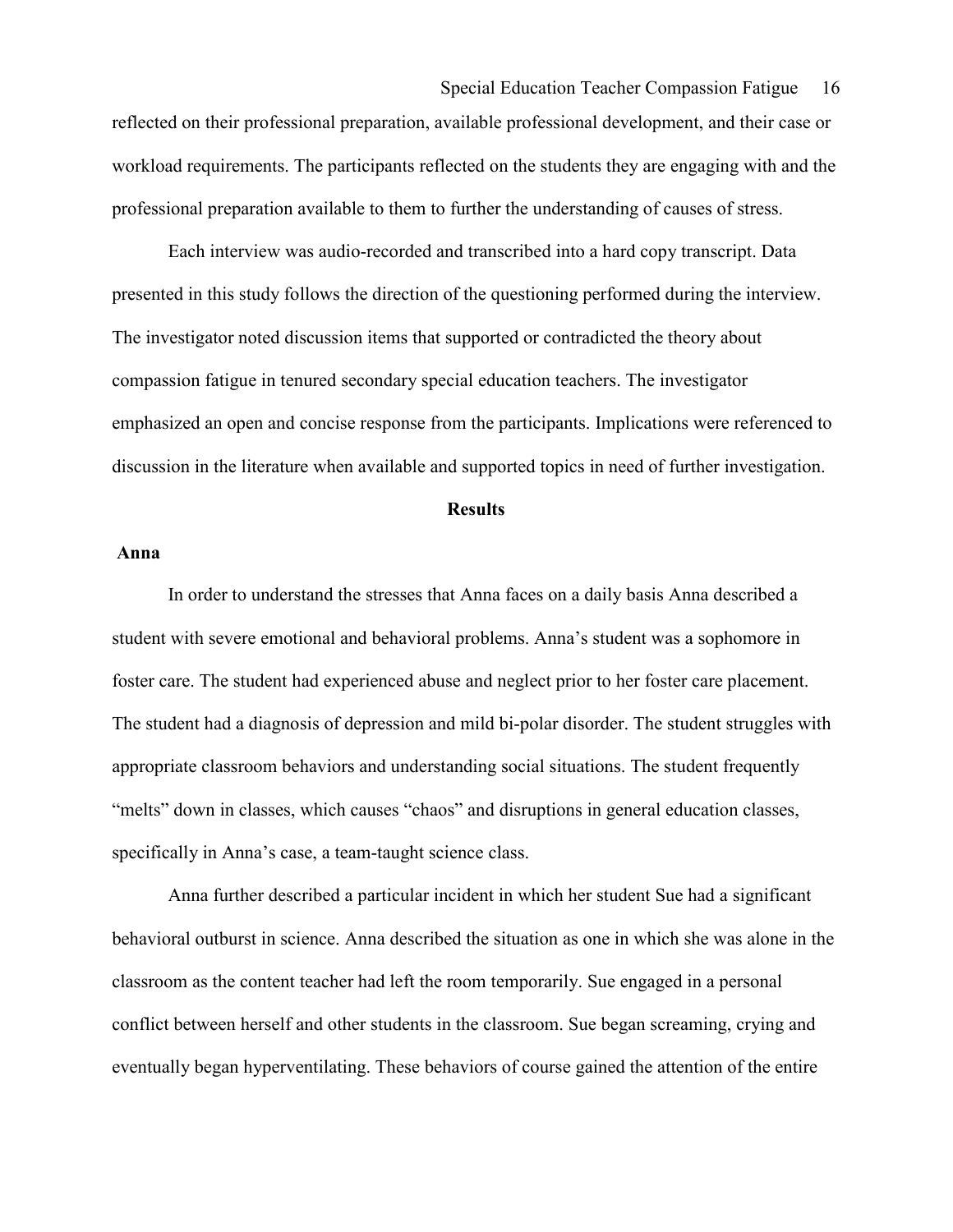classroom. Eventually Sue made a show of passing out, this was fabricated and happened often in an attempt to draw attention to herself. Anna struggled to remove Sue from the situation, but found moving her was difficult as she is a large in stature student. The remaining students in the room focused on the situation. The students were very concerned and wanted to call 9-1-1. Anna's hope was just to remove Sue from the classroom and take the student to the social worker for some mental health discussions.

Anna felt that there were several reasons why this particular situation was stressful for her. She noted that, although the classroom was usually a team-teaching situation, she was in the classroom alone, with no other support staff. Sue had a significant behavioral break in the middle of the classroom and the remaining students could not focus on the lesson but her actions. Sue did suffer from asthma and although she frequently fainted for attention, the behavior may have been a symptom of her breathing condition. Anna was unsure what behavior to focus on, she was unsure whether to focus on the asthma, the physical ailment, and the behavior issues or simply try to remove her from the classroom and eventually gain control. The latter of which Anna stated, does not often happen. Anna expressed that if she had been in a supported environment, she would have been able to remove Sue before the incident escalated as it did.

Anna stated that her proactive approach to Sue's situation was to remove her from the general education setting. Anna stated often times when students escalate, she temporarily "takes on whatever their (the students') anxiety is. So it takes me a little while to decompress after that." The situation with Sue was resolved; the school social worker was able to make it to the classroom and get the student out of the room and eventually calmed down. Sue even made it to the class that followed science and was able to function, "acting like nothing happened."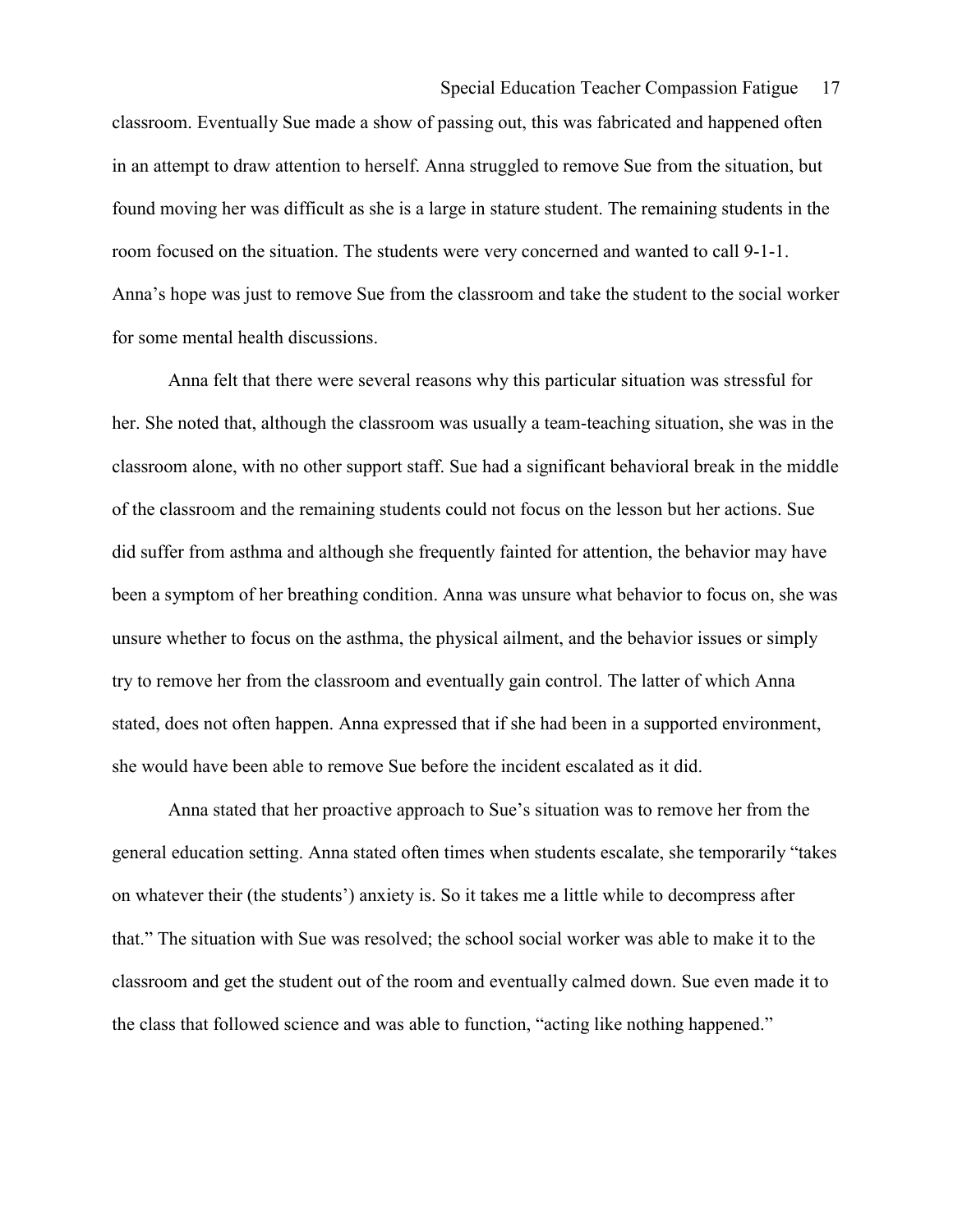Caseload/work. Anna has an extensive and diverse teaching background. Anna began substituting for three years while she attended graduate school. After her experiences as a substitute teacher, she began teaching adults in an institutional setting and continued in that capacity for five years. She then moved on to become a rehabilitation counselor for several years. While employed as a counselor, Anna worked for a private rehabilitation company, in this role she evaluated clients who were injured and needed assistance in job placement. She then worked for 12 years as an assistance principal for a prison program. Now, Anna current employment is as a high school special education teacher, in a team-teaching position. Her school district has been her employer four years.

Anna's educational background includes an elementary teaching certificate for all subjects, K-8 grades. Moreover, she has certification to teach social sciences through grade nine. Finally, she has a K-12 special education endorsement in teaching students with emotional impairments. Anna has no specific teaching endorsements for her team-teaching position in science.

Anna's current caseload consists of 25 students, fully included in the general education curriculum, both males and females, grades 9-12, primarily certified with learning or behavior disabilities. In addition to the certified students' Anna works with, she also team-teaches in a general education science classroom. Therefore, she may notice an additional 15-20 more students who have some factor(s) indicating the student is "at-risk." These student(s) can also require individual attention in the general education classroom. The high school in which Anna teaches is not a racially or economically diverse community. In addition, less than 4% of the student population receives free or reduced lunch. The high school is in an upper middle class, rural community with a wide range of careers, from farm families to executives. Anna is required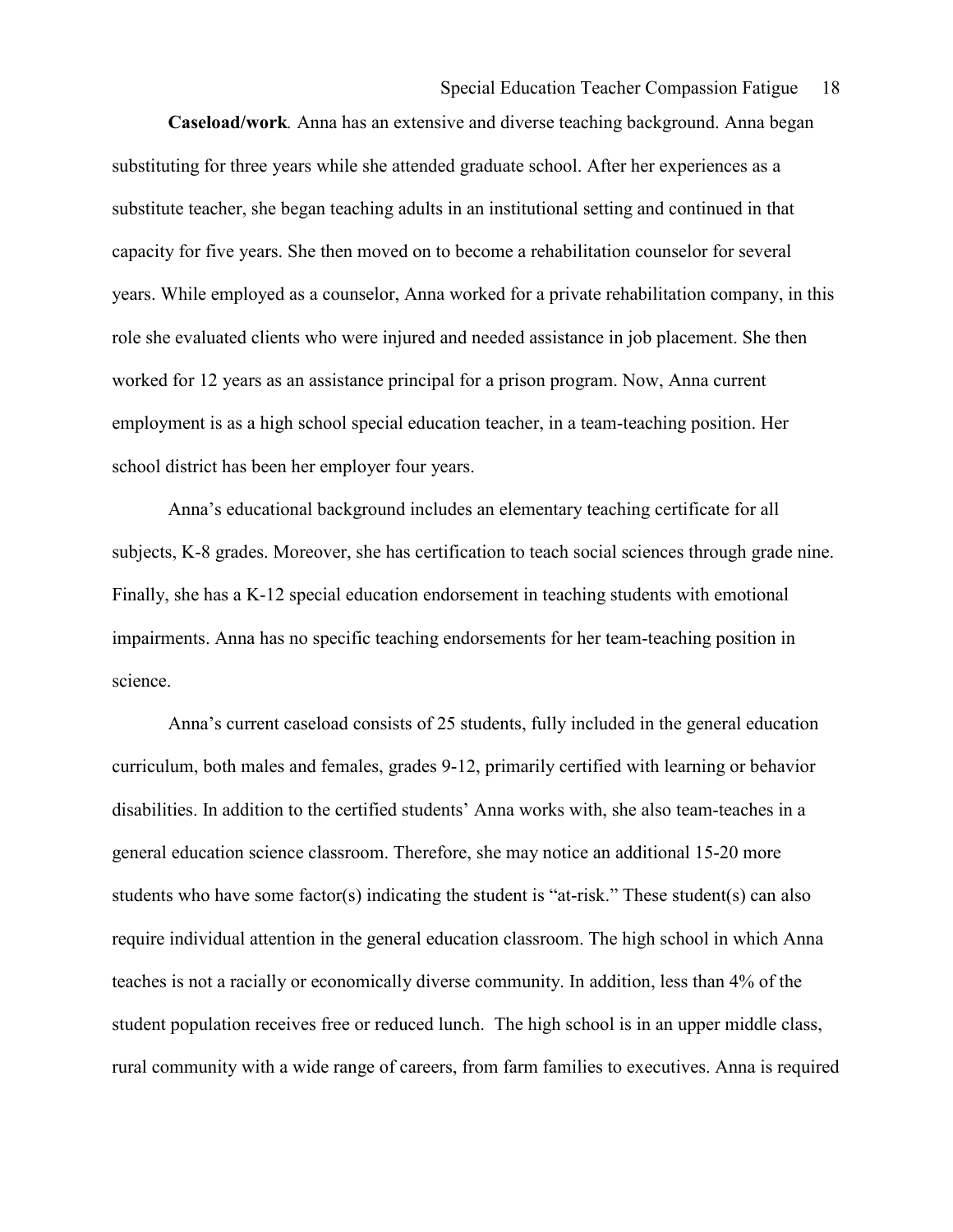to be at work from 7:30 a.m. until 3:00 p.m. She states she typically works an additional 10 hours per week and frequently takes work home to complete.

Anna described her workload as changing only slightly over four years. She stated that her role as a team teacher in the science curriculum has taken on a larger role than she expected. Since her district tries to schedule common planning periods with the curriculum teacher who she teams with, much of Anna's planning time is devoted to the science curriculum. This leaves less time for her to focus on her caseload responsibilities, a situation which, at times, forces her to take work home. Anna stated that in comparison to other jobs she has had in such a varied career path, with a range of hours and work expectations, her current schedule is realistic. She reasoned that as she has matured she has been able to "contain the work a lot better than before." Anna stated that at her previous places of employment the work never ended. She stated that she felt slightly the same about education, "but that there are artificial beginnings and endings." Anna gave the example "like we are coming to our summer end, and so we know that all this paperwork has to be finalized and everything has to be put away in June. I mean it is really a relief when you finish that last Individual Education Program Team meeting of the year and you can wrap all that up. It is a great feeling, maybe it is not real but you at least have that feeling that something is complete." Anna also stated, "I feel like I am working harder than I've ever worked, and am certainly busier." Anna reasoned that although her job is stressful, "we are helping people every day and we are helping them manage their education. It is stressful, but it is kind of a happy kind of stress, you can see people doing well, and learning things."

Anna considered her workload compared to other special education teachers in her building as at an acceptable level. She stated that each team member shares equal portions and that they work well as a group. Anna did not express that she had the knowledge to compare her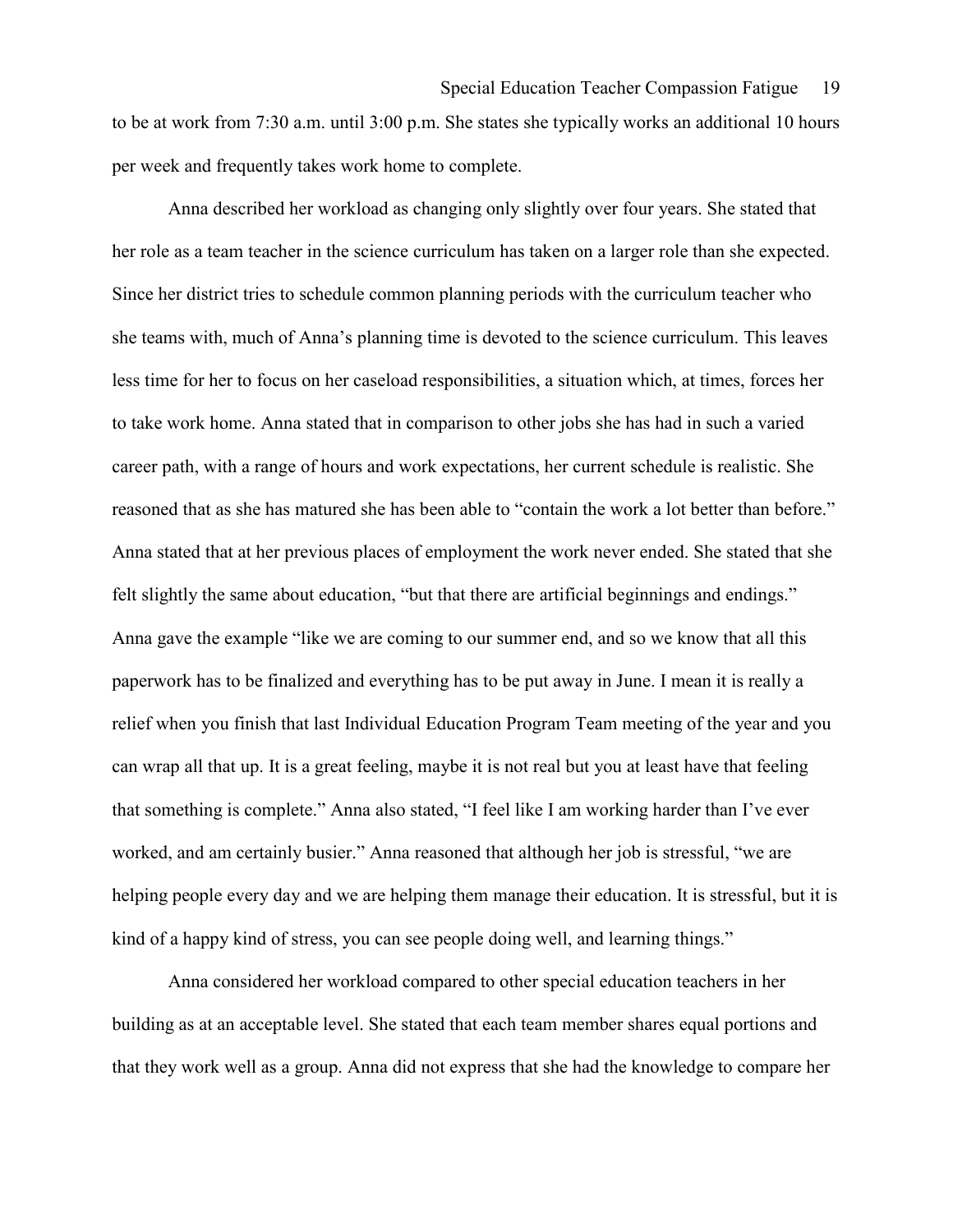## Special Education Teacher Compassion Fatigue 20

workload to other districts or to other buildings in her own district. She is in touch with fellow special educators who state that her caseload is a large one, but reasoned that it was manageable. Anna felt that "No Child Left Behind" had only affected her slightly. Because she was "grandfathered" in, the new law did not require a great deal of additional work for her. Anna was merely required to take and pass the State of Michigan Certification test to meet the guidelines.

Anna's special education role is one of full inclusion, as well as a resource room. She did not state that she experienced a great deal of conflict between the demands of her special education role and her home life demands. Anna expressed that she was able to remove herself enough from her professional role and maintain a consistent home life. She reasoned that she could be as involved or not in the after school activities that her school provides for the students. Anna did not express that she suffered any physical symptoms due to stress related to her special education position.

 Symptoms. Anna has not experienced any physical ailments such as headaches or fatigue directly related to her position as a special educator. Anna has experienced some increased level of frustration and anger due to job related stressors, but she stated this was nothing out of the realm of normal work stress. She has not had to request extra personal days or time off in order to deal with the job demands she faces and has not requested a job or building transfer from her current position as a secondary special education teacher. Anna stated that she could continue in her current role for quite some time, eventually reaching the age of retirement.

 Professional development. In order to stay up to date and maintain awareness about the risks and costs of working with the special education student population, Anna reads journals, newspaper articles, and books. In addition, she attends conferences at her local Intermediate School District, as funds are available. She admits this is not as often as she would like. Anna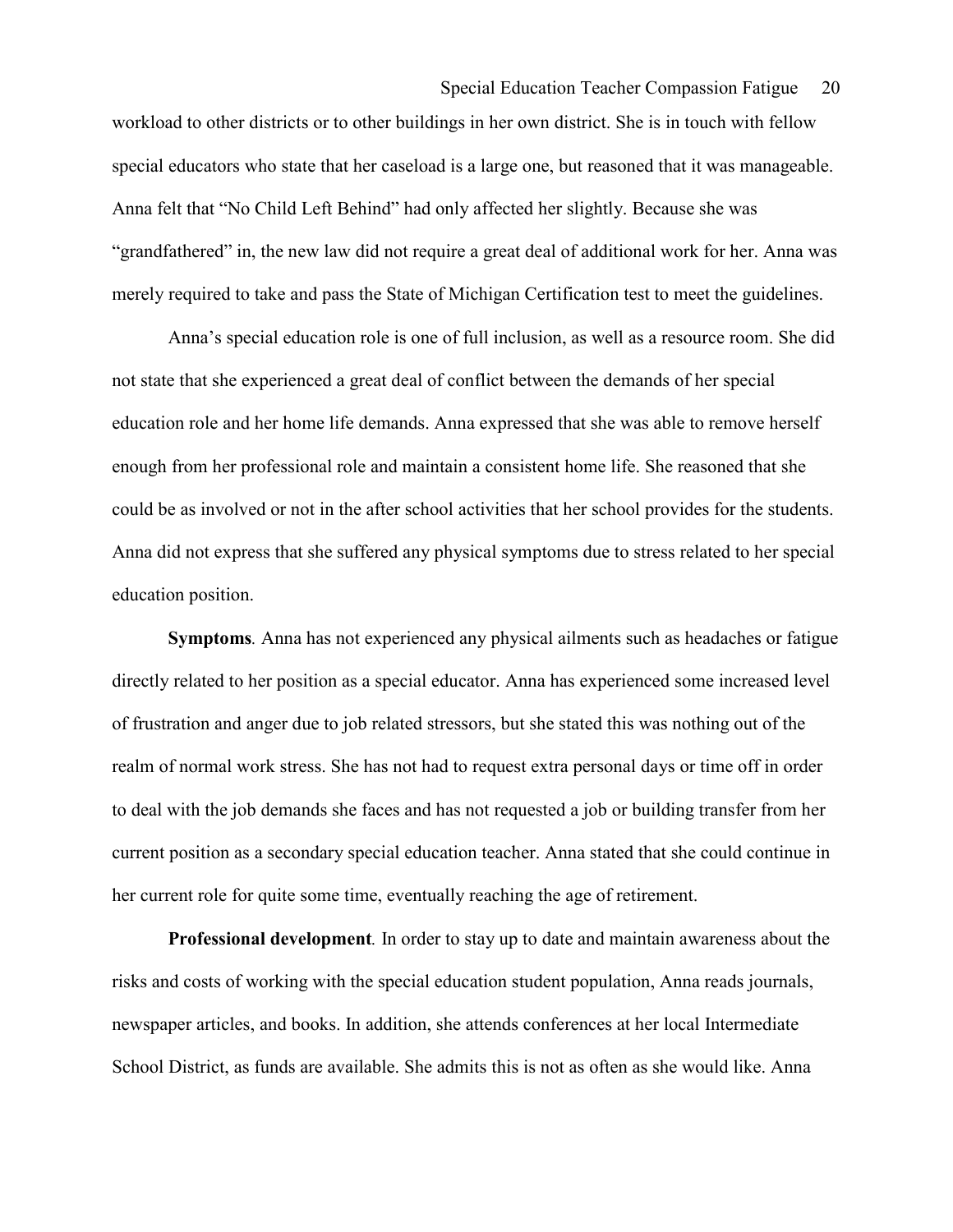## Special Education Teacher Compassion Fatigue 21

has many supports at her local district and building. She meets weekly with her peers in the secondary special education department. This weekly meeting includes her special education director, school social worker, school psychologist, and all special education teachers. The meeting is an opportunity to discuss students who need additional attention, changes in the law, changes in forms, and any other topic that might affect the group. Furthermore, Anna's school has meetings once a week to discuss students of concern; these students do not always have an Individualized Education Program. This additional meeting consists of building administrators, special education teachers, counselors, social worker, and psychologist. All individuals equally participate in this meeting and all bring students of concern to the table.

Anna stated that the superintendant of her school district was not often involved in discipline matters, but that the principals and assistant principals were heavily involved in this aspect of student relations. The directors at her school were not involved in the discipline of students. Anna stated that the avenue of communication was quite open. She reasoned that she would be able to discuss student issues with her administrators and seek their guidance and advice when it was necessary. In addition, Anna stated that she was comfortable discussing student issues with her peer teachers, while remaining within the confidentiality laws.

Anna stated that she was open with students' families' about discussion regarding concerns. The only consideration she stated she would have to take into account is the relationship the student has with his or her family. Some families who Anna works with can be violent. They may react with physical and verbal aggression in the home towards a student if negative statements made regarding the students' academic performances. Families are, for the most part, easy to contact and concerned with the well-being of their student in the academic setting. Anna's only expressed regret was when she did not "stand up for herself better." She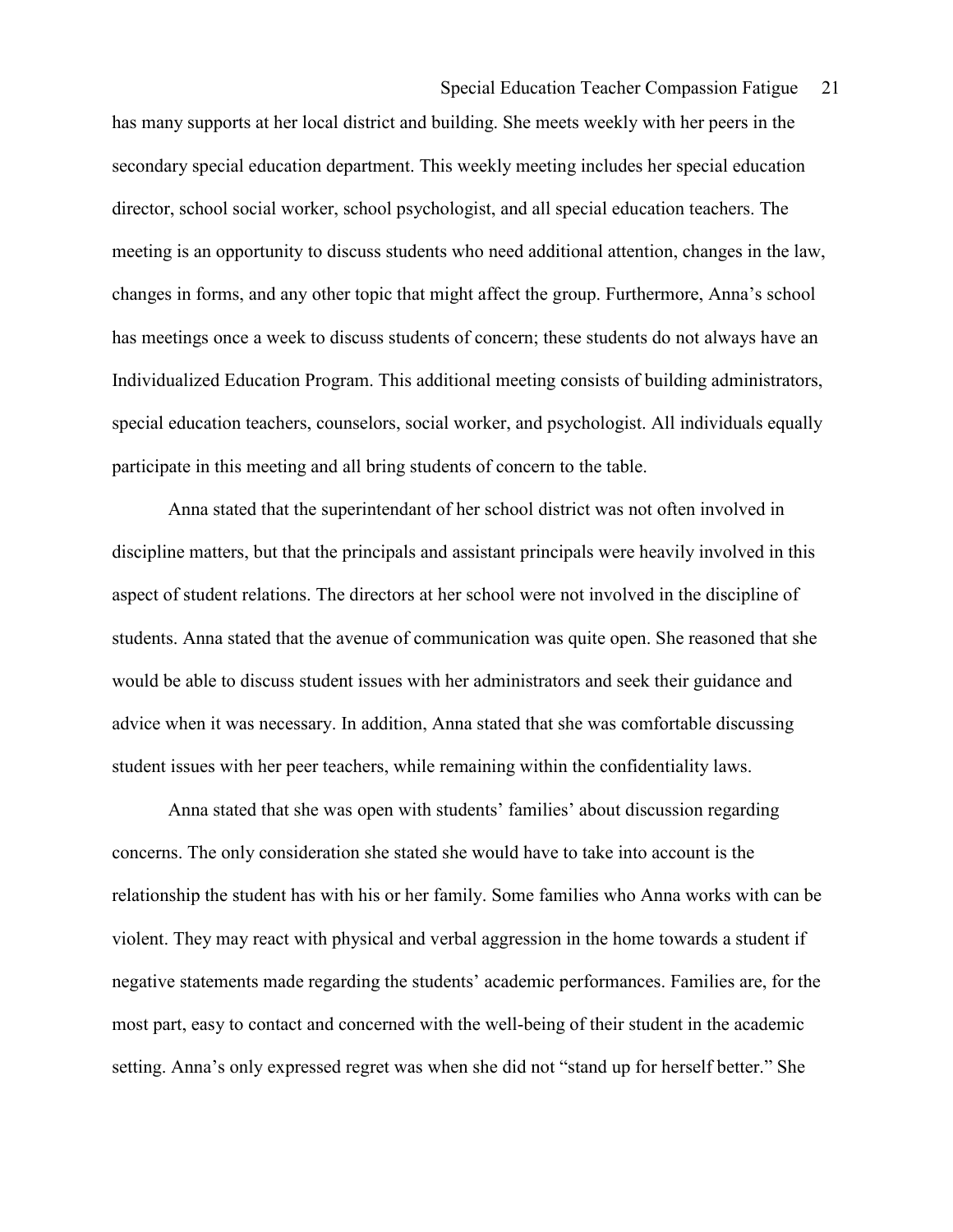stated that often parents blamed her as the special education teacher consultant for their student's poor academic achievement, when the student had clearly chosen not to engage in activities that would enhance their performance.

 Support opportunities. Anna completed her student teaching in the 1970's and said that she had very little recollection of her time as a student teacher. It was difficult, therefore, for her to determine if her preservice student teaching properly prepared her or benefited her professional experiences. Anna reasoned that American society at this time does not view our nation's teachers as leaders for the future, but deems them part of the problem. She expressed this is a drastic change in societal beliefs and not for the better. Anna did have recommendations for better preparing teachers for the demands placed on them as special educators, such as a program that involved the potential of going to school for six months and then working in the classroom for six months while getting paid for working. She reasoned that this would give the potential teacher a firmer understanding of the actualities of teaching in a special education setting, as well as, better equipping the new teacher with skills to meet the demands of the job. She stated that teachers would be able to make the transition from student to teacher.

Anna is a unique special education teacher; she has had jobs prior to getting involved in the areas of education and special education. She has been able to balance her job stresses and her family life quite well. In addition, Anna teaches in a building with a supportive administrative staff. All of these are factors that assist Anna in management of her day-to-day activities and stresses of working in the field of special education.

### Alfonso

 Alfonso began by describing a student who has provided or created a stressful situation. Alfonso provided this insight into his special education responsibilities in order to understand the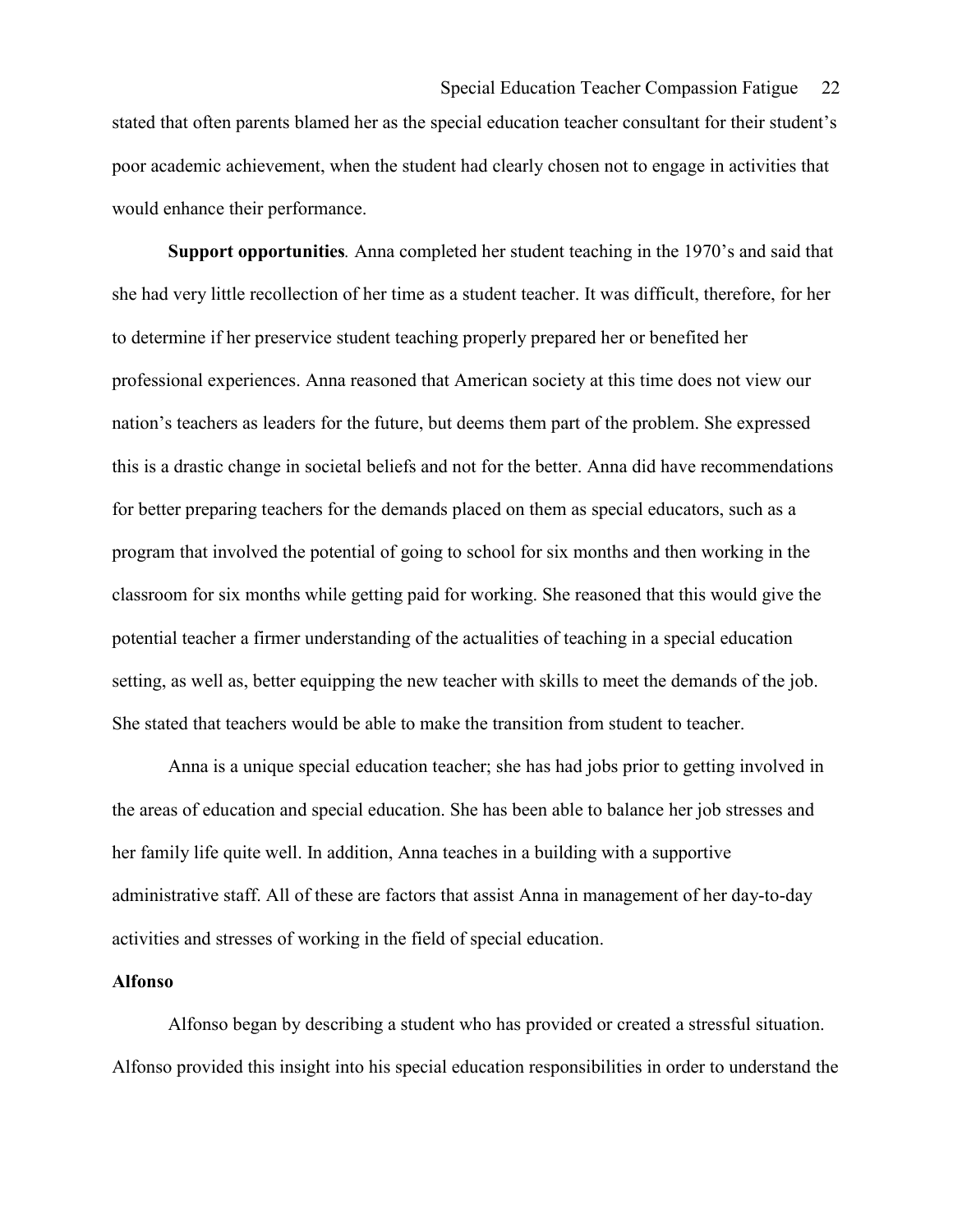professional stressors he faces. Alfonso described John, a 14-year-old freshman; he has a long history of substance abuse in his family and currently is diagnosed with an emotional impairment. John's family also includes individuals certified with severe learning disabilities and mild to moderate cognitive impairments. John lives in a single parent home, and in the last two years his old brother was involved in a near fatal car accident that left him a quadriplegic. John arrives to class every day with "some type of drama" going on in his life. He needs to discuss what is going on in his life and even reaches out for assistance at times.

John many times escalates conflicts with female teachers because of his struggles with respecting women authority figures. As the conflicts escalate, John expresses his need to defend himself and his perceived peer identity. John has worked hard "to establish his street identity and gang related respect" among his peer group. Because Alfonso works in a relatively small district, he has known John for most of his life. Therefore, Alfonso can see the potential for success if John can return to the "right track." Alfonso expressed a great commitment to John as a student and in attempting to help him successfully understand his emotional impairment.

 Alfonso has taken some proactive approaches with John. Alfonso has talked with John often, in what he refers to as "street mentality, where (Alfonso) uses a lot of 'street language' so that (John) will be comfortable enough to want to relate." These types of discussions can usually deescalate John and he is able to attempt to search for the cause of the conflict, both internal and external. John exhibits a pattern of behavior, when he reaches the point of explosion. He "feels like he has been put in a corner or on the spot, where he then has to come out and defend himself and this is usually through acting out." Alfonso then tries to mediate the conflict between John and the classroom teacher. He attempts to help the general educator gain insight into John's personality thus understanding how to manage difficult situations in the classroom.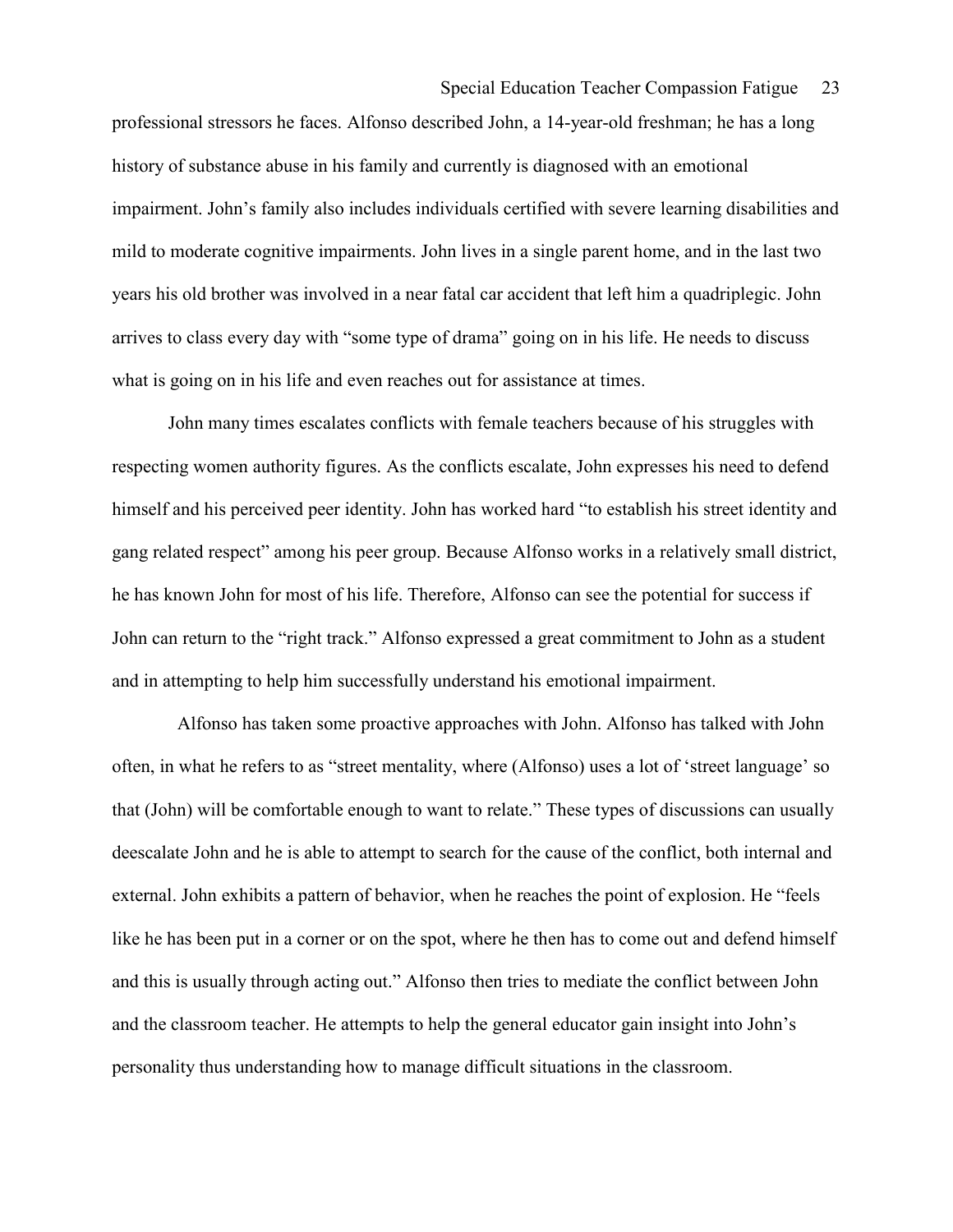Caseload/work. Alfonso has an extensive and diverse employment background working with children with special needs. Alfonso began his career working for the foster care system with the State of Michigan. He then worked in detective services, both for the State of Michigan and private agencies. He spent several years working for the Department of Corrections and as a substance abuse counselor. Alfonso has worked as a teaching professional for 13 years. He taught for several years at an alternative high school, but after the school closed due to the highly qualified requirements of No Child Left Behind, he joined the larger main high school in his current position. Alfonso currently holds a secondary social studies certification and a K-12 special education, emotional impairment certification.

 Alfonso currently serves 50 students through a one class period per day resource room. In addition, 30-40 students drop in for extra assistance, to complete classroom tasks or take a test or a quiz. Alfonso serves special education students certified with emotional impairments or learning disabilities, as well as, at-risk general education students. These students are "at-risk" for many factors, such as socio-economic status, home life, academic standing, behavior issues, and peer group influences. Alfonso also has students who are certified otherwise health impaired, much of this is due to the implications of attention deficit disorder or attention deficit hyperactivity disorder.

In addition to the responsibilities Alfonso has during the school day, he often "goes out in to the community, to students' homes and talks to their families and parents" for an additional 20 hours per week. Alfonso stated that he works 60-70 hours per week. He reasoned that his current workload is realistic and "very doable" compared to his previous employment with the State. He expressed that his previous job was more demanding "emotionally, physically and mentally" with more hours and more paperwork. He stated his current caseload was "not as intense" his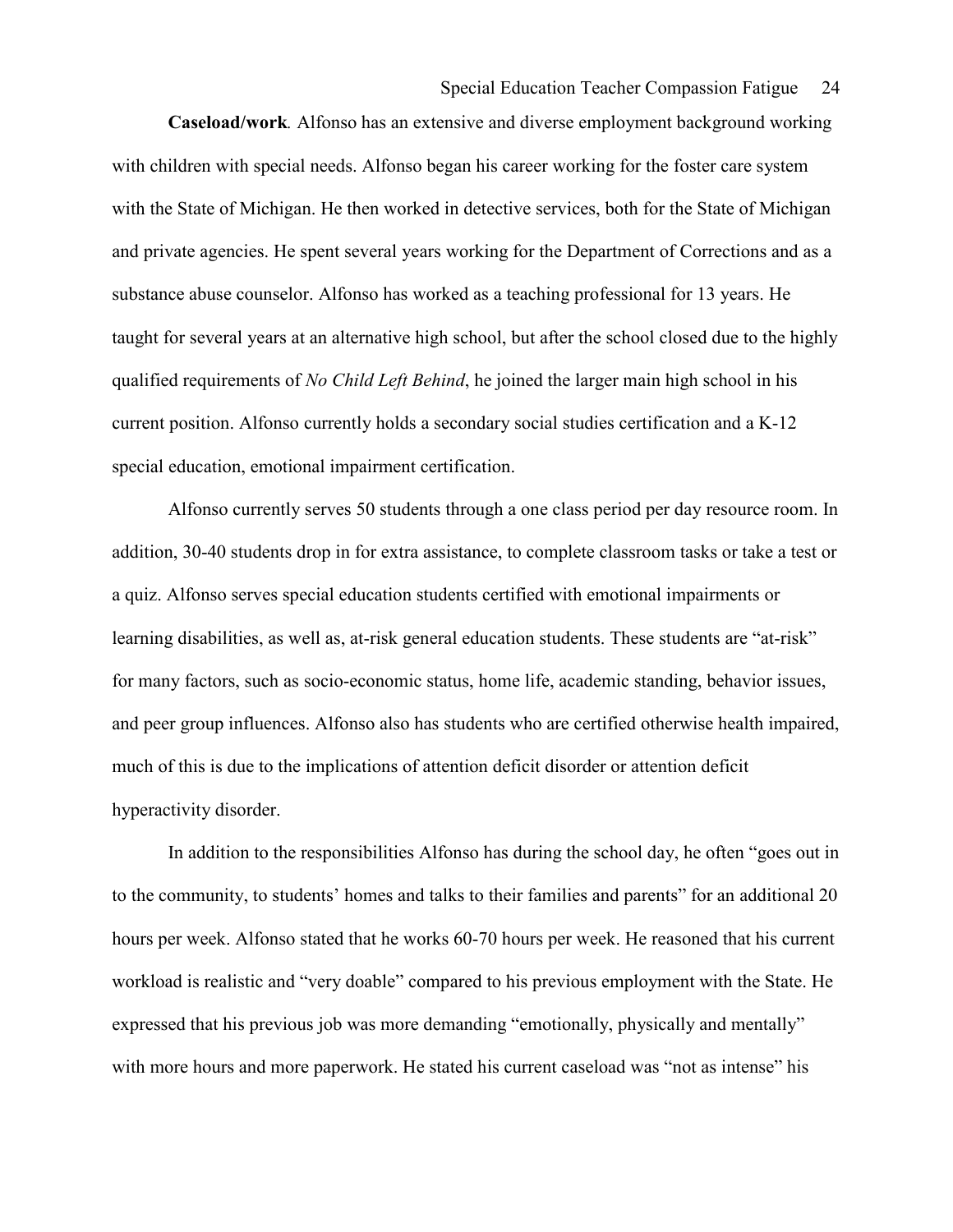colleagues. Some of his peers, he stated, had an excessive amount of involvement and only a very small percentage has chosen to have less of a commitment.

 Symptoms. Alfonso does not express that his special education workload causes any conflict with his home life. He reasoned that the amount of time and energy he puts forth with the students who receive his services is much less "fatiguing than when I worked in detective services or the gay task force or even in the prison setting." In addition, Alfonso stated that the "risk factor" is much lower in his current special education teaching position than in previous employment areas. Alfonso expressed that his workload was "in the middle" of his colleagues. His workload was neither more nor less than the peers with whom he works; therefore, he reasoned it was average. He stated that there is a "very small percentage of his colleagues who have less commitment" to the job of special education professional. Alfonso stated that he has not experienced any increase in any health related symptoms such as jumpiness, concentration problems, nightmares or cardiovascular problems. He stated that he may have a small, 5%, increase in irritability due to job related factors. He has not taken any sick or personal days in order to avoid or cope with the stresses of his special education position. Alfonso does work with two paraprofessionals in his classroom. He has delegated responsibilities to them, as both are certified teachers but unable to find positions in their highly qualified fields. Thus, each paraprofessional brought different expertise into the classroom and was able to assist students in their particular area of strength.

Alfonso has not requested a building or placement change within his district nor was he considering applying for another job in a different district. He was not contemplating leaving the field of special education, as he stated, "this is too much fun." Alfonso stated that the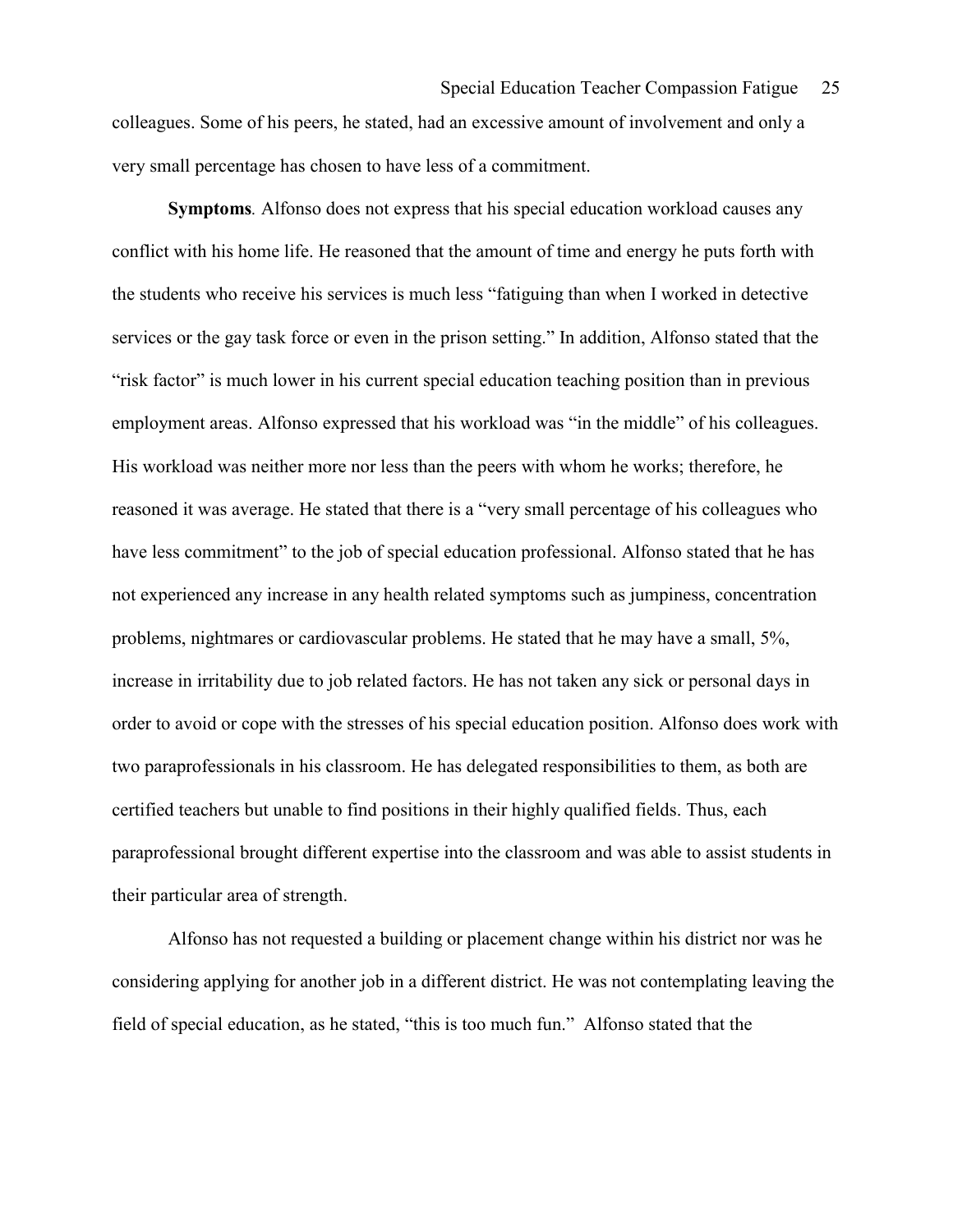connections that he has made at the high school with the students and the greater community have made him understand where the need is the greatest.

 Professional development. Alfonso uses his background from various careers to understand the stresses that the students he works with face. He states that he is "careful with my actions and with what I say." He does attend conferences or workshops offered by his local Intermediate School District to help him remain up-to-date on the most current law or strategies to work with his caseload. He meets on a weekly basis with his special education team in order to remain informed of any law changes or best practices when introduced. In addition, they discuss student concerns when the team meets and any other building concerns, such as teacher or administrative concerns.

Alfonso expressed that his "district itself is really aware of the population" of students who he works with. The Individualized Education Program (IEP) Team in his district works "together for the equal betterment of the student, the student's family, the school environment, which at times includes other students not on caseload, and their learning outcomes." Alfonso's district has a team-based approach "and everyone is focused on the same goal, there is a lot of support and a lot of communication." Alfonso has no issues discussing students' or their issues with team members, administrators or peer teachers. Although Alfonso did state that, some general education teachers "just do not get it. They do not understand special educated, and special education certified students, they are in the mindset that 'one size fits all' and we, as special educators, know that it does not." Alfonso expressed that "being open and honest with the students' family is critical to building trust and a solid relationship with the families." Alfonso attempts to interact or speak with families of students who are a concern at least once a month, noting that at times he may interact more or less frequently depending on the situation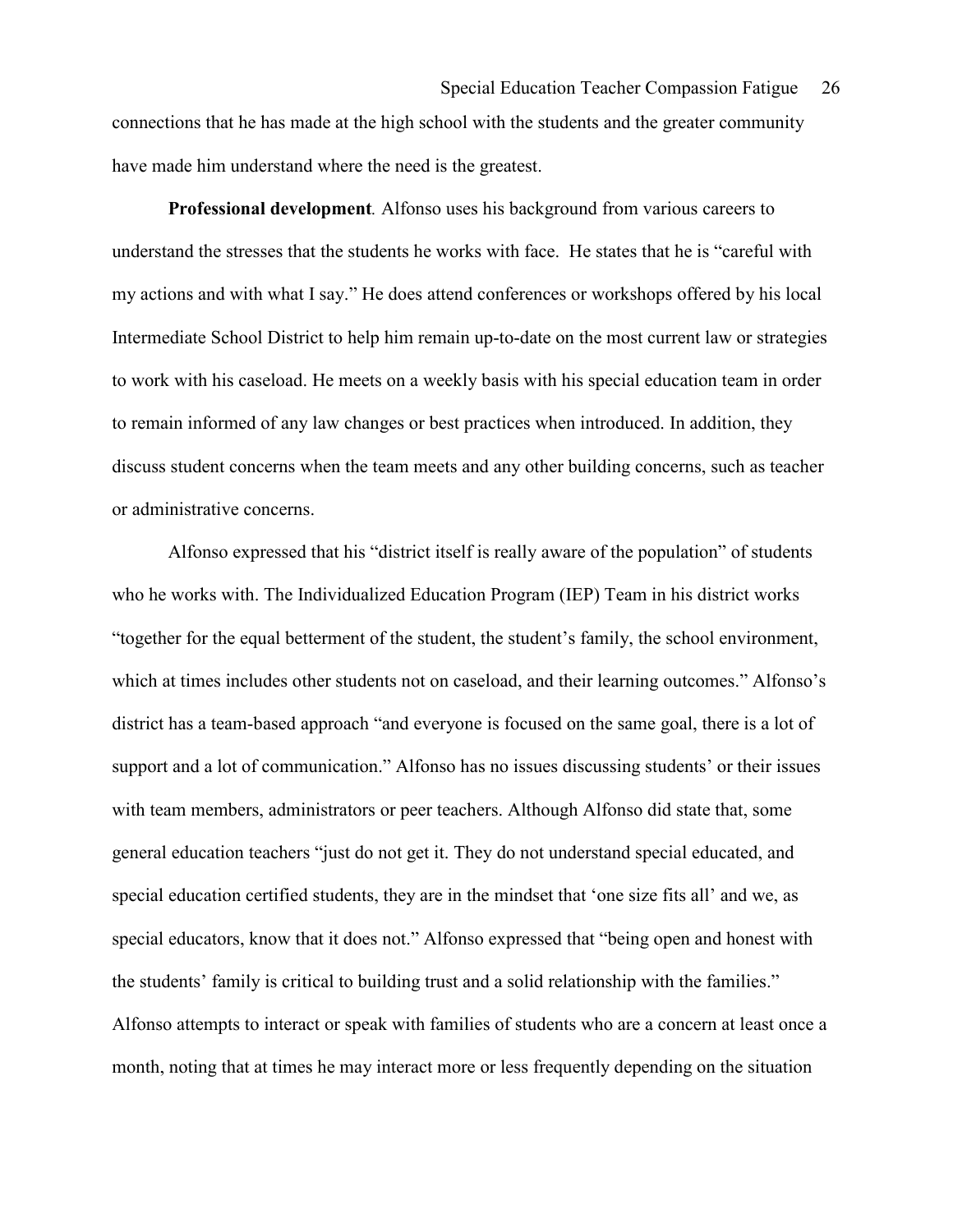with the student. Alfonso does not have any regrets after speaking with a student's family, with the exception of "things that I missed, or would have liked to have brought up. But, I am also able to resolve it with good two way communication."

Alfonso states, "He is really fortunate" to work in a building in which "the administrators are keenly aware of special education. The administrators are actively involved in providing quality education and support in the day-to-day services. The administrators work hard to stay abreast of the current changes in laws and procedural outcomes that are expected and they provide a lot of input." The building that Alfonso works in, he stated, "Has really stepped up their efforts to make sure that the Individualized Education Program's that we put together meet or exceed national standards."

The superintendant in Alfonso's district is not involved much in his day-to-day activities as a special educator. Although, he stated there are two "superintendant designees" who are frequently involved, the special education director, and the assistant superintendant. Both of these individuals work closely with the superintendant to ensure the highest standards in the special education department and that the district is up-to-date on the most current changes in special education law.

 Support opportunities. Alfonso suggested change that might benefit teachers who work with the special education population. He stated it would be beneficial for "general educators to have more training or a better understanding of the needs of special education students." He reasoned that it would be helpful if "universities would teach new, incoming teacher candidates how to address special education certified students." Alfonso did state that his preservice training was very beneficial to his knowledge and understanding of working with students with special needs. However, he also noted that it was not a typical preservice situation, as he was involved in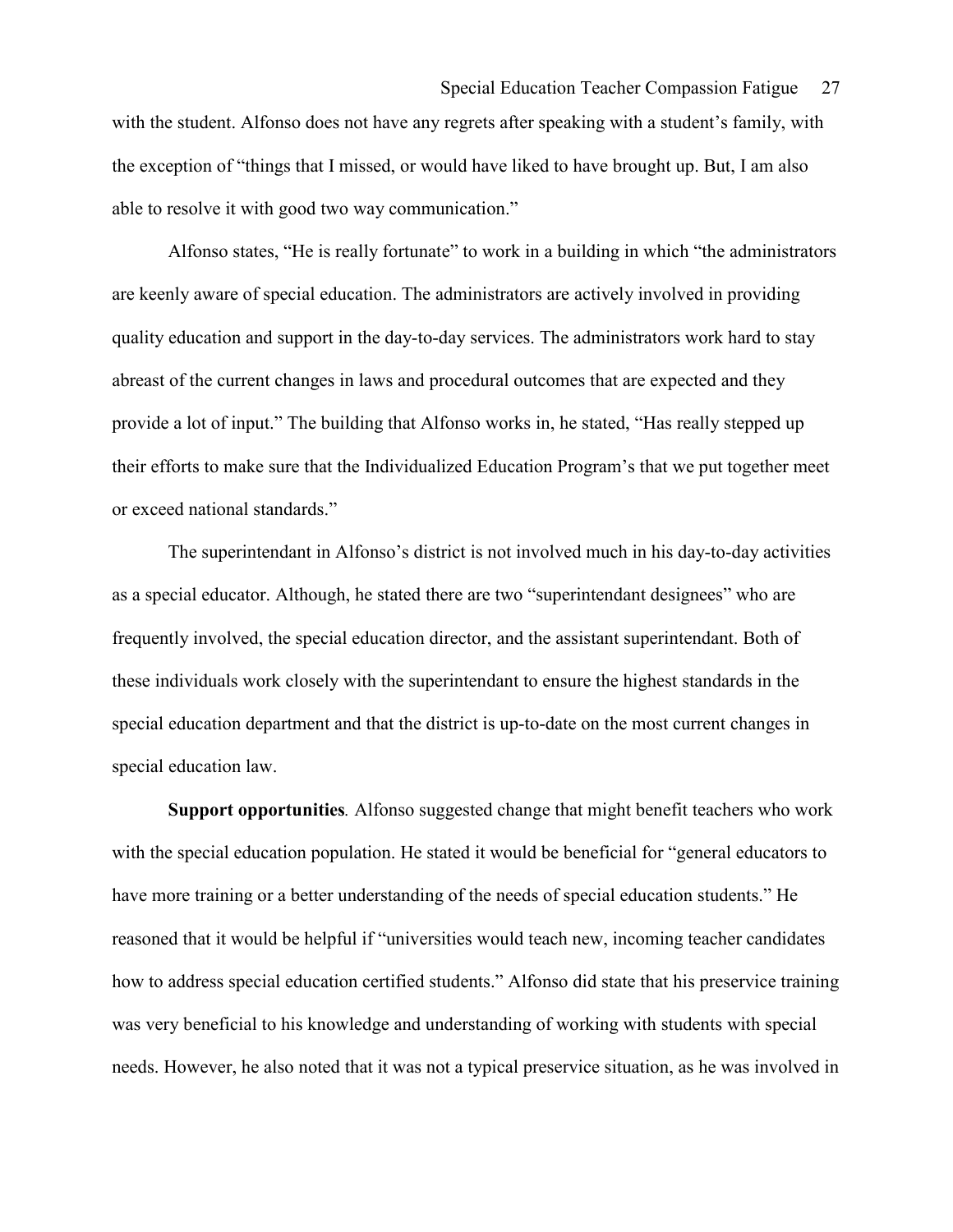many aspects of the correctional system. He stated his preservice training "was realistic, beneficial, life-threatening, eye opening, exciting, and dangerous." He stated it did prepare him, "every single day." Alfonso has tried to reach out to the student teachers and preservice teachers who are involved in his district. He has done so by "having the preservice supervising teacher send the student teacher to the resource room for at least an hour a couple of times a week to work with our special education population, to get them prepared to have them in their future classrooms." Alfonso reasoned that more field experience in working with students with special needs is necessary for future teachers to be more successful in the teaching field. He further stated that future teachers need increased "course content." Future teachers need to understand the foundations and laws behind special education, why they were established, and what benefit they have. More importantly, because inclusion in general education is the law, teachers who want to teach in school need to know what they are getting into." Alfonso stated that he "absolutely, no doubt about it" was sure that student teaching requirements should state that incoming teachers be required to spend time working in a special education or resource room program before obtaining their teaching certifications.

### Bart

 Bart considered a student on his current caseload that might have severe emotional or behavioral problems, a student who has endured hardships such as placements in foster care, domestic violence, or bullying. Bart began by discussing Jane, a student with a severe learning disability. Her biggest struggle throughout her academic career, Bart stated, was that her "reading level has been very low." She also lost her father when she was young. In addition, she has been a victim of sexual abuse. She has had many struggles in life. Bart stated that he chose this student to discuss because she has made many poor choices "and when I think about my own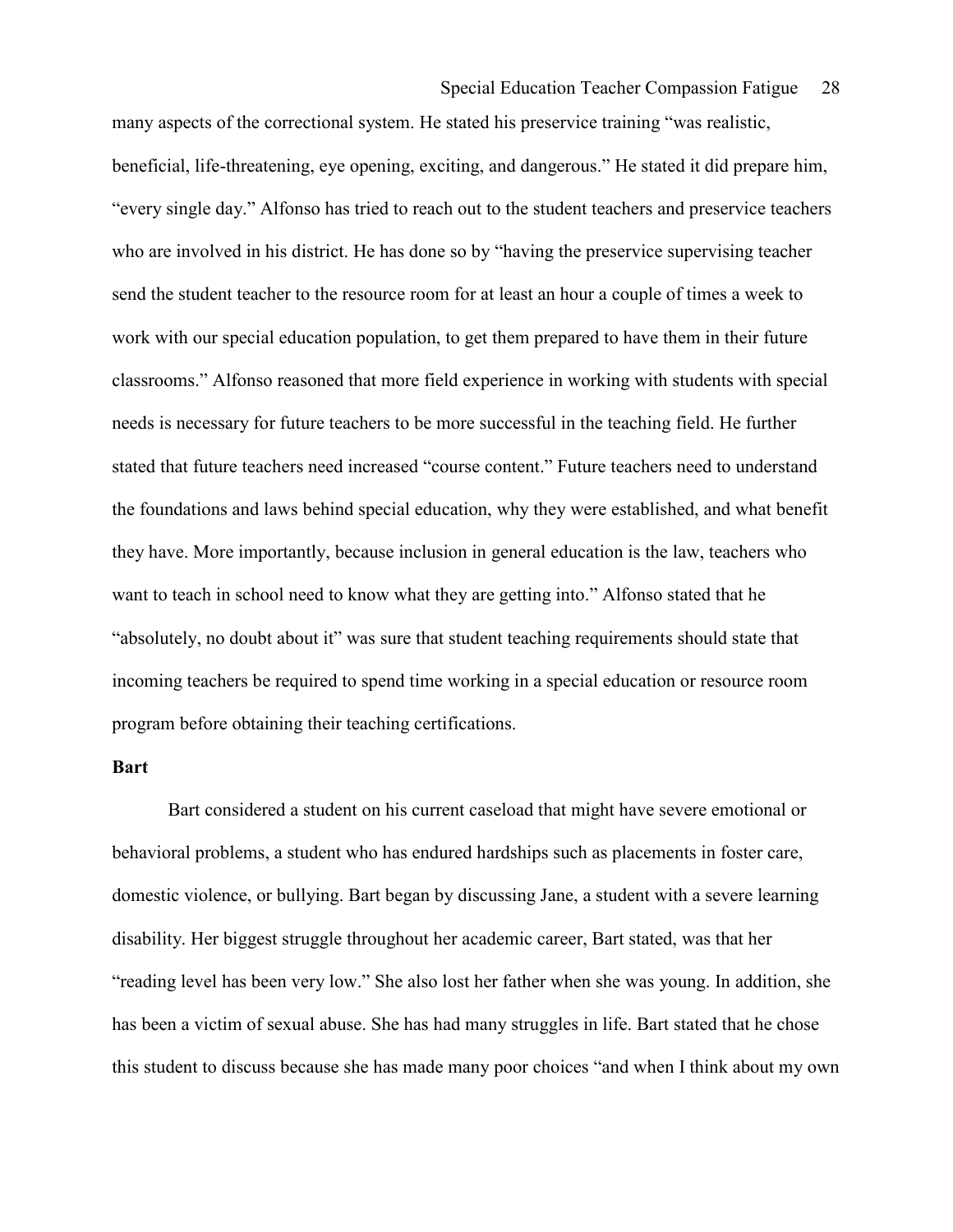work with her, and the interventions that I have tried to help her. It has never been easy, it has always been stressful." Bart noted that there were several stressful incidents that Jane has been involved in or started. Nevertheless, he noted that the most stressful time was in her eleventh grade year when she became pregnant. Bart stated that the student had to struggle with the decision "to keep or abort the baby, as well as, whether to stay in school, pass her classes and deal with the relationship issues that inevitably arise with a pregnancy." Bart stated that it was a stressful time for the student and for her family. He stated that this student shared her situation with everyone, "Students, social workers, teachers, mom, step-dad, friends, everyone knew about it." This was a struggle for Bart, as at the time he had no experience in dealing with this type of situation. Jane would come to Bart for advice and looking for understanding about her current situation. Bart stated that this caused him much stress because:

I had no background knowledge, information, or experience (in dealing with teenage pregnancy.) Yet Jane was on my caseload, I was the individual who had a relationship with her, and she felt comfortable talking to me about it. I needed to find a way to help her come to terms with an intense issue, without any prior training or knowledge base to work with.

Bart, when asked if he could have taken some additional proactive steps to help work with the situation Jane found herself in, was unsure what more he would have been able to do. Bart often discussed Jane's relationships and even the topic of birth control. This included what the process was to obtain the proper medications and where she could procure the medication. Bart reasoned he might have worked more diligently to ensure Jane was "better educated and knew how to get what she needed, if I knew she was going to be sexually active." Bart discussed much of this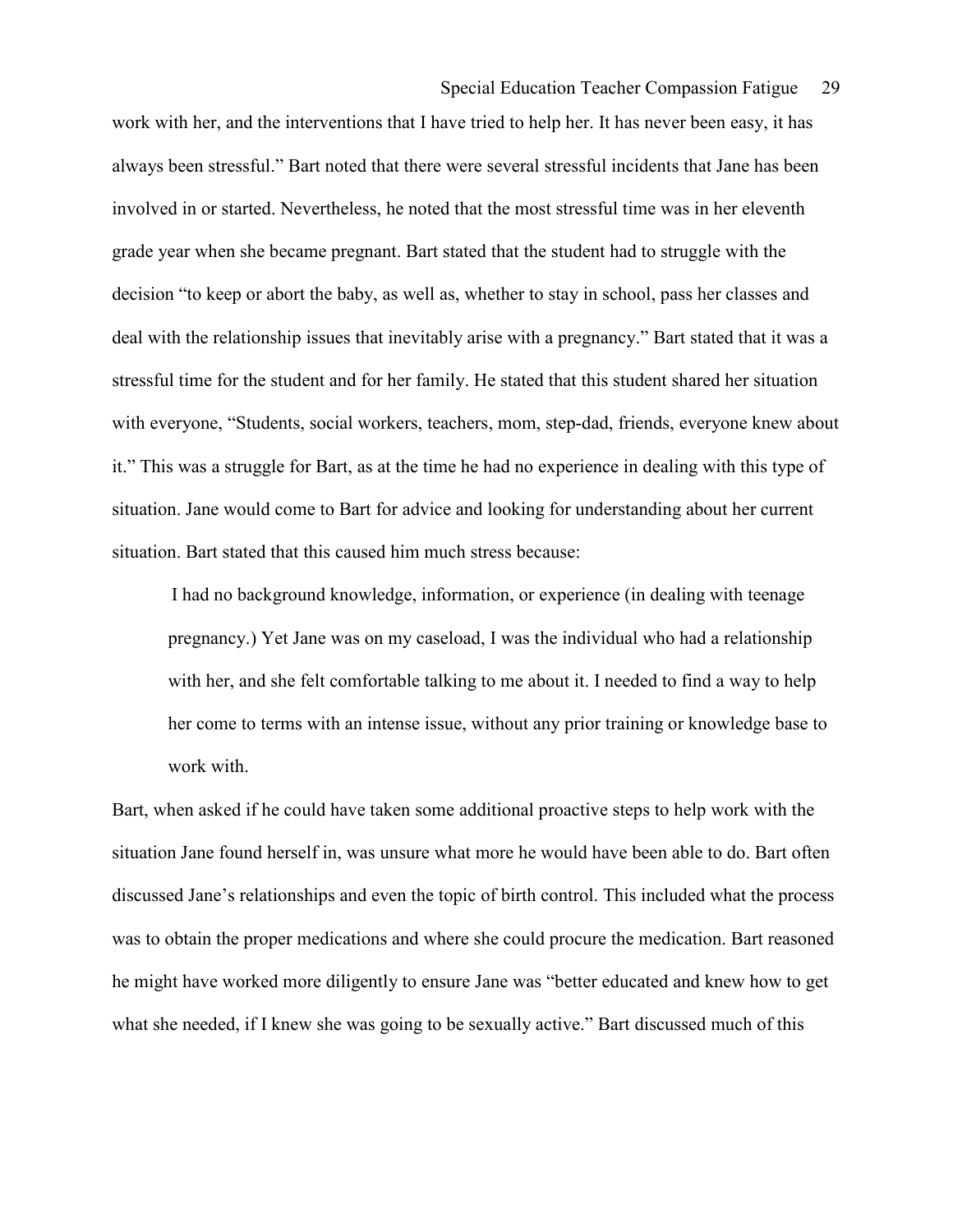with Jane; there was just "no follow through on her part." Jane did end up terminating the pregnancy and went on to graduate high school.

 Caseload/work. Bart worked in the field of education for over 15 years. He stated he began his career as a paraprofessional in a vocational assistance program in Oregon. His responsibilities in that career included working with a teacher to design a school to work program and working with students who were in eleventh and twelfth grade. Although a significant number of the students were actual dropouts, they were trying to "recapture some of these students, trying to bring them back into the education system and get better outcomes for them." The teacher and Bart developed "individual transition plans and merged them with the students' Individualized Education Program, as well as, a lot of community based education." This paraprofessional experience is what led Bart to seek his teacher certification. Bart received his special education teaching certification with a specialization in the area of transition. He then worked in a middle school classroom for students with emotional impairments, and then proceeded to work in two school districts in different special education capacities. Furthermore, Bart worked in a cognitively impaired program that focused on life skills training. He stated that this was an excellent experience as he worked with a team of two teachers including him, as well as five or six paraprofessionals. The students "actually ran a business. They got all kinds of life skills experience. It was really successful." For the past seven years, Bart has worked as a teacher consultant in which most of the students are in mainstream classrooms, although some of his students also have some "pull-out" services.

 Bart's role as a teacher consultant allows him to have a caseload of 25-27 students. Many of the students Bart works with are certified with one of the following, specific learning disability, emotional impairment or otherwise health impaired due to attention deficit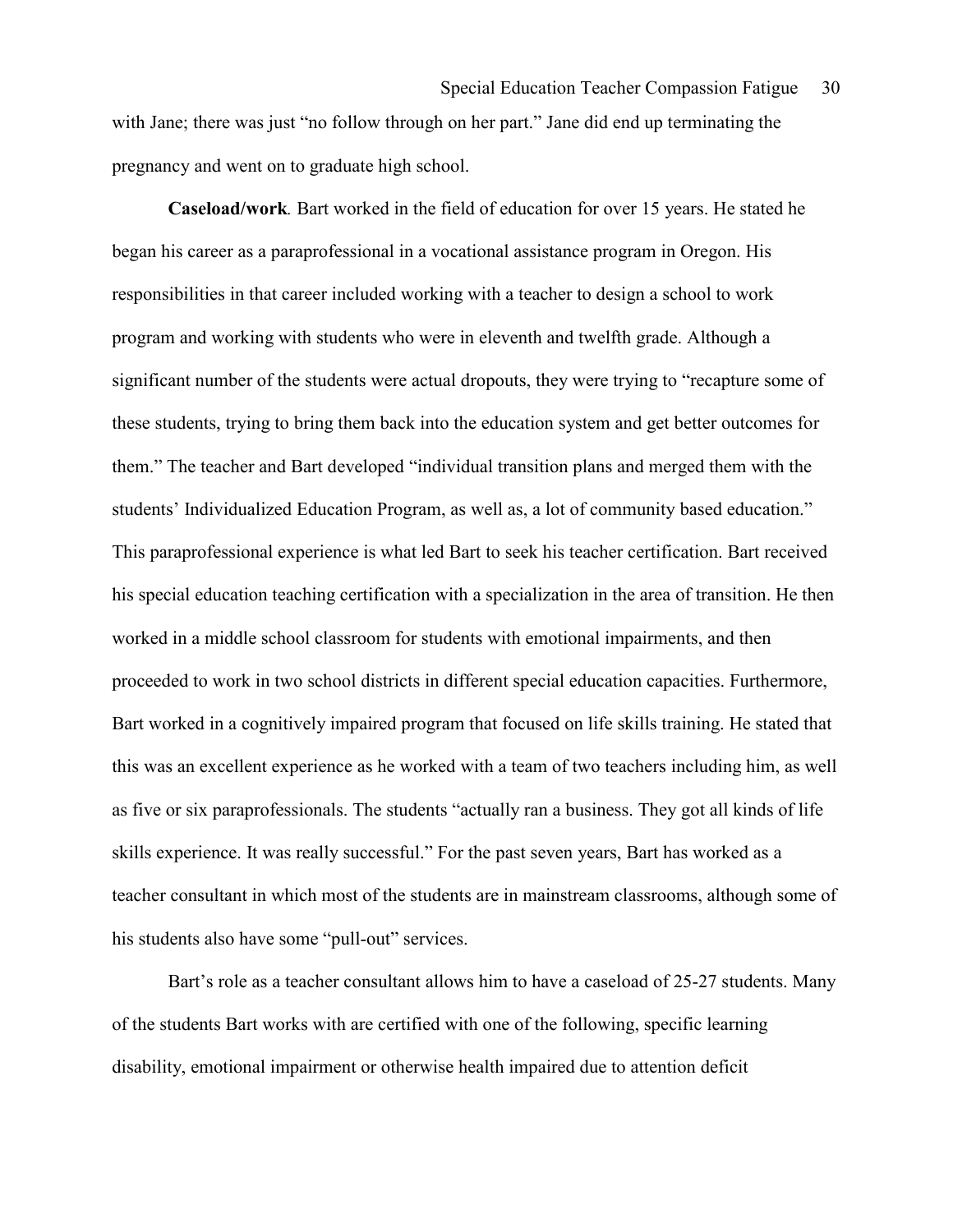disorder/attention deficit hyperactivity disorder. Bart also works with students with mild autism, and speech and language impairment certifications. Bart interacts with an average of 60 students a day. He is involved in a team-teaching situation as well that allows him a greater range of student contact.

 Bart stated that his required contractual workweek is 35 hours. In addition, Bart spends on average another 10 hours per week at work. He stated that his workload has changed over his years of experience in the education field: "I have learned to be more efficient with my time. I made a vow to myself many years ago that I was never going to spend more time on other people's students than I would on my own and I have stayed true to that." Bart stated that he does not do "a lot of the extra stuff, like coaching, but he is involved in committees." He really "tries to separate my time." Bart reasoned that his workload has changed because:

There is more demands to have students in mainstreamed classrooms, which for the most part is good. But as a result it means we have more work to do to educate teachers, we have more work to do to come up with accommodations and we have to educate the students on how to use the accommodations.

Bart also reasoned that the "intensity of (working in the field of special education) has picked up over the years."

 He further stated that he deems his current workload is a realistic one. He reasoned that it is in balance with other teachers and thinks, "If I taught an English class I would have to go home and grade 150 papers on the weekend and I do not have to do that." It keeps my job in perspective. Bart does reason, "Some of what we are being asked to do in special education is increasingly taking (teachers) away from working with the students. It is just to satisfy a government requirement, government need, regulations or mandates. It can be very frustrating."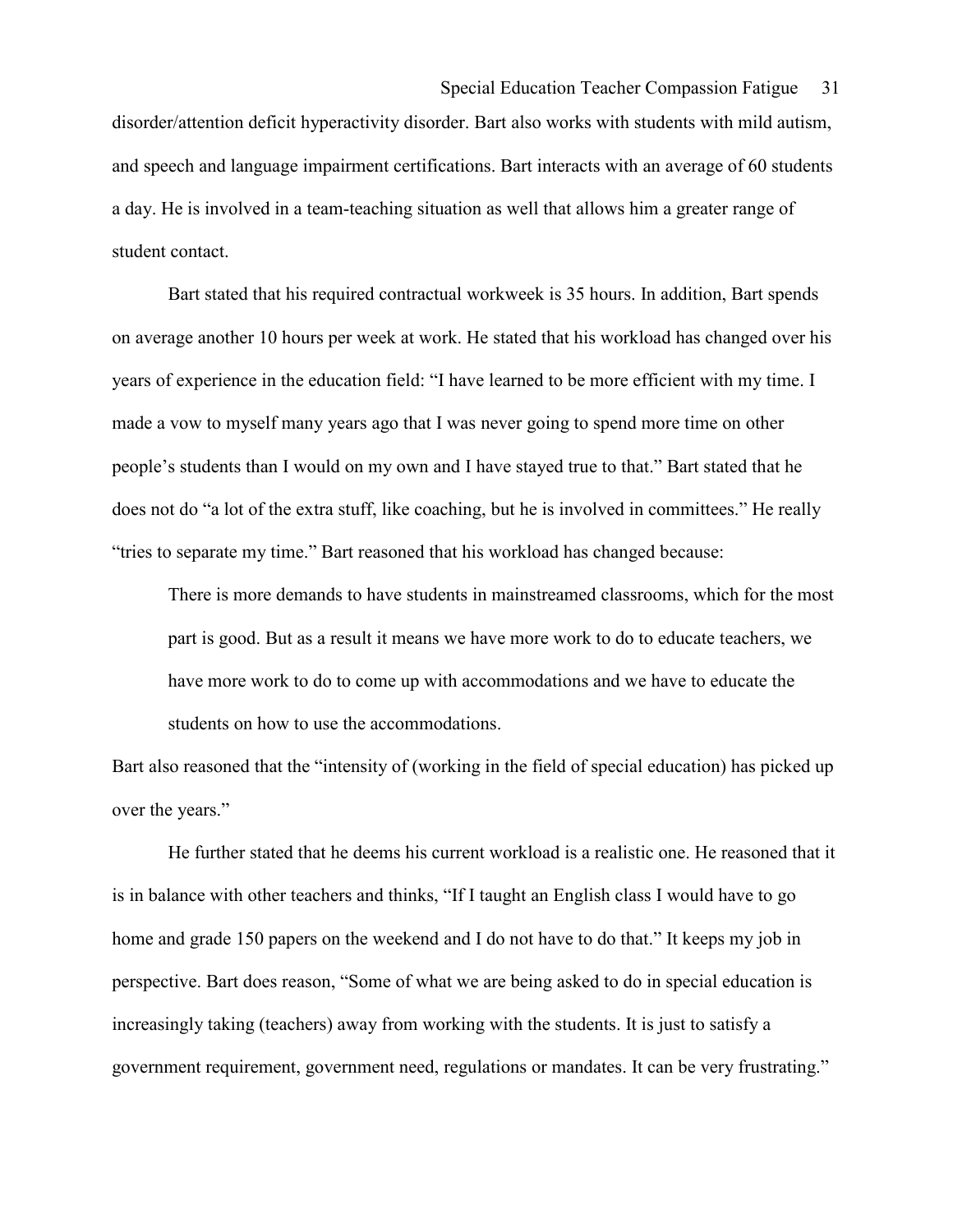## Special Education Teacher Compassion Fatigue 32

Bart restated, "as far as working with the student's part goes, it is pretty realistic. It is all the other stuff that is where it is frustrating." Bart further added that he has been lucky to "work in districts where the focus has been on students, and they have sometimes forgiven if we do not cross every 'T' and dot every 'I'." He reasons that there are "people who work really hard, in the building, and I know there are other people who kind of just do their job and go home."

 Bart continued to discuss his workload situation. He stated that he deemed his workload "on average (was) probably a little heavier than most of the other special education teachers in my building." He thought that he had the same workload as other individuals throughout his district. Bart is part of a countywide transition committee. Therefore, when asked how his work level compared to other districts, he reasoned that he knowledgeable regarding the surrounding districts in responding to the question. He expressed that he was "fortunate because I know there are some people in districts where there is a lot less resources and a lot less opportunity involved." Even though the individuals in the other districts may have a caseload half his size, he expressed that he "just could not deal with that." Bart stated that his district provided a great amount of resources and opportunity to the special education staff and that he was, therefore, in a better position even with the increased caseload size.

Bart, in analyzing his caseload, looked at the No Child Left Behind law. He struggled to provide an answer as to the impact it has had on his workload. Bart stated No Child Left Behind has "made it much harder for districts to hire, and to be flexible on how they assign teachers. So as a result, sometimes we get teachers who pulled a certification and so they have to teach that subject, even though they may not teach our students as well as another teacher whom does not happen to have, whatever little endorsement that they need to have." Bart further added that this teacher restriction in placement has further added to his workload because it is necessary for the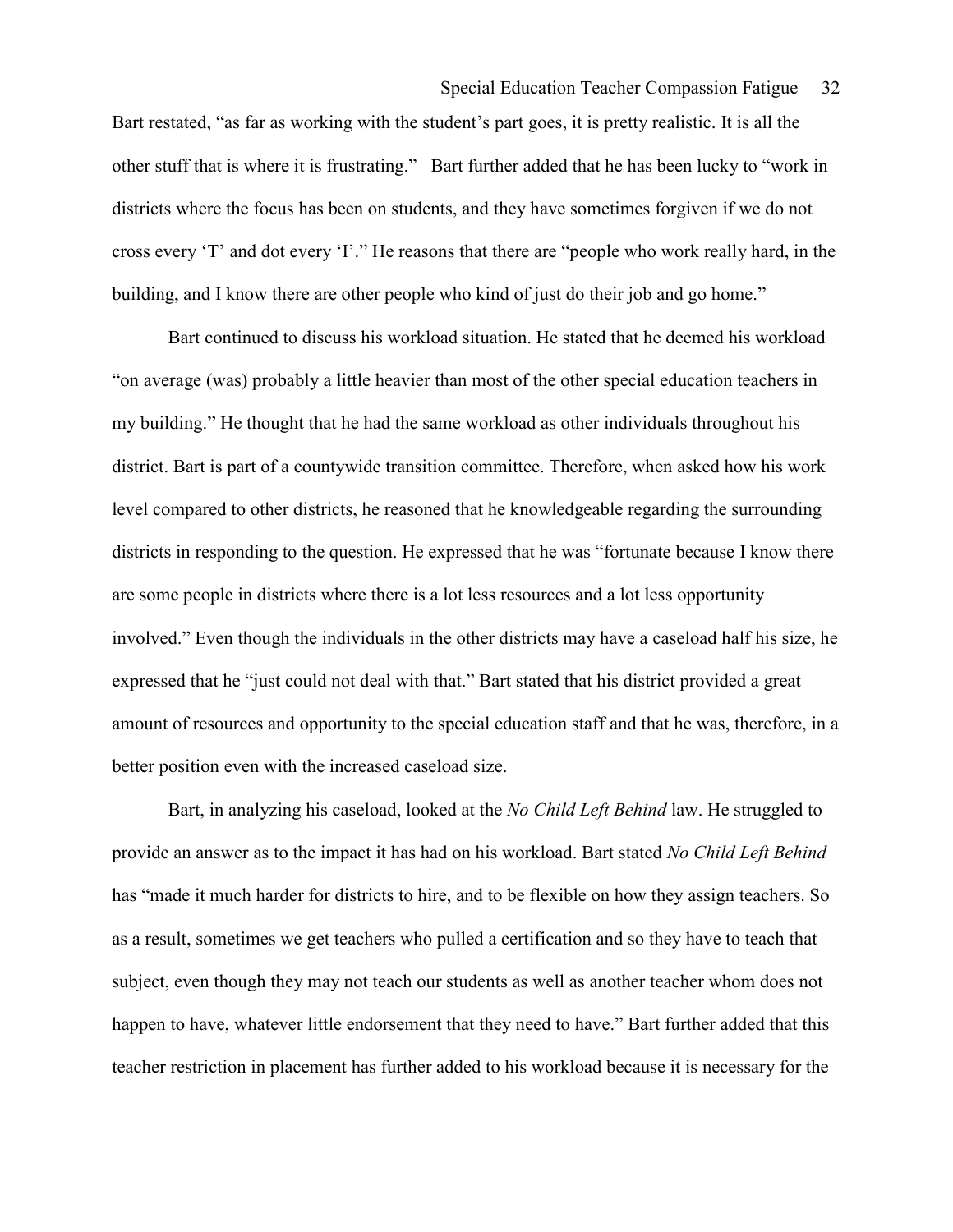special education teachers to "do more with that teacher to get them up to speed or to teach them how to work with our students." Bart expressed that No Child Left Behind has not exactly directly affected him, but he stated that it was "a ripple effect." He reasoned that the shift in ideology to focus on standardized testing was "a sham, especially for our students, because they do not test well, and they never will test well." He did express some frustration with the frequency and amount of changes made to special education law. Concerning the paperwork issue Bart said, "They come out with what they want, then they change it a year later, and then they change it again another year later, again and again. We just kind of roll with it, do the best we can." Bart further clarified his frustrations with the changes in paperwork. He stated that:

When I first started out I really wanted to do this the right way, I am going to get every Individualized Education Program just perfect. There is still a part of me who wants to do it the right way, but, more of me says, oh, let's just do what is best for the students, and figure out how to document it later.

 Symptoms. Bart deemed his workload and the students whom he worked with did not cause any conflict with his personal/home life. He restated that he attempts to keep his work life and personal life separate, but admits that he is a "pretty social person and a lot of what I do is quasi counseling for a lot of students. I feel like part of what we do in our job is to help students to learn how to problem solve and how to deal with issues that come up in their life, not just get through school." Because of this view, Bart has had "students stop by my house. For the most part it has not been a problem. Most of the students are good, they are respectful. My own kids know what I do, I like having them exposed to the students who I work with because it helps them see all kinds of different people." The biggest issue that Bart has faced is that both he and his wife work with special education students. It is a struggle at times to maintain focus on his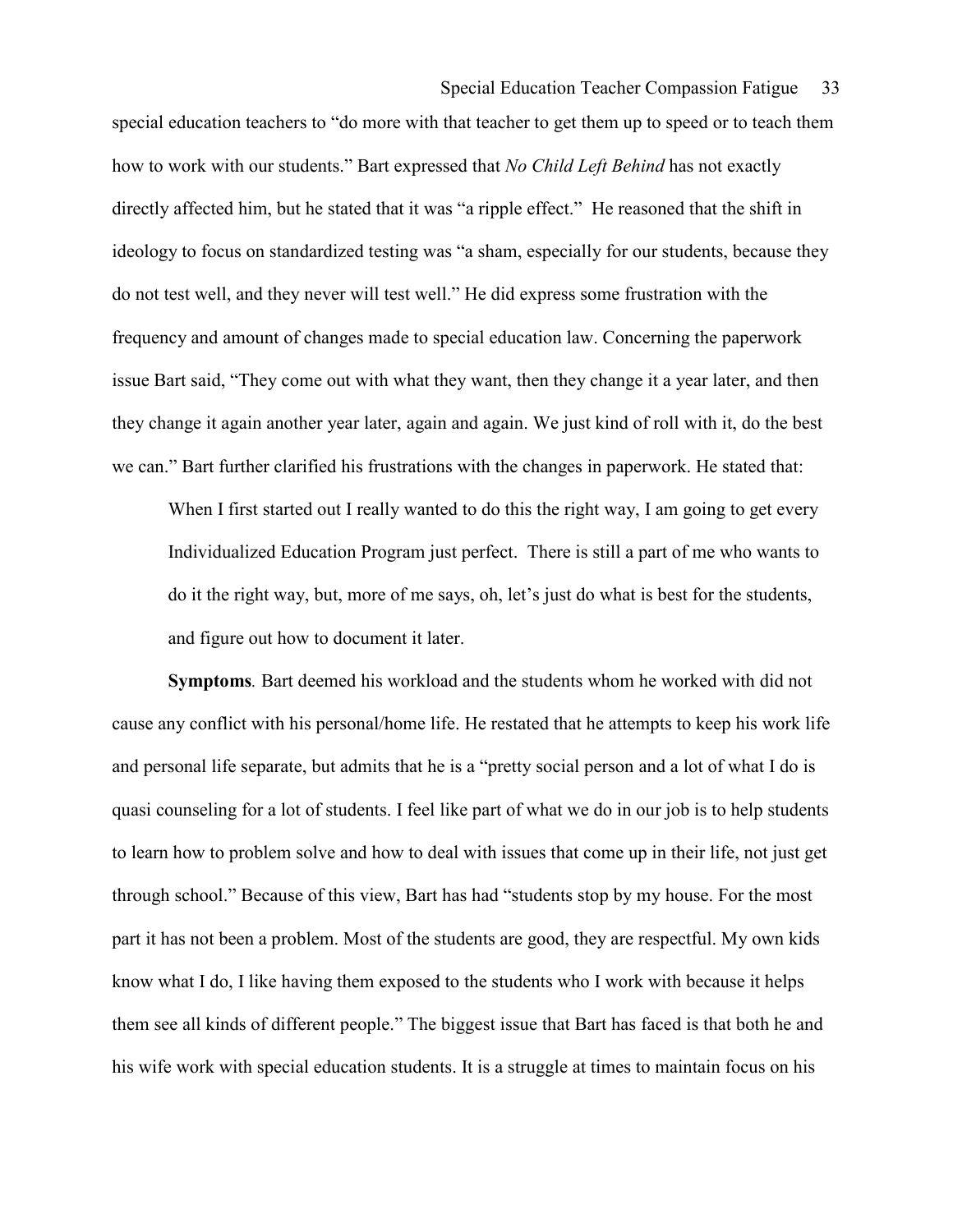# Special Education Teacher Compassion Fatigue 34

spouse's issues when they are so close to his own. He stated that "we both come home at night when we both have a bad day and we both want to just vent about it and I do not really want to listen to her, and she does not really want to listen to me." At times Bart states that he may not be "real supportive, but that does not happen very often."

 Bart stated that he does not experience any physical symptoms such as anger or cardiovascular problems related to the stresses of working in the special education setting. He said he is more apt to get angry or frustrated with his peer teachers, rather than the students who he works with. Bart has not had nightmares that related to the job, but he has awakened in the middle of the night with thoughts about his job. He does not associate this with a negative situation and has used it as a learning time. He keeps a pad next to his bed to write down his ideas and then returns to sleep. Bart has not taken a personal day in order to avoid a situation or student at school, although he tries to take at least one personal day a year in order to do an activity with one of his own children. He has not delegated a responsibility to a paraprofessional in order to avoid working with a particular student or group of students. He has not asked for a building or placement change because of the students he works with. Bart has not considered leaving the teaching profession. Although, he did say "it would be nice to have a job where you get paid well and people appreciate you."

 Professional development. Bart stated that he maintains awareness about the risks and costs of working with students in special education through journals, being involved in committees, and participating in conferences. Moreover, Bart stated that he attends several workshops each school year. He also subscribes to several newsletters including; *Disability* Issues in the Middle East North Africa, Learning Disabilities Resources, and Learning Disabilities On-Line Journal. Bart stated that there are community resources available for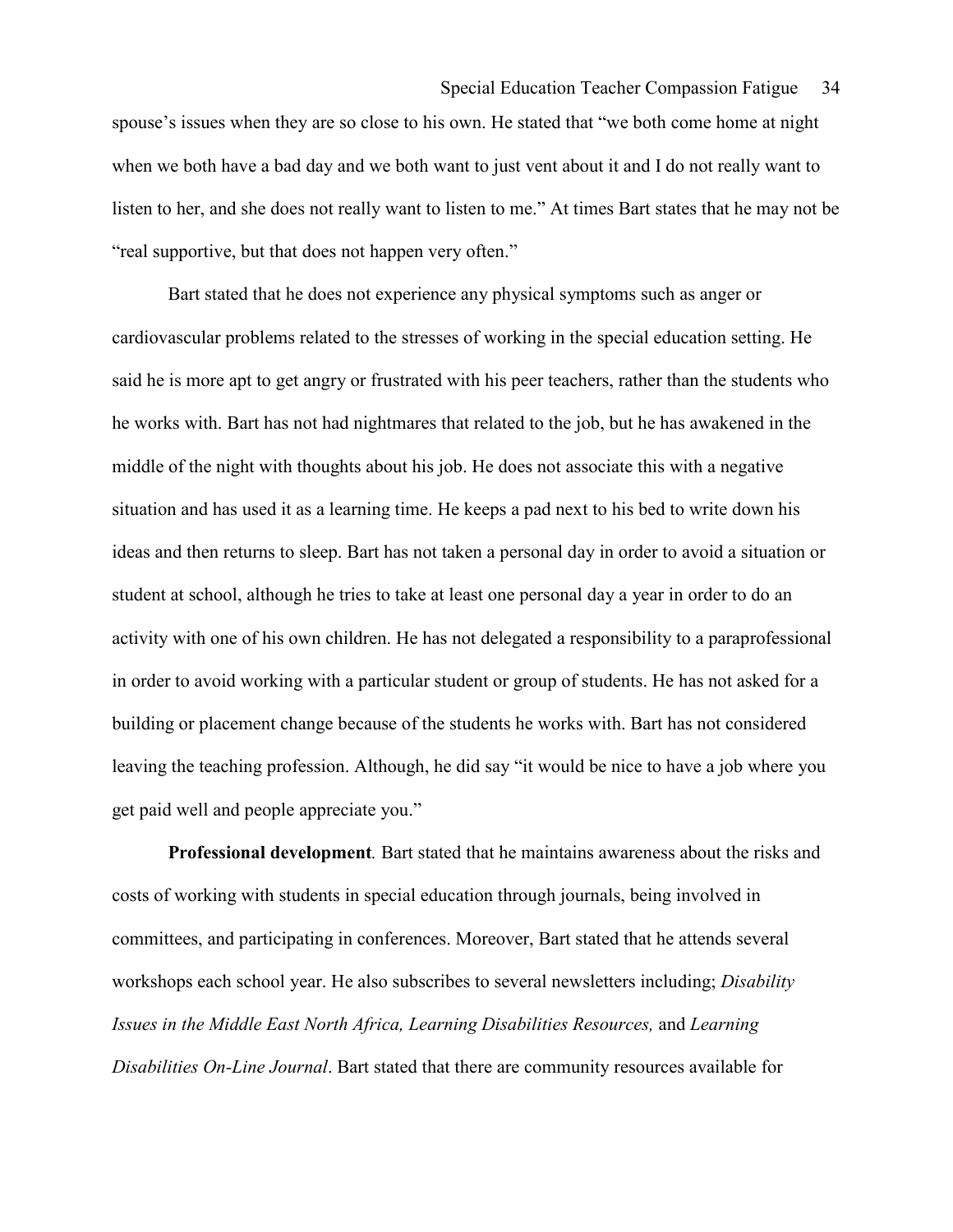helping the special education population. These resources include Michigan Rehabilitation Services, several adult agencies, Washtenaw Intermediate School District in terms of conferences and workshops, as well as, several local organizations including Faith in Action, and service groups who we can "go to if we need some help" for these students.

 The district that employed Bart provides an in-service day every year structured by his special education director. Although, Bart did not express that the in-service information itself was informative, he reasoned it was a time for professionals in his field to get together and discuss common topics. Moreover, there is "a lot of support to attend conferences" in his district, although there is very little funding available. The administrative staff encourages attendance, but struggles to find funding to help pay for a teacher to be out of the building. When opportunities are available for an employee in Bart's district to participate on a committee or attend a conference through grant money, it is highly encouraged. Bart stated that it would be beneficial to have a more open line of communication between his district's high school building and the middle school building special education teachers. He reasoned it would be an important step because "it tends to be a disconnect between what is going on in eight grade and what happens when they make the transition to the high school in ninth grade, the communication is not quite there."

 Bart considered how a typical Individualized Education Program Team supports his professional and personal needs of working with the special education student population. Bart stated that when he considers an Individualized Education Program Team, he stated, is made up of "the parent and the student, an administrator, himself, the general education teacher, often a school psychologist or social worker." Bart stated the "purpose of the Individualized Education Program Team meeting is to develop a web of communication, a web of support" for the student.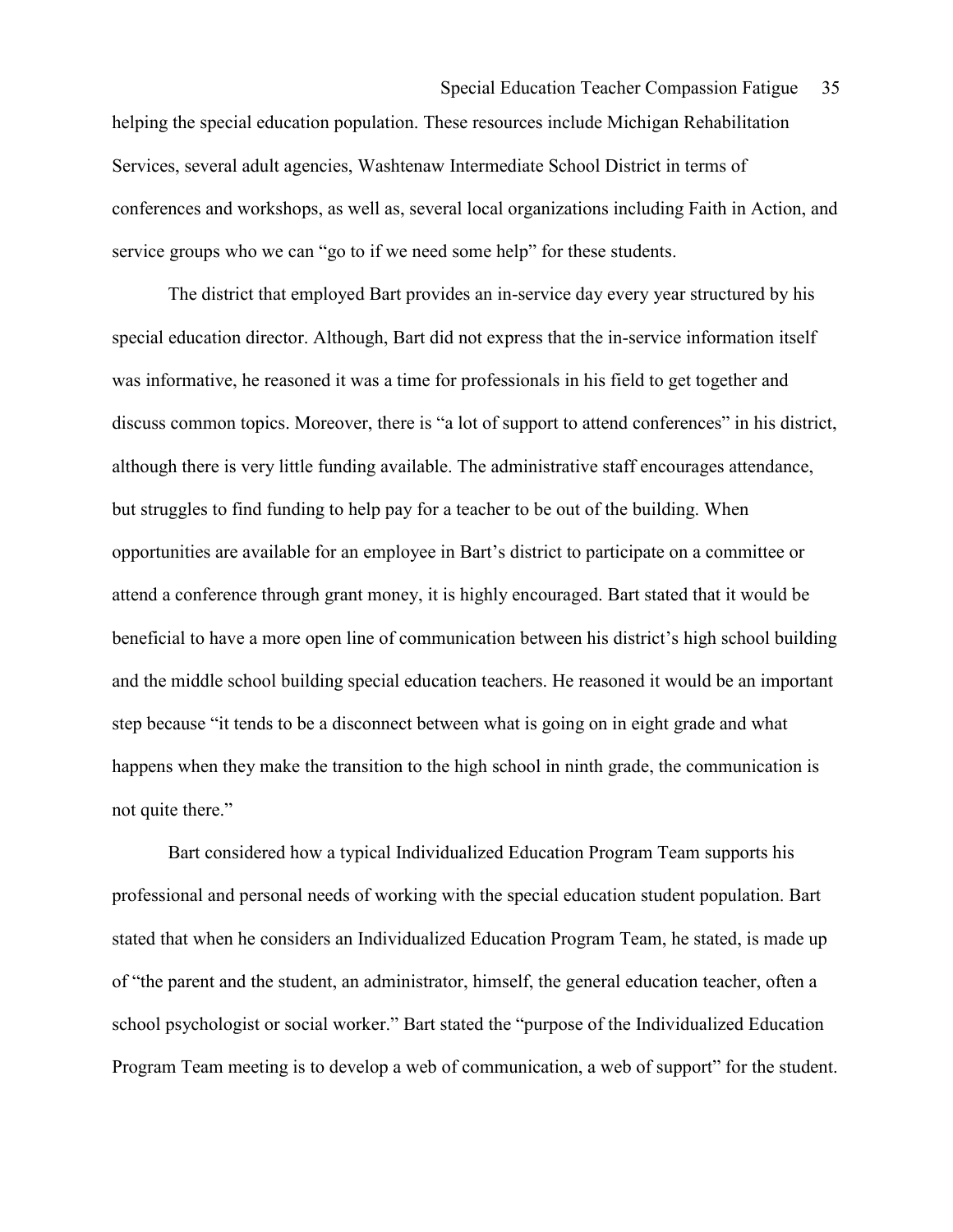## Special Education Teacher Compassion Fatigue 36

He expressed that the teachers "are comfortable coming to me and I am comfortable going to the teachers in return." Bart stated that the communication between teachers regarding the students is very important, but that parents are the most important in some ways. He stated that parents "are the link in the whole process, especially with the younger high school aged students." No matter the students' performance in the eighth grade, the students always move forward into ninth grade. Unfortunately, once in high school this situation no longer remains, and courses must be repeated until successful in order to continue to progress. "As a parent, if you are not on top of the student, things just do not get done" and if they do not do the work in high school, they do not graduate from high school. If the parents are involved and the student gets support, "it works out pretty well" and the student can, often times, continue their education in a post-secondary setting.

Bart does not state that he has any personal needs when working with the special education population. He does not have any issues with discussing any manner of information with regard to the student in special education with any member of the Individual Education Program Team in his building and does not avoid topics that require attention . He stated, "For the most part I have a pretty supportive administration." One of the best examples Bart was able to provide of the support he experiences from the administrative level in his building is that the principal lets the special education teacher consultant schedule their caseload students into classes based on what he/she knows of the students' learning styles. He stated he "knows that does not happen in other districts and it is a really rare and powerful tool." Bart stated that his building has a weekly forum in which the administrators are present to discuss students "who are at risk or who are having trouble in school."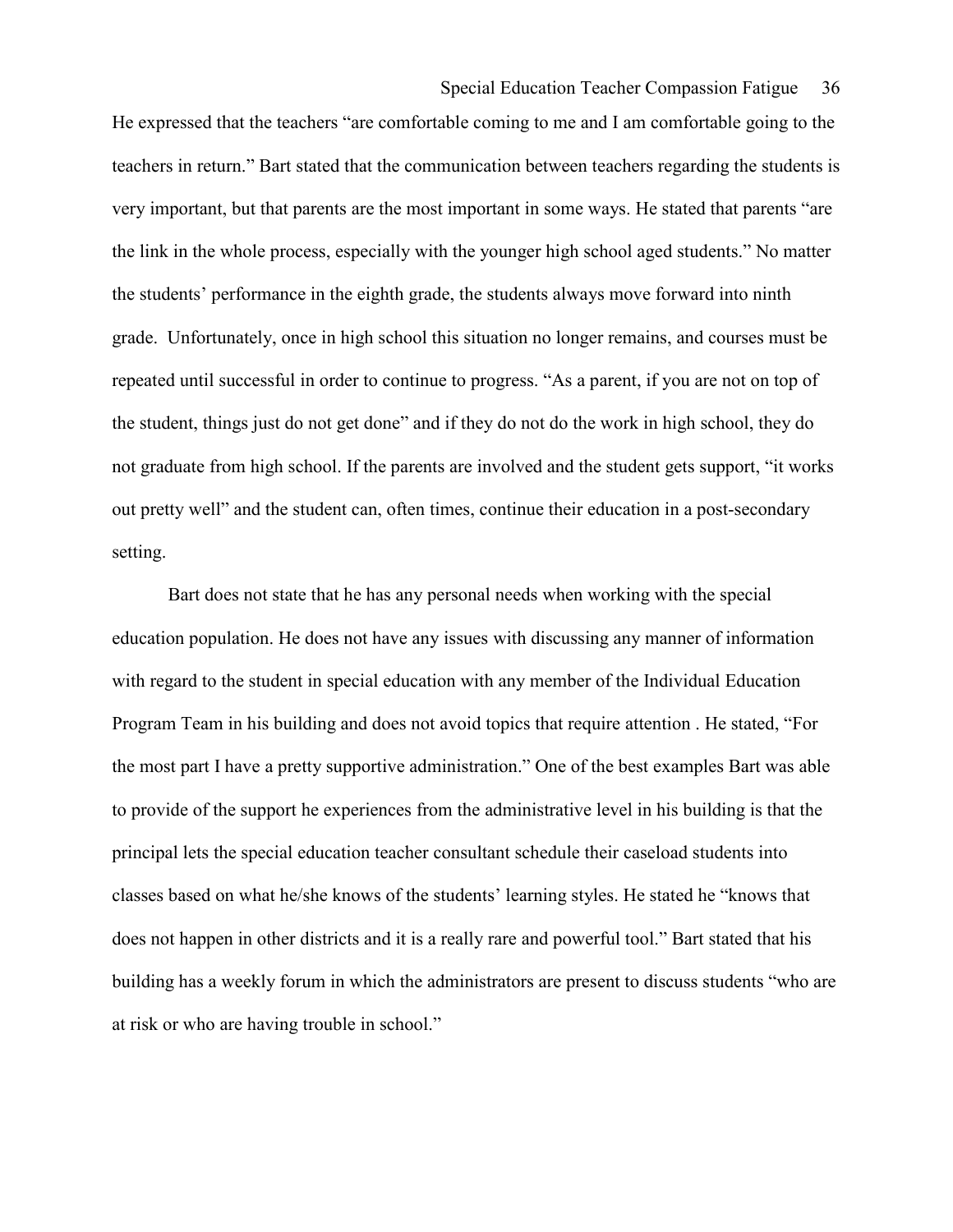Bart stated that the administrative staff in his building was "good about communicating discipline issues that come up" with students on his caseload. Bart stated that his building administrative staff did "a nice job of supporting" the special education staff. In Bart's district, the school superintendant and the district special education director are not involved in the dayto-day activities of working with the special education population, although the building principals are involved daily. Bart stated that there "was not a whole lot that would prevent me from discussing my concerns about a student" with an administrator. In fact, he "cannot imagine a situation where I would not. I trust their judgment and they trust my judgment." Although, when discussing student issues with other peer teachers, Bart "tries to keep things on a need to know basis. If it does not affect them directly, they do not need to know of it." Bart further added that "teachers are famous for not knowing when to keep things to themselves and when not to." Therefore, he stated that this further added to his keeping his peer teachers on "a need to know basis" with the students, he works with.

Bart considered any situation that would prevent him from discussing his concerns about a student with the student's family members. Bart stated that the "only situation I could think of that might come up is a situation where there is maybe a divorce or there is a restraining order, which we had a copy of." If it is something significant, as in an issue of great concern with regard to a student, Bart stated it "is probably not going to be me who makes that contact, it is probably going to be an administrator." Bart recognizes that if he "knows a call home for something will earn that student a beating, or even if I suspected it will cause the student physical harm, then I will not make that phone call." Bart reasoned that other than that type of situation there was really no reason that would prevent him from discussing a student with his/her family.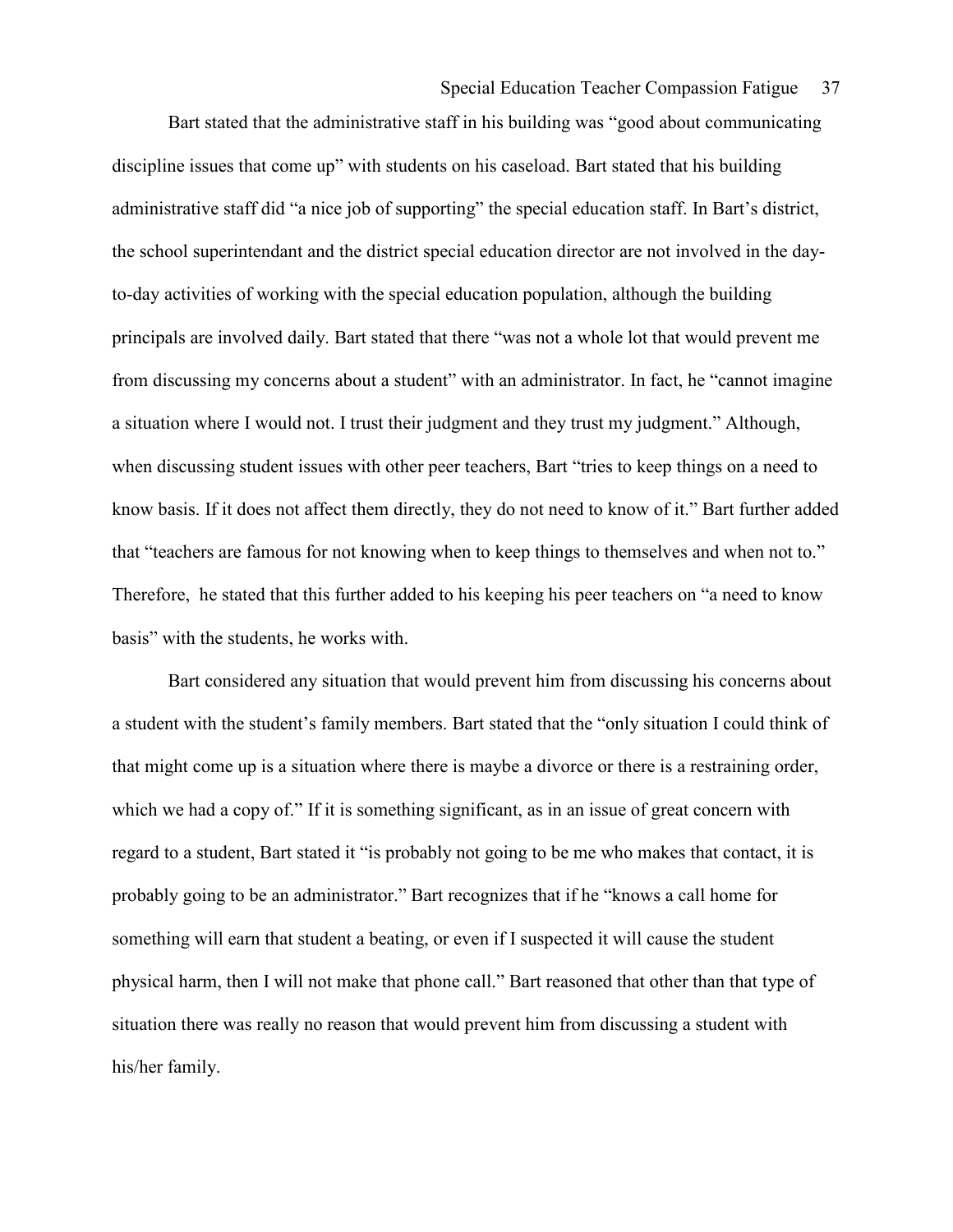Bart frequently has discussions with administrators, teachers, and family members if there is a student on his caseload identified as a concern or at risk in some manner. Bart stated that he works in a very tight community in which many people interact with one another. Because of this reality he has to be assured that he is able to openly speak with all the necessary parties, if he does not, they may hear it from someone else second hand. Bart further makes sure that anything he "talks to a teacher about, or even an administrator, I want to make sure that it is something I can broach with the parents. I have a discussion first with the student and then the parent. Most parents would rather they hear it from me." Bart reasoned that the relationship he has with many of the students on his caseload has developed throughout years of interactions and attempts to support the betterment of the student. Therefore, the intentions and motivations behind the discussions with parents are often open and frank.

 Support opportunities. During the final part of the interview, Bart indicated he would make proposals to administrators, superintendants, or special education directors to help teachers like him work with students receiving special education services. Bart stated that in his role as a teacher consultant it would be very helpful for the administration to allow "common planning time, for the teacher consultants to work with the teachers they are teaming with." Bart further added that it is "very hard to evaluate what we've done in the class, it is hard to support what the teacher is doing in the class, and it is hard without having time to talk." Bart reasoned that establishing a "secondary special education group who I could work with, and meet maybe once a month just to discuss issues and things that are coming up" would be very beneficial.

 Bart further discussed the need for additional support for paperwork or the requirements of paperwork. He stated that he did not need support with the actual completion of the paperwork required for students certified, but it would "be nice if, from the top down it was clear what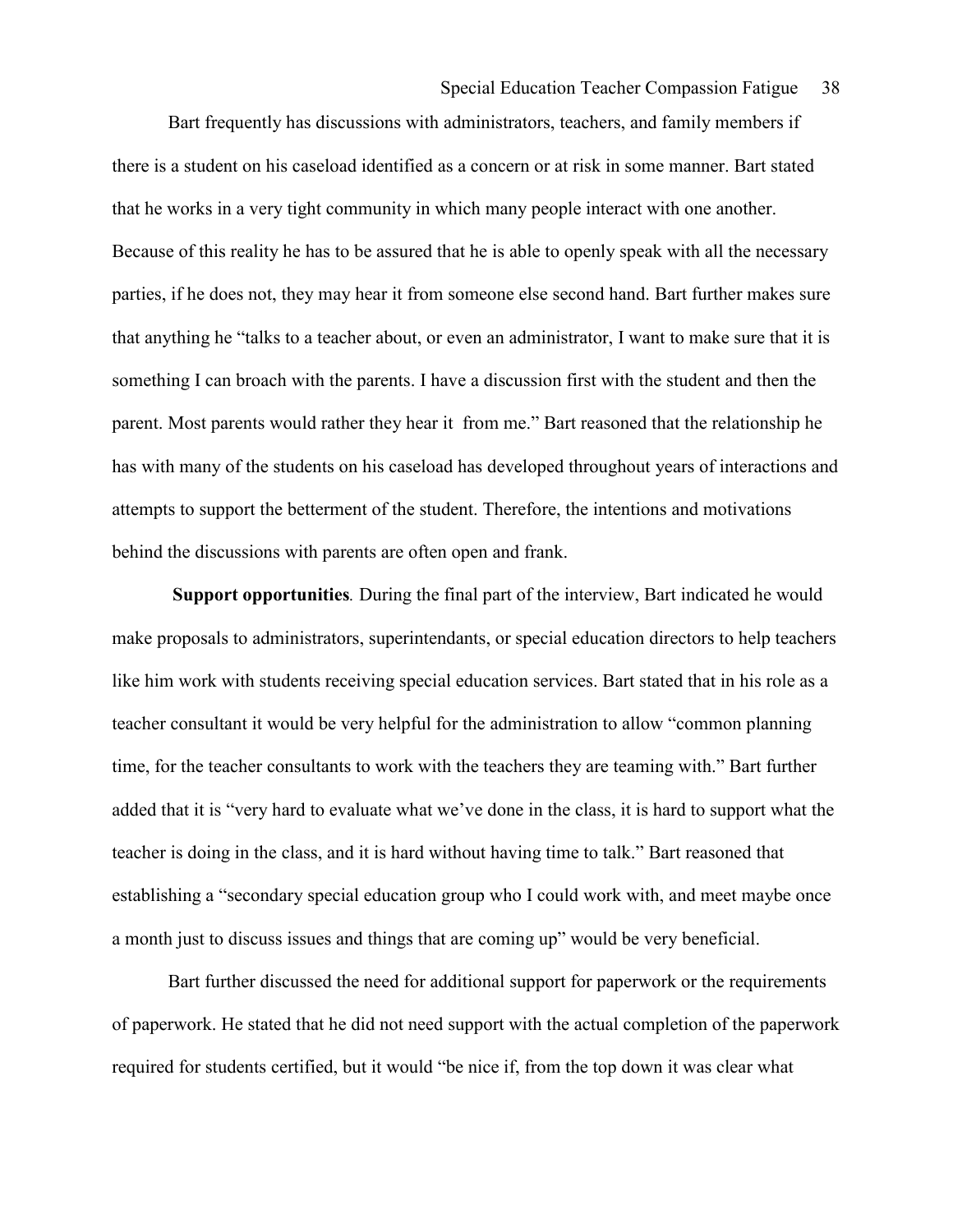exactly we are supposed to do, what the expectations are for all of our paperwork. However, the paperwork keeps changing. I feel like we get information in the middle of the year but no training how to use it and that is frustrating."

 Bart had an alternative preservice experience. Bart that expressed that his training was very beneficial and realistic. Bart began his career as a paraprofessional. He worked with a student who had been "kicked out of every high school in two cities in Oregon and was very angry. The student was involved in drugs and Bart worked with the student in a one-on-one student/aid situation. He worked with a certified special education professional to develop a plan for the student, who would frequently throw things and endanger those in the room with him. Bart expressed that "quite possibly one of the most dangerous students I have ever worked with" was his first student. Bart thought that that experience was very beneficial, when he "actually got into the teaching program. I had already brought a whole wealth of experience, working in this field for years with all kinds of students." Bart said with his unique combination of real world experiences and education, he "felt very well prepared" for the realities faced in the special education profession.

 Bart, in reflecting about his own preservice teaching, and what is typical to graduating teachers today, had some recommendations for new teachers who are not exposed to the level he was. He reasoned, "People coming into the special education field are really good people, who have for the most part, really stable lives, and want to help the students who have difficulty learning." However, often these new teaching graduates do not always understand "these are not just students who are having difficult times learning. They often come from lousy family lives, where they have had traumatic experiences happen to them. And I do not think (that the new teachers) often understand that." Bart said many new teachers want generalized ideas about what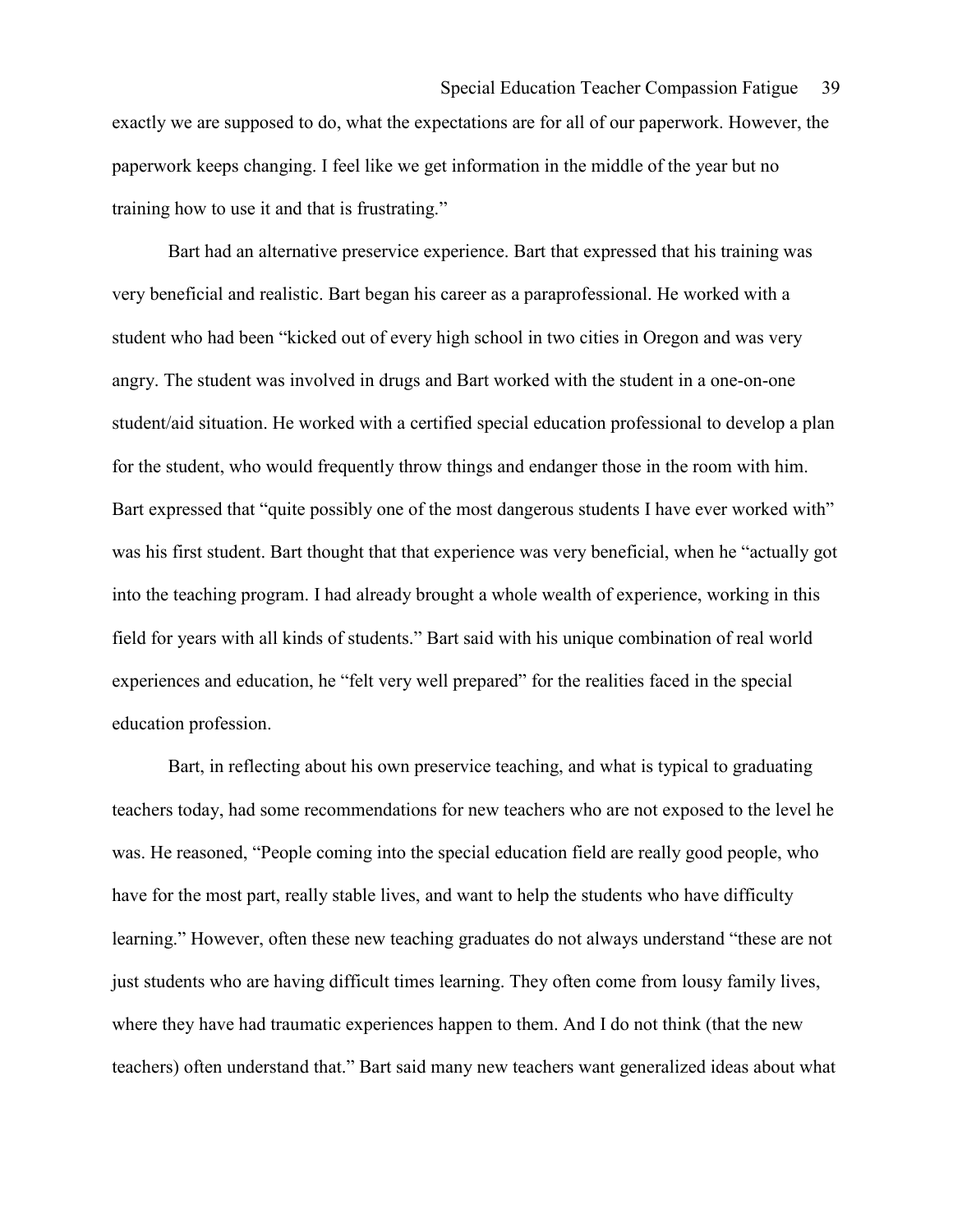Special Education Teacher Compassion Fatigue 40

students to expect in their classroom. Nevertheless, Bart felt it was not as easy as placing a label on each student. "You are going to have students who are unable to focus, students who cannot retain classroom information, students who have all kinds of problems. Preservice programs center primarily on how to teach, they do not focus on the whole student." Bart felt that a better diversity of college coursework for all teachers, general and special education would be a benefit. Bart proposed a "requirement that everyone should work or do something in a special education or basic classroom," in order to have the new teacher exposed to the diversity of students and work in the reality of an inclusion classroom with a high number of special education students.

### Nicole

 Nicole began her interview by stating that the population of students that she works with does not usually cause her undue stress. She works in the highly specialized area of visual impairment in which the students are usually open to suggestions and assistance in learning due to a physical disability. She did say that many of the parents she worked with did cause a lot of stress. Nicole states that:

Parents' often do not push their children to use the specialized equipment that we suggest in school. Mom and dad may say they do not want to use it or it is hard for them to use it. We encourage them to use assistive devices when the students really need it, but there are parents who always question your judgment.

Therefore it is stressful when they do not "trust your decisions." We as certified special education teachers are the experts "and have had the training and have had other students in similar situations and have been able to see the accommodation has worked" for other students.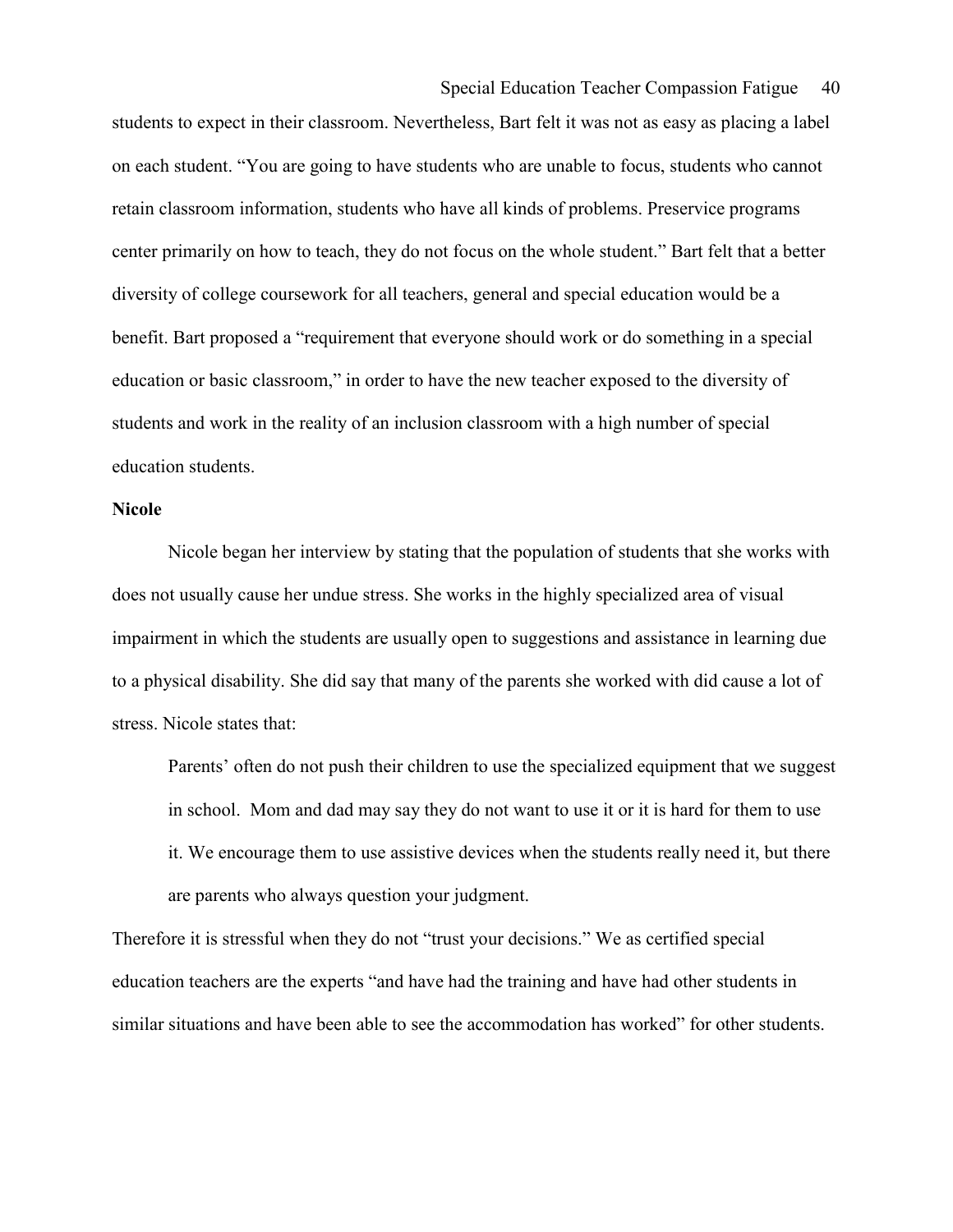Nicole reasoned that there were a few proactive steps she could take to help her understand the parents' needs and to make sure her directions are understood and followed. The staff in which she works with routinely has parents in for a discussion group. They facilitate a meeting of parents with students who have similar disabilities and are of a similar age. They also create and present workshops on specialized technology to families and students "showing them new equipment and how to use it." In addition, she also organizes models of "successful students. We bring them in and they talk to (other students') parents and tell them how they are succeeding with this type" of technology, in order to help the parents' better understand the obstacles their student faces and what success they may see with various adaptive technology.

 Caseload/work. Nicole is a relatively young teacher consultant. Her employer is described as an Intermediate School District. This is her first teaching position, and the job she interviewed for directly after her student teaching experience. Nicole's title is one of a teacher consultant. Nicole has a caseload that consists of 20 to 45 students whom she is responsible for, located in several school districts. She must write all the students Individualized Education Program Team paperwork, provide specialized instruction for students who use Braille, as well as, suggest and train the students in various adaptive technology devices. The students on Nicole's caseload vary in disability from low vision, blind, all the way to severely multiply impaired in addition to having a visual disability. She sees students who are involved in inclusion settings and center based programs. Nicole works on average 55 hours per week, her contractual obligation to her Intermediate School District is 35 hours. She puts in several hours of overtime preparing for student interactions and completing paperwork. Nichole sees five to seven students in any given work day.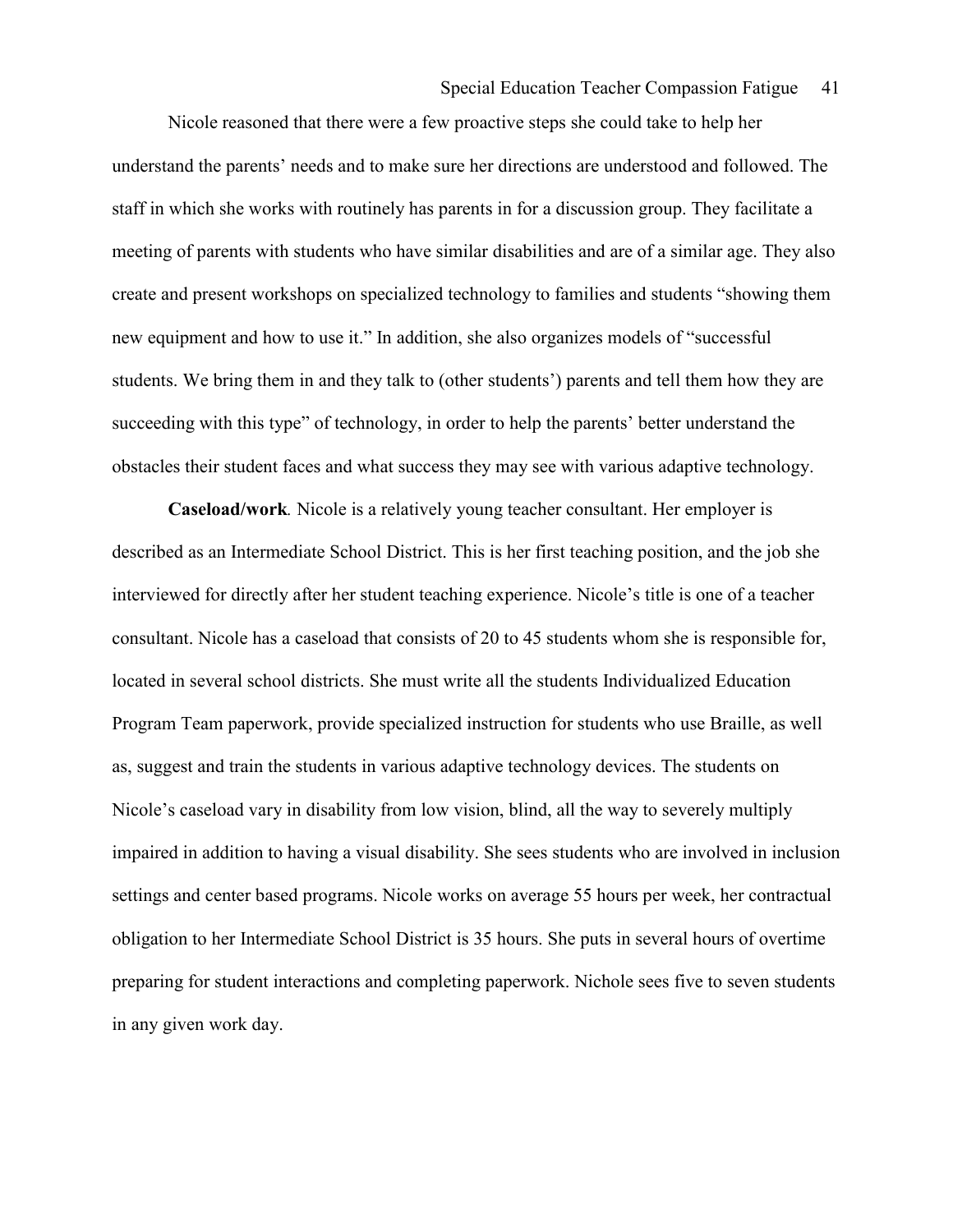## Special Education Teacher Compassion Fatigue 42

 Nicole reflected on her workload, she reasoned that her current special education responsibilities were realistic. Nicole expressed that her current caseload responsibilities were realistic. However, she did say she was frustrated with the amount of paperwork. Nicole had a desire to "work with the students more, but the paperwork is what is overbearing." Because Nicole is a teacher consultant, she travels to several different districts to consult with various students. Therefore, she is required to "journal about everything." Nicole states she must write down:

Every contact I have with the students or the teachers. I write everything down every day I see them. Moreover, it is just so hard, it takes up most of my day and I even take it home and to complete the journaling, then add on writing Individualized Education Programs, it is just a lot of paperwork.

In addition to the overwhelming amount of paperwork, Nicole needs to spend several hours a day preparing, gathering equipment, and transporting supplies for student interactions. Nicole further added that "there is just a lot of paperwork and I just wish I could see the students more."

 Nicole compared her workload to other special education teachers in her building. She responded that she would "say it was the same." She did not state that she "works any more or less than anyone else" in her building. Nicole stated that the professional group of teachers she works with "works together to get things done."

Nicole works with a number of students with a variety of needs. She works with students who are involved in full inclusion, as well as, students with higher needs in center-based programs. Nicole considered if the variety of student needs was a cause of stress in her life. She stated: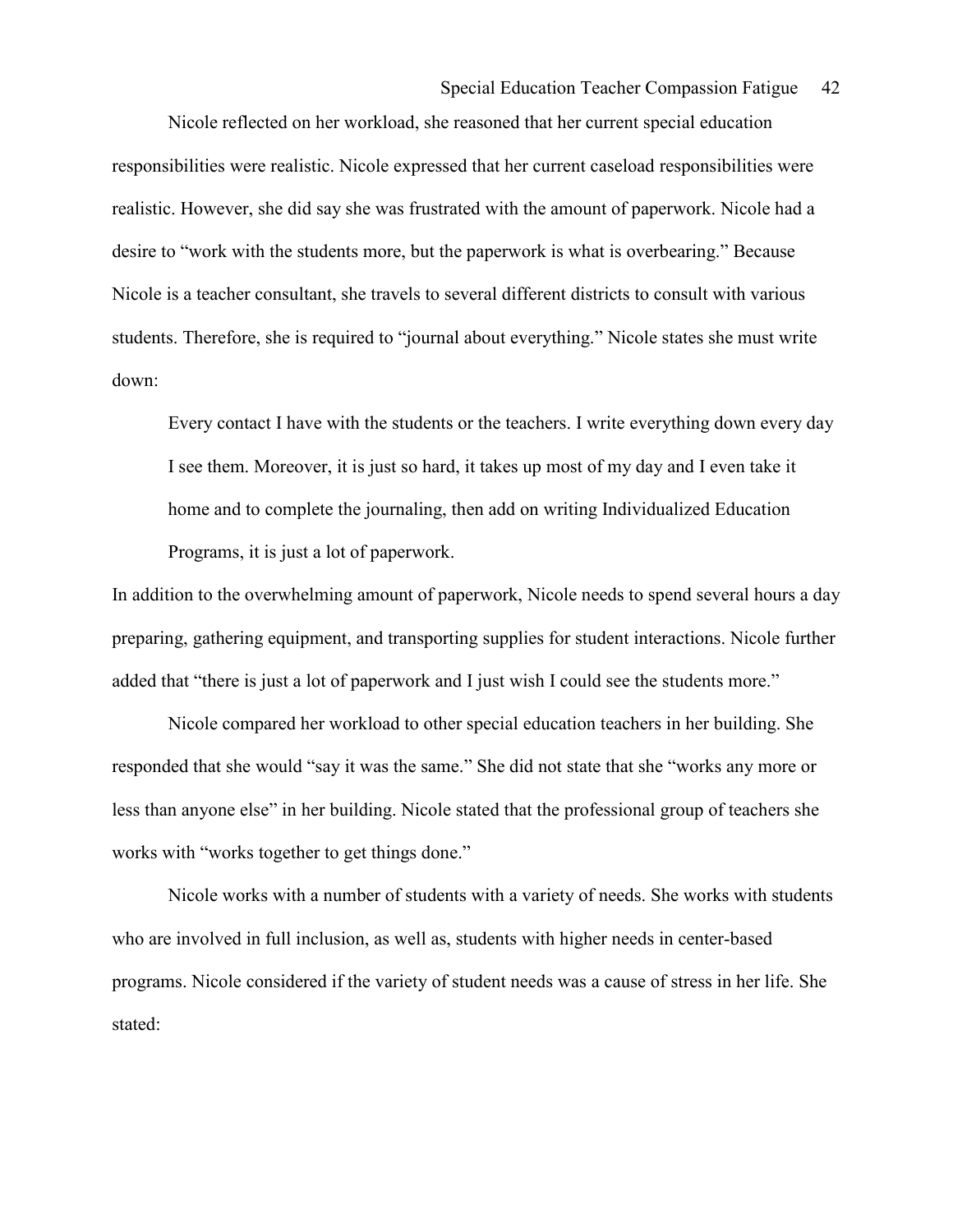The changes can cause stress, a little bit. Because I have to change my mind set. The full inclusion students are easy. I just go into the classroom and they tell me what they need, I just have to obtain it for them. The other students who are in the center based programs, they are a lot more demanding. I really have to prepare student specific lessons for each one of them. It is stressful.

Nicole stressed that it was crucial that she is fully prepared and brings all of the necessary aid and lesson plans when she is working with the students who are involved in the center based programs. She stated that "if I do not have something I need, I cannot change it; I have to have everything I need to get through the lesson." In order for Nichole to ensure she is prepared for all types of lessons, she travels with many different pieces of equipment at all times. Nicole is then required to have a "whole trunk full of resources." She stated that this at times can cause some physical stress. She is required to carry all of her own equipment in and out of many different buildings. In addition, Nicole said she needed to invest in a larger vehicle in order to accommodate all she needs to carry with her.

 Symptoms. Nicole reflected on the extent that her role as a special education professional and the students she works with cause conflict between the demands of her work and the demand of her home life. Nicole stated that she is frequently doing work at home, especially the journaling of the interactions with the students each day. Nicole stated that this specific activity frequently required her personal time and did indeed interfere with home life activities.

Nicole discussed the frequency in which she experienced symptoms such as anger, irritability, jumpiness, concentration problems, nightmares, and other physiological issues caused by the demands of working with the special education student population. Nicole stated that she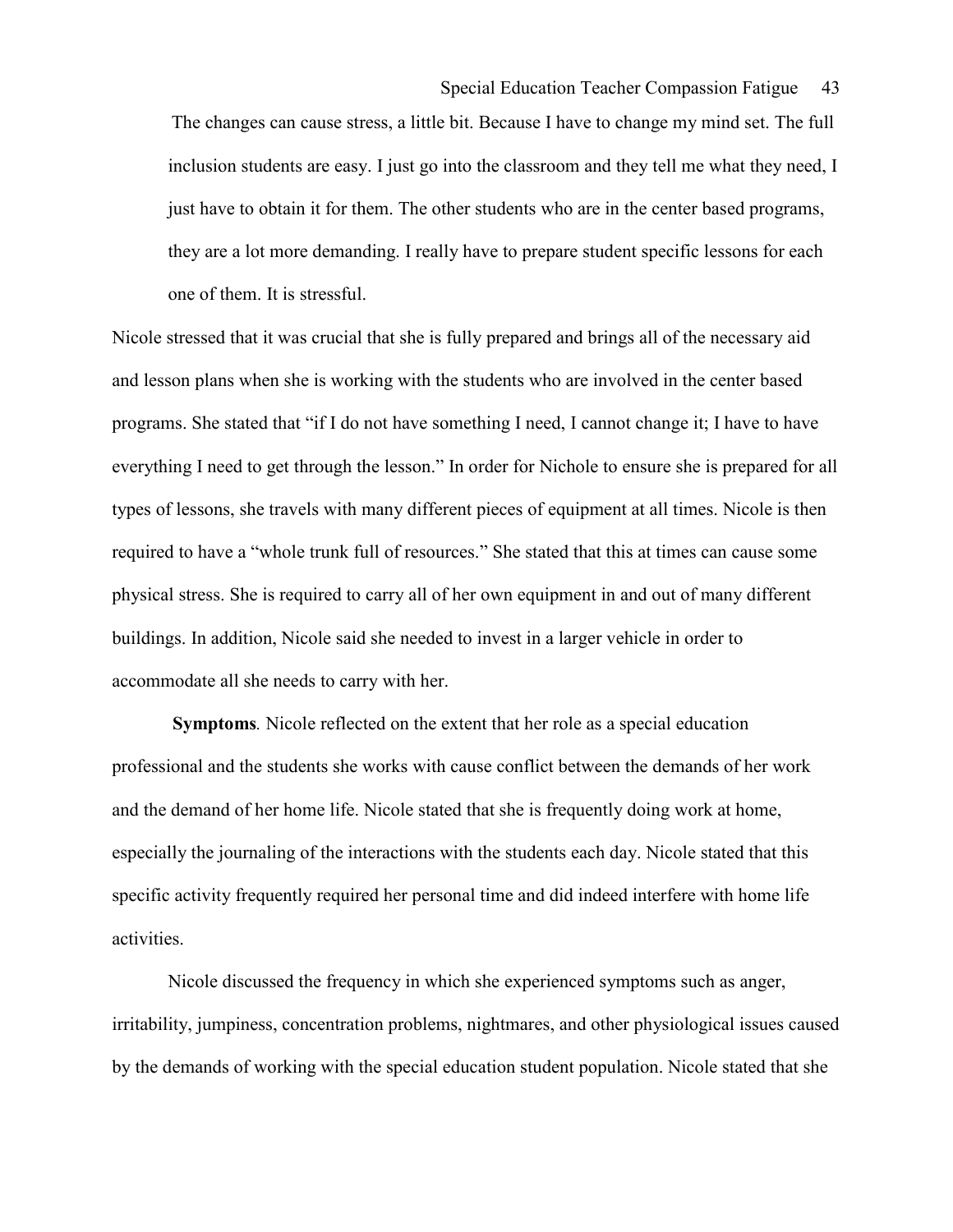did not experience any of the symptoms that might be caused or related to the students she works with. She did state at times she is irritable because of the students "home lives, and the parents coming in or not coming in and not caring (about the student) that is irritating to me, because I think the students should be (the focus)." Nicole travels often in highly populated areas, where the traffic is very congested. She stated that driving was a very stressful part of her job, and because she travels so much in any given day, it is very difficult on her.

Nicole has never taken a personal day in order to avoid working with special education students. She has never delegated responsibility to a paraprofessional, which were her tasks to complete. Nicole has never requested a teaching or building placement change. She is not contemplating applying for a job in another district and she is not contemplating leaving the teaching profession.

 Professional development. Nicole maintains her awareness about the risks and cost of work with the special education population through attending workshops, reading journals, and discussing issues with her peer teachers. Nicole stated that there are some community resources that help her work in this student population, such as Seedlings (a local company who specializes in Braille books) and Leader Dogs for the Blind. At times, there are limited resources available for the students whom Nicole works with. She is required to be innovative and develop new ideas and ways of reaching her students. The typical Individualized Education Program Team does not address her personal issues. But her team is supportive in the requirements to develop a fully comprehensive Individualized Education Program for students, some of which have extensive needs. Nicole stated that her administrator is only involved in situations in which a parent or guardian has neglected to perform their role with regard to the Individualized Education Program process or if there is a concern regarding student safety.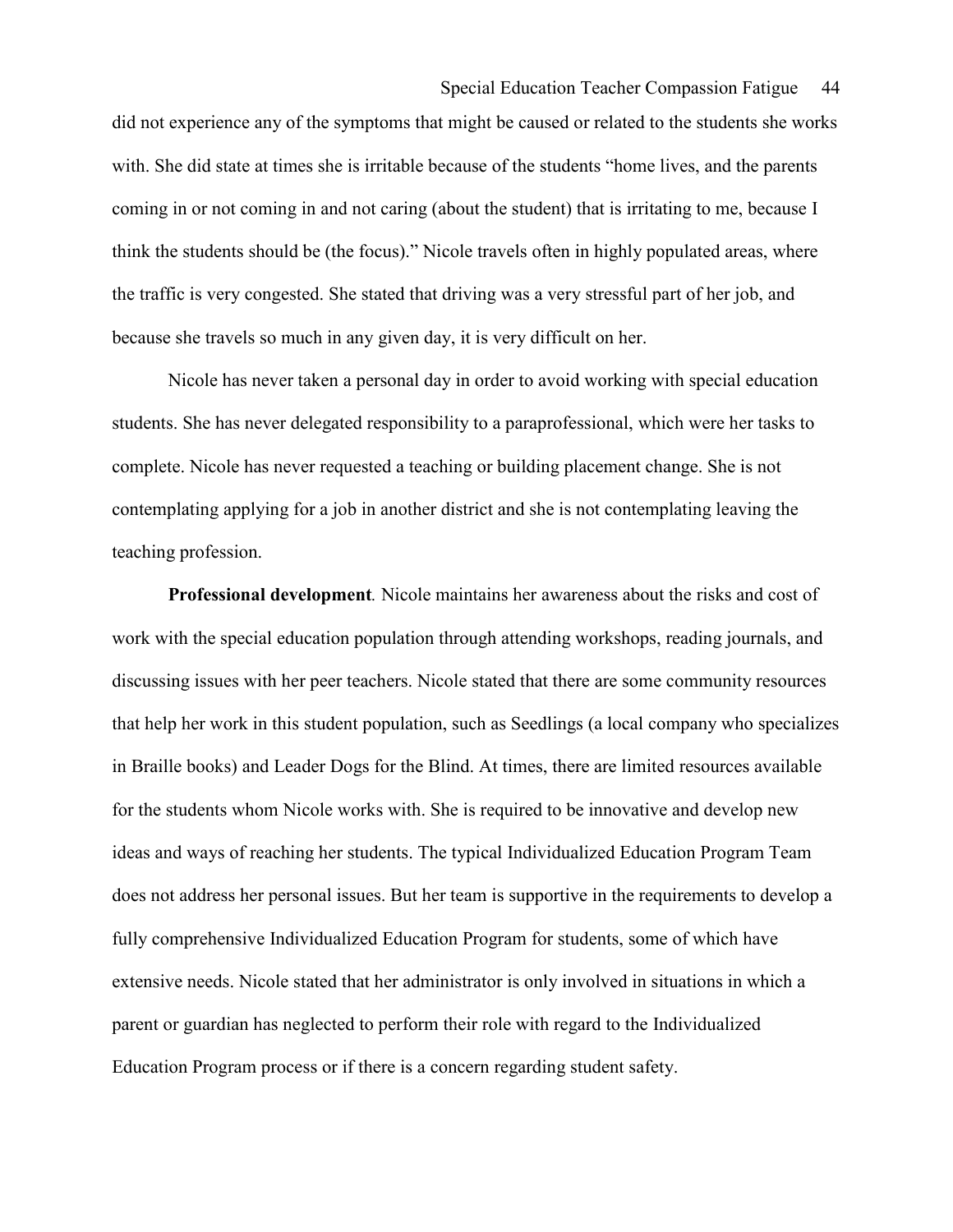Nicole considered if there was anything that would prevent her from discussing her concerns about working with a student with an administrator. Nicole stated, "She has an extremely supportive administrative staff, and if she had an issue with a student or parent the administrator is supportive and helpful in finding a resolution." Nicole further considered if there was anything that might prevent her discussing student concerns with another teacher or family members of the student. Nicole felt that she does have a lot of knowledge about students and their home lives, since many of them have home visits often from a mobility specialist. She has more information about the students who she works with than a typical teacher does. Moreover, she reasoned that "certain information should be kept private and only shared if it is somehow impacting the student's performance at school." She stated unless this was the case it was better to allow the "teachers the students see on a daily basis to determine their own opinion about the student." Nicole stated there have been several occasions where she had to redirect a teacher and even parents about the ability level of a student. Many people:

Have prejudices regarding students with physical impairments, especially, students who are blind. People just need a little bit of information and an open mind to understand these students better. They are capable of a lot, if they are just given the chance." Nicole has not had any regrets yet, in speaking to administrators, teachers, or family members regarding the progress or needs of a student with whom she works with.

 Support opportunities. Nicole stated that if she were to give one piece of advice to administrators such as superintendents, special education directors and building principals, she would ask that they try to understand the variety of needs that the students she works with have. She further added that the administrators "need to be educated about the specific populations' needs and abilities, as well as, the programs and resources that are available to this group of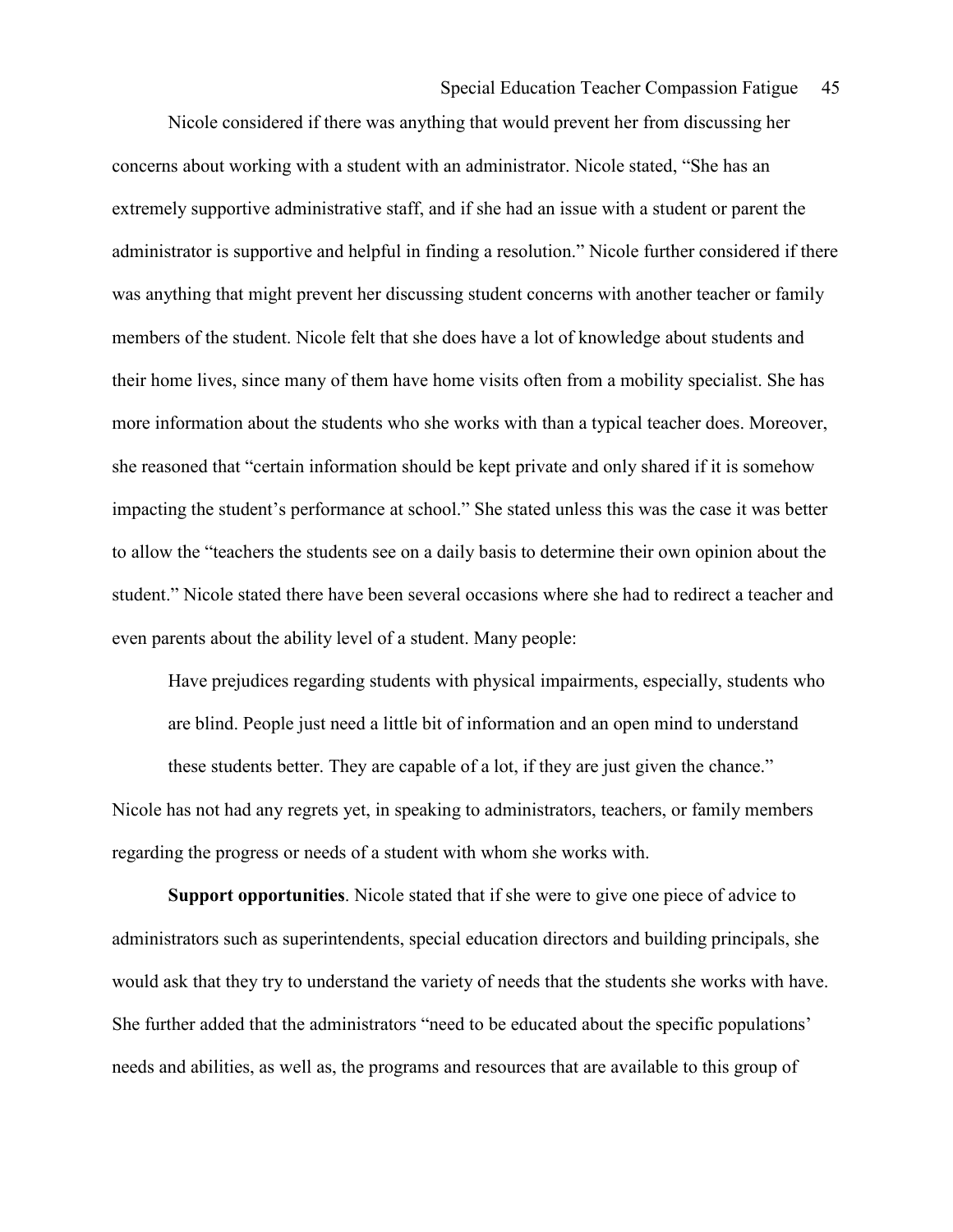practices of working with a student population with varying degree of needs.

Nicole felt that her preservice training prepared her very little for the demands both personally and professionally to work with the "intense" students. She did not get a "complete picture of the everyday demands and stresses that are faced, or the high level of paperwork required and how to balance that with student interactions." Nicole would recommend:

A more hands-on approach to student teaching; such as a paid internship that required a preservice teacher to directly document information on one or more students. In addition to writing all the required paperwork, and interact with the family, administrators, and other teachers as well.

#### Carol

 Carol considered her current caseload of students and specifically reflected on students who have severe emotional or behavioral problems or students who have endured personal hardships. She then described one such student, in order to understand her teaching situation. Carol stated, "There are so many to choose from." She further added, "Working in a poverty district, we have a significant number of students who have plenty of issues." Carol chose one student to reflect on. Both of the students' parents are deceased, and he has recently "been put under the guardianship of an aunt and uncle." The student is certified cognitively impaired. He is supposed to be going into his junior year of high school, but does not yet have enough credits to achieve that standing. Carol works with this particular student in both a special math class and a special social studies class. It is often that the student, "we will call him Juan," interrupts Carol. She stated she "cannot even finish one sentence without Juan interrupting." Juan would frequently "say, even before I'd give directions, I cannot do it." He is a student who "always has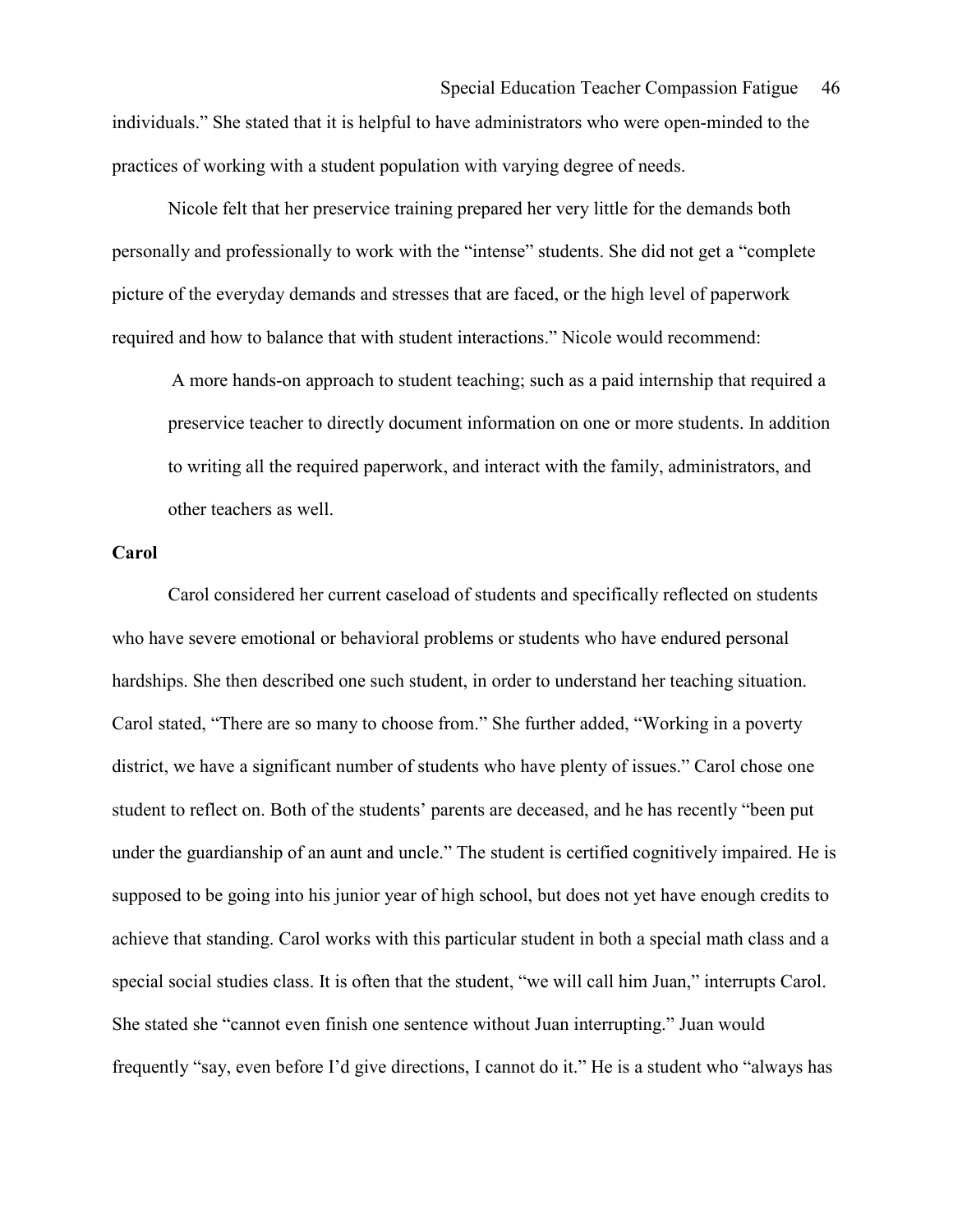to get the last word in, either in conflicts with other students, or with me. The interruption provided by Juan is a constant (occurrence) in her classroom." Carol struggles with how to discipline the student. She does not know "if I should send him out, because he is not getting the amount of education or keep him, but then he will disrupt the remaining students' learning." Carol has tried to "connect with Juan on a personal level, but he is very distrustful." Juan frequently "saying things in class like you do not like me." In addition, Juan "says that he cannot do an assignment. I am trying still trying to see if it is it really that he does not know how to do it or is it just that he does not want to work?" Carol added, "That he is a really tough student to read and the data is very odd. His standards scores are all over, some are in the 40's, 50's, and some in the 70's, so they are not consistent. That in itself is very stressful; he is not fitting into the forms. I really do not know where he is at."

 Caseload/work. Carol has taught for eight years. She "taught six years at the elementary level as a resource teacher and I transferred two years ago to the high school." She stated, "She is still considered a resource room teacher." Her special education endorsement is in hearing impaired theory. In addition, while she worked at the elementary level, she "was also a case study, or child study coordinator and I did all the evaluations. I average 75 child studies a year, and I average 35 evaluations a year." Carol stated that her role has changed since she has moved to the high school level. Carol teaches two classes, special math and special social studies. All the students involved in these classes have an Individualized Education Programs. Carol added "that we are most likely going to go to a co-teaching model, and an inclusion model, but currently, we are departmentalized, and I only teach special education students." In addition to her teaching responsibilities, Carol has a caseload average "between 20 and 23."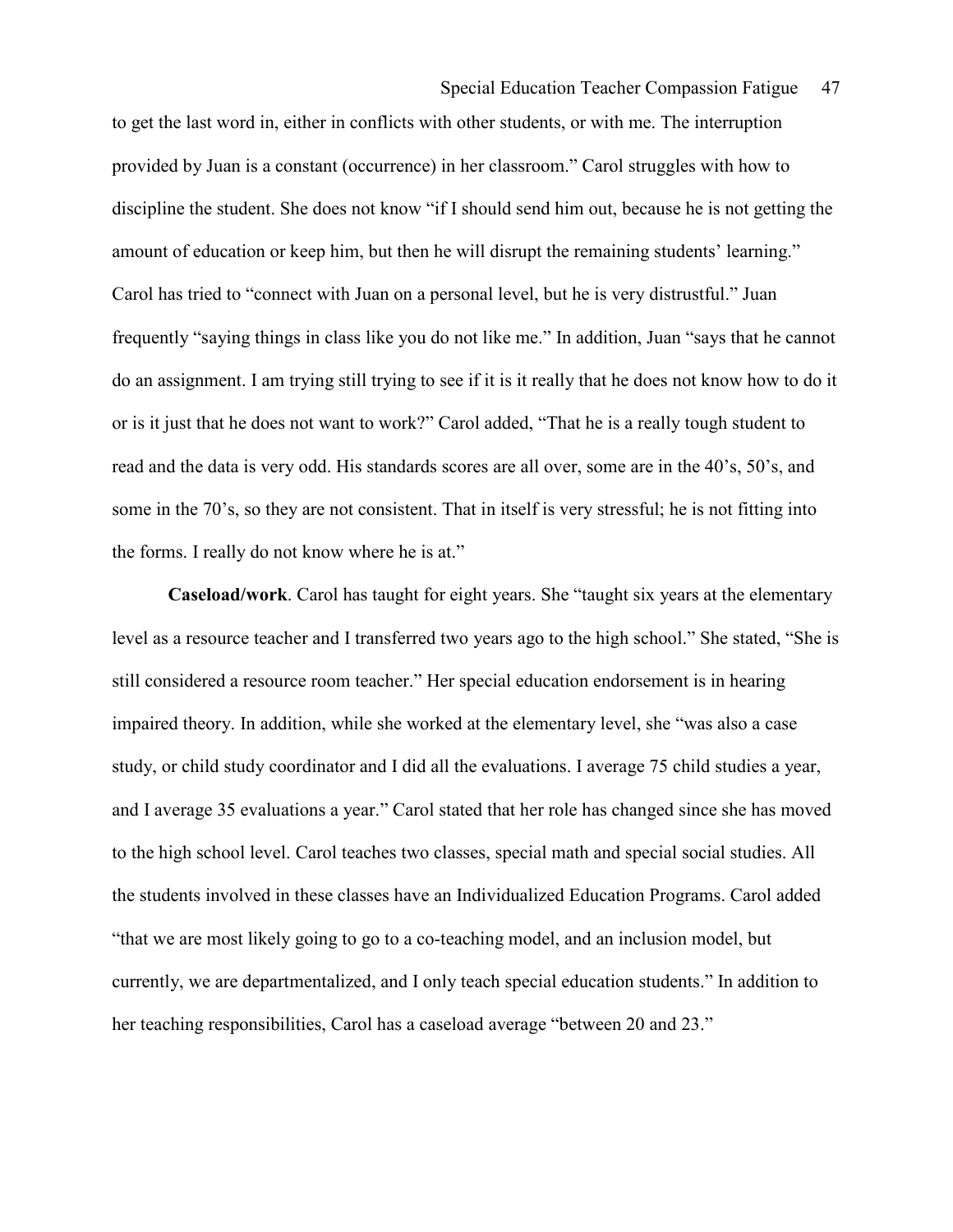Carol works mainly with students with learning disabilities or emotional impairments. The students Carol works with are primarily in special education classes "but, it is not selfcontained they are still taking classes" with the general education population. In addition, Carol works with a few students who are "physically and otherwise health impaired with diagnosis' like attention deficit disorder." Carol works a five period school day; she "gets to work an additional hour and a half before the school day begins and typically brings stuff home, papers to correct and things like that." Carol "is scheduled to work 30 hours" a week, but typically puts in an additional 15 to 20 hours per week.

 Carol has an added responsibility of being the "testing accommodations coordinator" for her building. This role involves ensuring the students receive the necessary approvals for needed accommodations for the state mandated test, Michigan Merit Exam. This role is a supplementary responsibility for Carol over and above lesson planning, parent and teacher contacts, and paperwork for students with special needs.

 Carol discussed her current workload, if it has changed over her years of employment and if she considers it is a realistic workload. Carol stated that since she has changed positions, from the elementary level to the high school level, it has changed drastically. Carol thinks her job is "too demanding." Contractually Carol needs to be in her building from 7:15 a.m. to 2:30 p.m. She felt "there is no way I can do what I'm doing in that time, so obviously there are outside hours that you have to do." Carol did state that she felt her job demands are actually less since she moved to the high school level, but still unrealistic. Carol expressed that "it can be overwhelming. Especially with budget cuts the way they are, they keep expecting me to do more with less, it is very frustrating."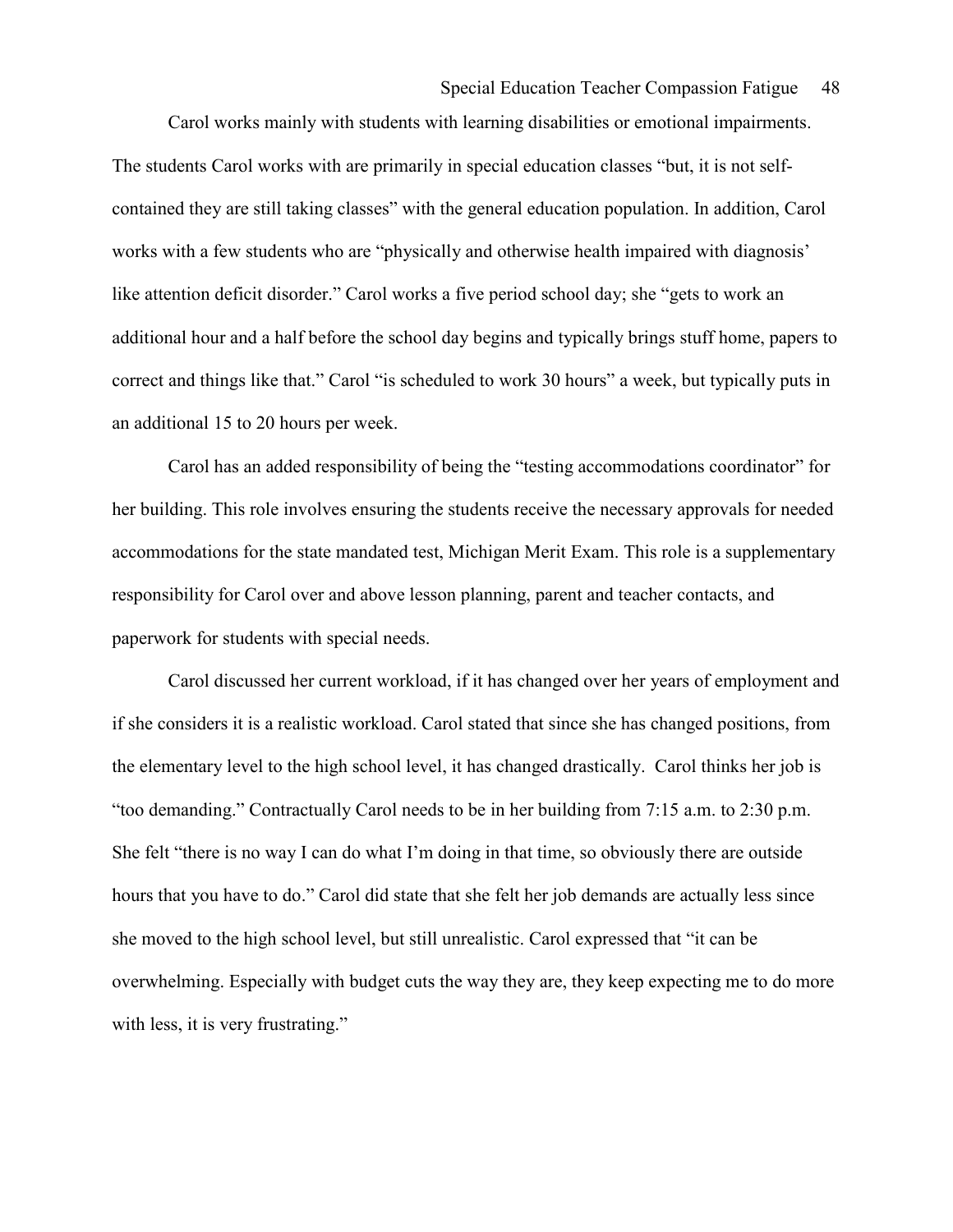Carol's change from her elementary teaching position, to the secondary level was at her request. She had "a boss who was very inconsistent mentally." Carol said:

I could not take it anymore, so I called my special education director and said get me out, I do not care where you put me. I am done. I cannot do this anymore. Therefore, the only place was the high school. I never thought I would teach high school, but I actually really enjoy it.

 In order to understand Carol's role as a special educator she discussed how her workload compares to other special education teachers in her building. Carol reasoned, "I do more, especially with the accommodations coordinator role. Nobody else would take it, I mean we have people who work really hard, and then we have people who just are not." Carol further added how her workload compares to other teachers in her districts. She responded:

It depends; I do think special education teachers have more (than general education teachers) do. Because general educators do not have to do all the child studies or student evaluations, progress reports towards their Individualized Education Program goals and stuff like that to do.

The lack of paperwork makes the general educator have less job demands overall than a special educator. Carol stated she was unaware how her workload compared with special educators in other districts. She stated she had no grounds for comparison, as she did not know any special educators in other districts to question.

 Symptoms. Carol further described how her special education role and the students she works with cause conflict between her work demands and her home demands. Carol stated that during the school year: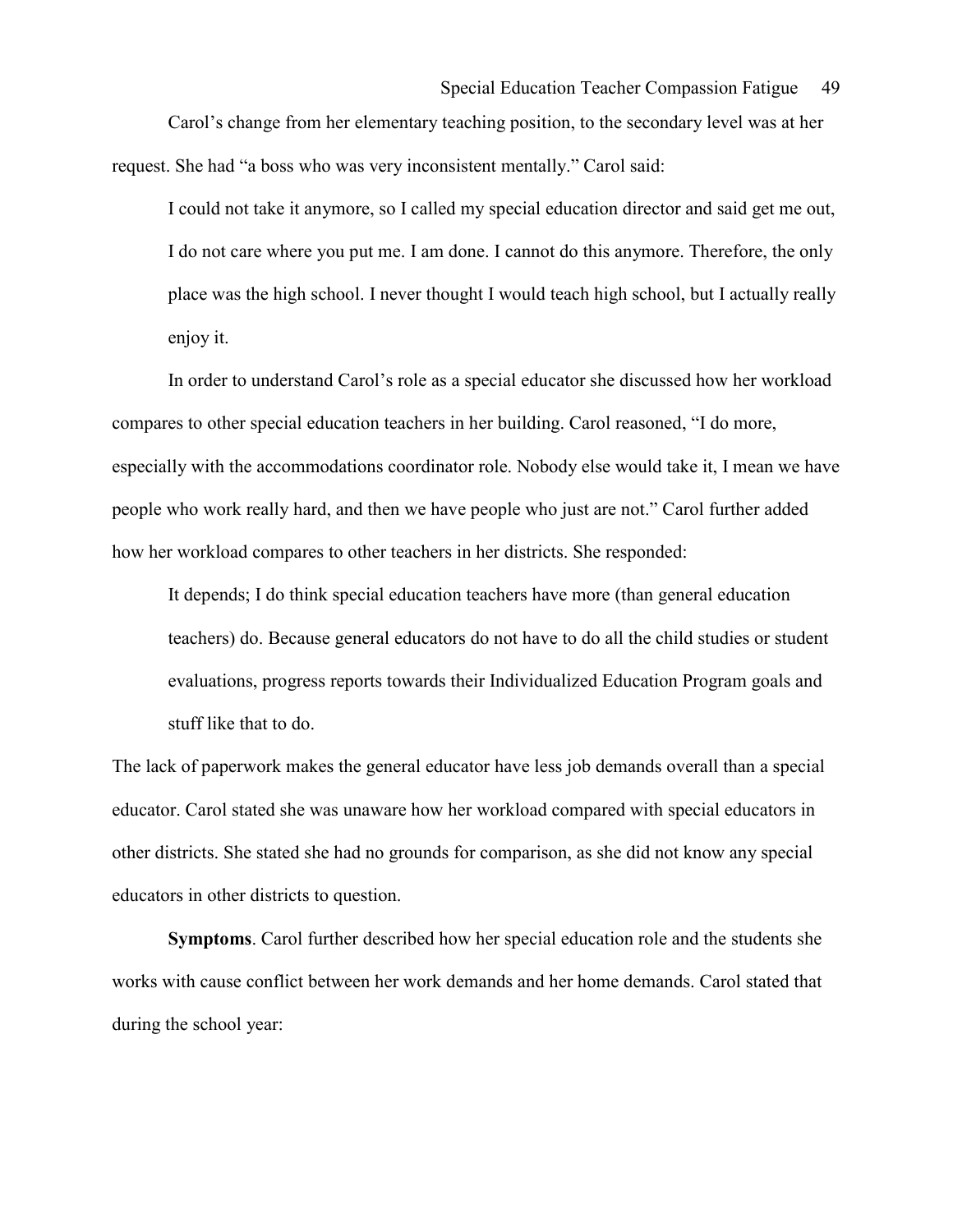Things like housework move to the back burner and my husband must definitely step up for that. But, I try to get to work early so that I can leave pretty much at the scheduled time. Granted I bring stuff home, but I get all my copies and things like that done before school, because nobody else is there that early.

Carol makes the effort to be at work at least an hour prior to her contractual start time in order to ensure that "I am done by 2:30 or 3:00 so I can be involved in the after school activities of my children." Carol stated that she does do grading, correcting, and other paperwork in the evening "and that does take time away from my students and things like that."

 Carol considered if she experienced any symptoms such as anger, irritability, jumpiness, nightmares, or other physical ailments because of working with special education students. Carol responded:

I definitely see more of that during the school year than I do in the summer, especially like fatigue, headaches, and anger. I get frustrated with my students; a lot of them just do not care. They have failed so many times, they just do not care anymore so, and I care more about their grades and things like that, than they do. That is so frustrating to me because I do want more for them.

Carol stated that she does take personal days "for mental health reasons." She clarified these are usually in order "to kind of get myself together when I have had enough." Carol does not delegate responsibilities to paraprofessionals that she would otherwise do if she were teaching another population of students. She stated, "I do not have access" to paraprofessionals in her building. Carol has requested a building change, but stated it did not related to the students, more the "administrators." Carol stated that she has thought about applying for a job in a different district, and has even applied, although "it was a \$25,000 pay cut." Carol stated that there were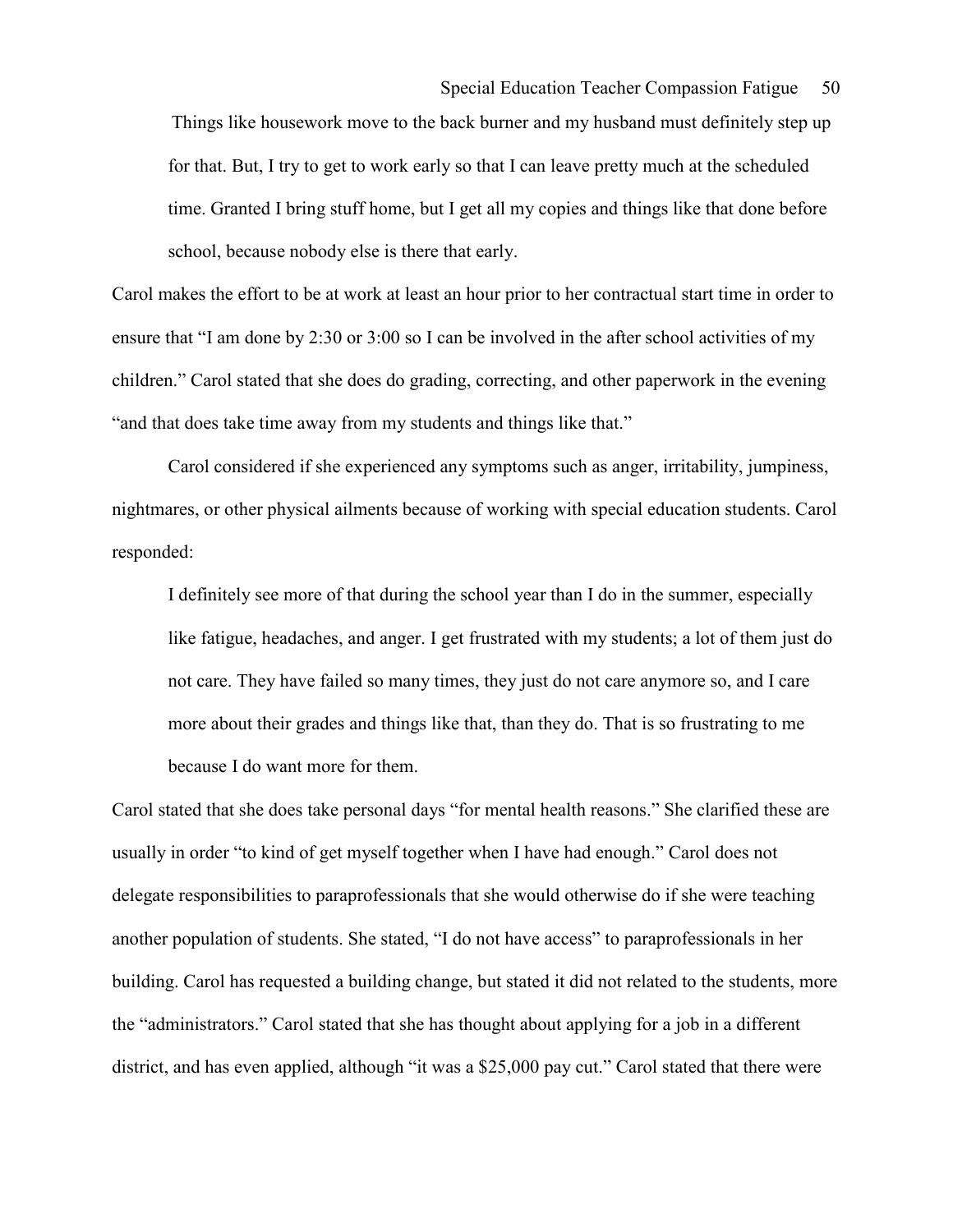several reasons she could not take the job "financially I could not do it and where I am at the students really need me." Carol stated that in the poverty district she is currently employed with "I really make a difference to them, though they do not tell me" whereas in a more affluent district Carol did not sense the students would value her as much. Carol stated that she has contemplated leaving the teaching profession. She says she has thought of leaving the profession because "the more demands we get, the less we have to do it with, and it gets frustrating." She stated that she does not know what else she would do if she were not teaching, but she has thought about changing professions.

 Professional development. Carol maintains awareness about the risks and cost of working with the special education population through "a guide on the web." Carol aspires to become an advocate for special education; therefore, her focus is on the changing special education laws. Carol says that she:

Gets frustrated with the limits placed on us as special education teachers, because of money and financial restrictions. Students are entitled to certain accommodations, but, financially I cannot provide. I just would really like to be an advocate.

Carol stated that "there is not really (support) community-wise, there are clinics and things but not anything specific in the community." Carol says that she is "pretty lucky in being able to go to conferences, we get at least one a year and professional development is definitely a priority in the district." Carol felt that professional development was the most beneficial "because teachers kind of know what other teachers want." Conferences and professional development are the only district wide school resources available to help Carol work with the special education student population.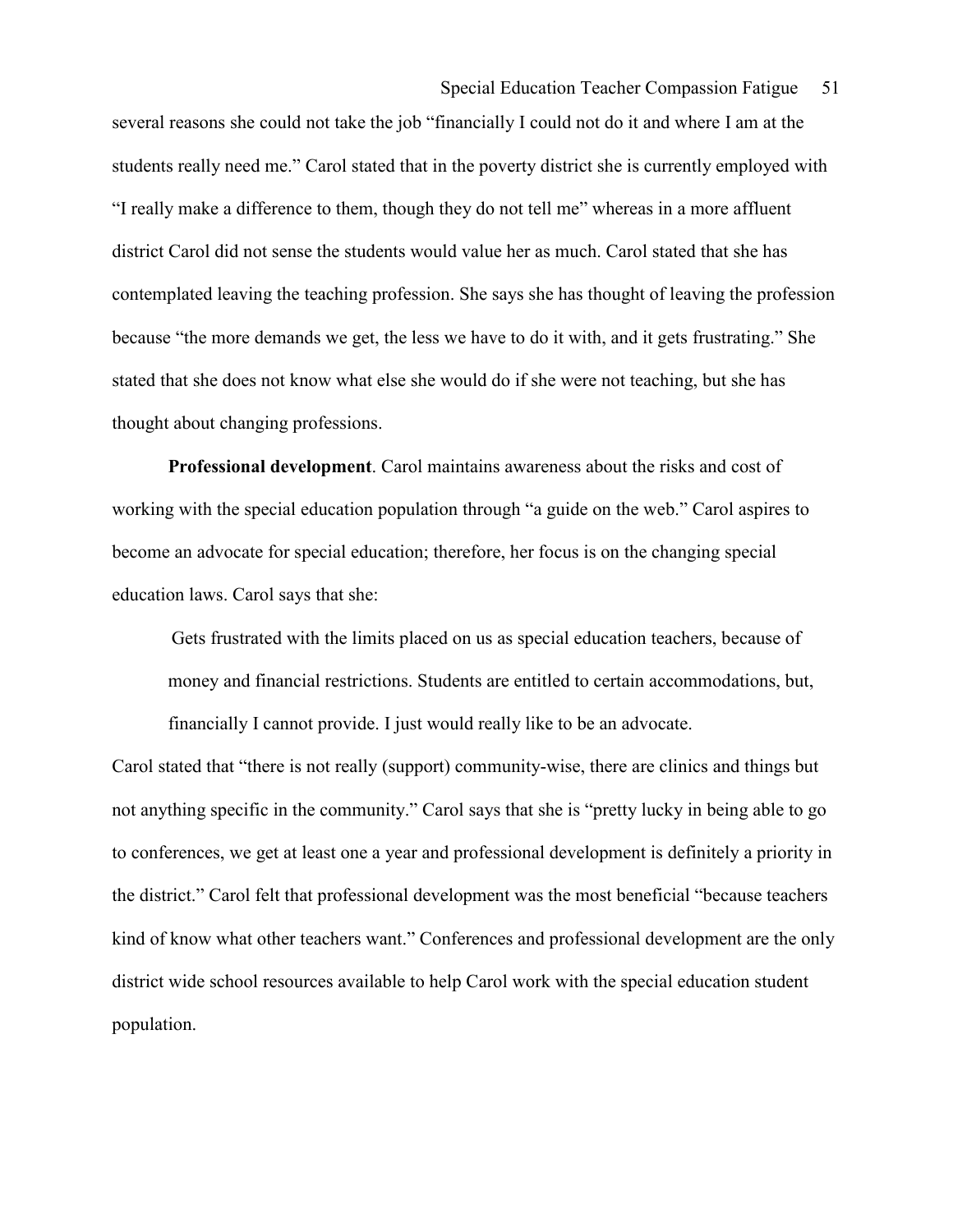Carol described how her typical Individualized Education Program Team supports her professional and personal needs when working with students with special needs. Carol stated that typically the Individualized Education Program Team consists of only herself, possibly a parent, and maybe a social worker. "And that is if the parent comes, where the majority of the time, the parent does not actually come." Carol further added that "I would say that they do not necessarily support me professionally and personally." Carol clarified this by stating she does not meet on regular basis with other Individualized Education Program Team members, with the exception of the actual yearly meeting. Carol says she has a very supportive special education director "but she (the director) has an entire district to deal with, so it is very hard to get specific stuff. We can look to our assistant principals, they do a lot of the disciplinary action, but they really are not involved in other areas." Carol stated that administrative intervention does not manifest itself during her formal teaching evaluations. She further added that the only thing the school superintendent "did (for our department) was criticize us. The reason why our district did not meet annual yearly progress for the entire district was blamed on the high school special education program." Carol stated that the superintendent and other administrators are not supportive of the role of special educators in her district.

 Carol considered her student interactions, as well as, what would prevent her from talking with other teachers or family members about issues involving a student. Carol felt that it was best practice to advise other teachers on student issues on an "as needed basis." Carol said, "As a department we talk about our students and to the administrators if the behavior warrants it. We also talk with parents I just tell them the situation, but I try to remain lighthearted" as much as possible. Carol gave the instance of a student writing profane language in a textbook, she had to discuss it with the parents, but tried to minimize the behavior. She stated she does this because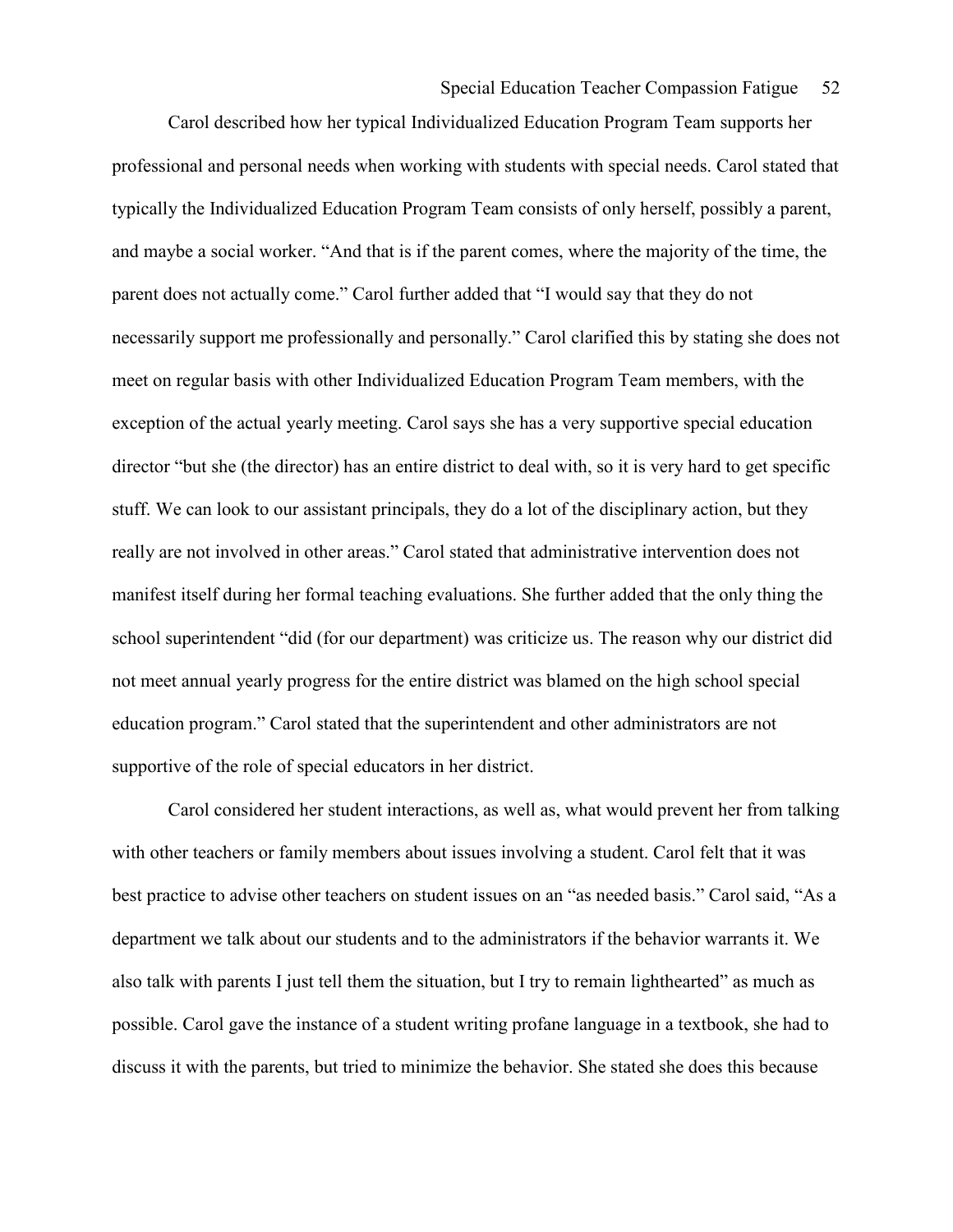"it helps keep me sane." Carol said she did have some regrets about having a conversation with an administrator, teacher or family. The situation that Carol was referencing happened in the elementary setting. She described the situation in which she documented a difficult parent to an administrator. The administrator took her documentation and gave it directly to the parent, who was quite agitated about the references to her behavior. Carol stated, "The situation was handled badly by the administrator, so I am leery about documenting those types of situations and I only do so if I am asked."

 Support opportunities. Carol considered if she had any recommendations for administrators such as superintendents and special education directors who could help special educators deal with the daily stressors that are inherent to their position. Carol said:

None of my preservice experiences prepared me for the reality of special education teaching. Writing units for imaginary students, and role-playing for pretend classrooms did not do anything for me. My preservice preparation definitely did not prepare me for what it was really like.

Carol contemplated if she had any recommendations that might help better prepare teachers for the actualities of the teaching profession. Carol felt that the:

Increasing the amount of more realistic encounters would be greatly more beneficial in preservice training experiences. Whereas the current preservice teaching activities they give you are just contrived.

Carol felt more field experiences, with a variety of students, would be helpful to potential new teachers. Carol closed by saying:

I love and I hate what I do. If I could just focus on the students I would be here another 18 years, no problem. But it is all the other stuff that distracts you from the students. It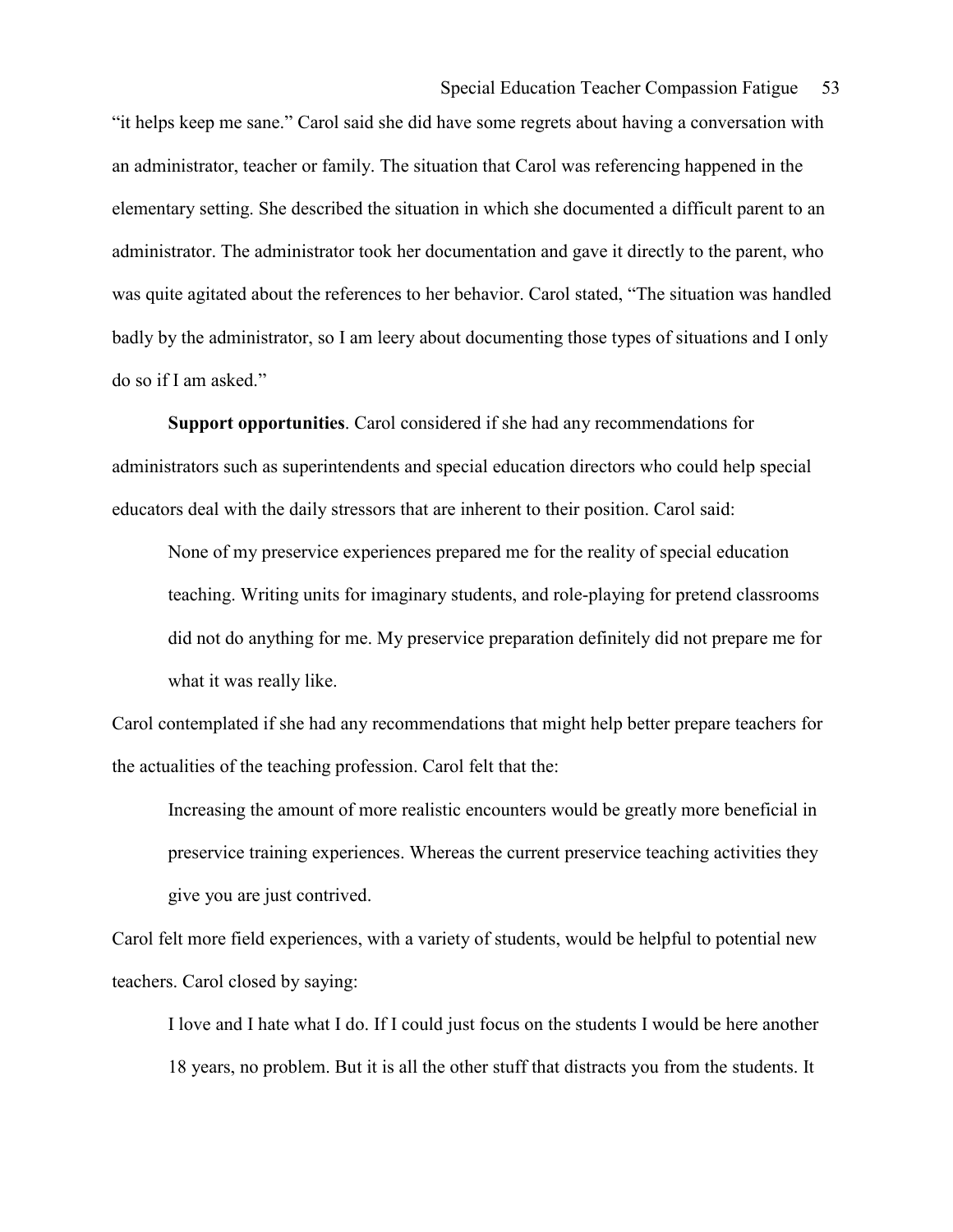keeps you from focusing on what the students need to be successful, and that makes it hard.

#### Mary

 Mary considered a description of a student who has instigated a stressful situation for her. She reflected on a student with a severe emotional or behavioral problem or one who has endured hardships such as foster care placement. Mary described a student; she will call Kayla, who is in the foster care system. The student "has a tremendous number" of stressful interactions throughout the school day. Kayla has been "placed in a day treatment program, and then transitioned to the regular high school." Kayla has found "life at the high school very stressful." Mary stated:

There are always situations that involve Kayla, if she goes off her medicine, (she) stops coping and experiences tremendous anxiety. We have had to provide a tremendous amount of resources for her, to try to maintain her at the high school.

Kayla experiences many stresses in her life in addition to those at school. Kayla is:

No longer able to be with her family of origin and her foster mom regularly threatens to banish her from the foster house she resides in. When Kayla is emotionally struggling, she becomes very fearful of losing the only home she has.

This added anxiety just compounds the stress she is already experiencing. Mary stated that Kayla might even be undiagnosed, but experiencing symptoms of bipolar disorder. Mary stated that because of the staff's awareness of Kayla and her many issues that "we are pretty proactive in many ways." Kayla is normally in classrooms that have more than one teacher in the room at all times. Kayla has had to receive "special credit" in some classes to avoid a failure, and a total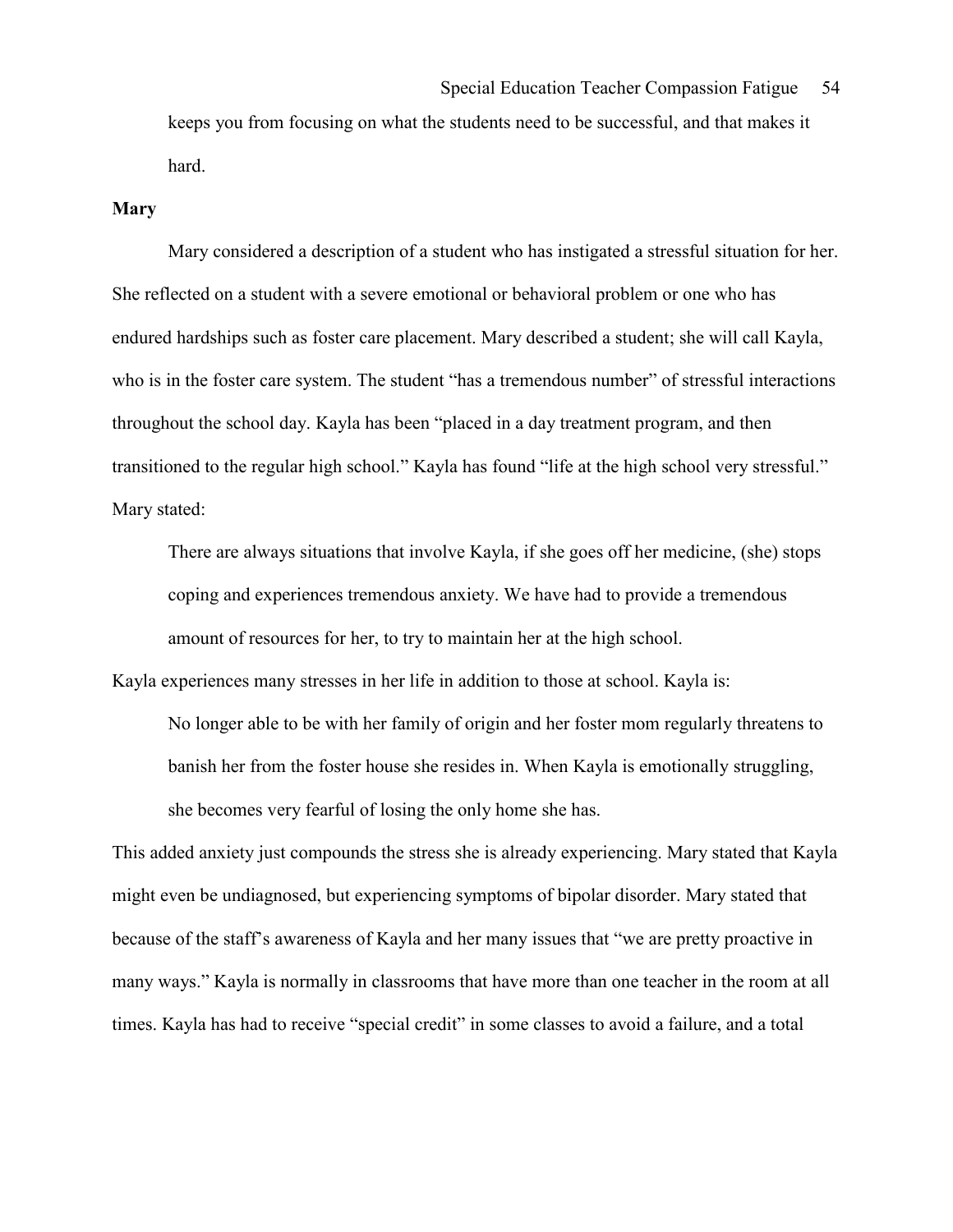emotional break. In addition, to better assist Kayla "we have food in the office that we can feed her when she needs a little mothering or she is having one of her semantic meltdowns."

 Caseload/workload. In order to understand Mary's role as a special educator she described her work history. Mary stated, "I'm an old girl, so I've been a couple of places." Mary graduated with a Masters degree in the 1970's; her first position was as a speech pathologist and part-time learning disabilities teacher. Mary was "the first certified learning disability person the district had ever hired." She spent four years in that position, and then moved to an inpatient psychiatric program in which her role was as a "teacher diagnostician." In this role, she performed educational evaluations on inpatient adolescents. Mary performed this role for five years. Her next employment was with her current school district. She began as "a self-contained learning disabilities teacher on a part-time basis, and then over the years I moved to a teacher consultant."

 Mary stated that her current caseload ranges from 30 to 35 students per year. Mary was unsure how many students she interacted with on any given day. She stated that in addition to her caseload students, she also team-teaches, therefore, it is difficult to say exactly the number of students she works with. Mary added that students not scheduled to be in her classroom frequently stop in to see her for additional assistance. The students do so in order to have a test read, or additional instruction or just everyday help with homework. "We all basically are expected to know every student, and be able to work with any of the certified students at the high school" on any subject taught at the high school.

Mary further described her caseload as being primarily:

Certified as learning disabled, let us say half, some are emotionally impaired and a bunch of students are otherwise health impaired because of attention deficit hyper activity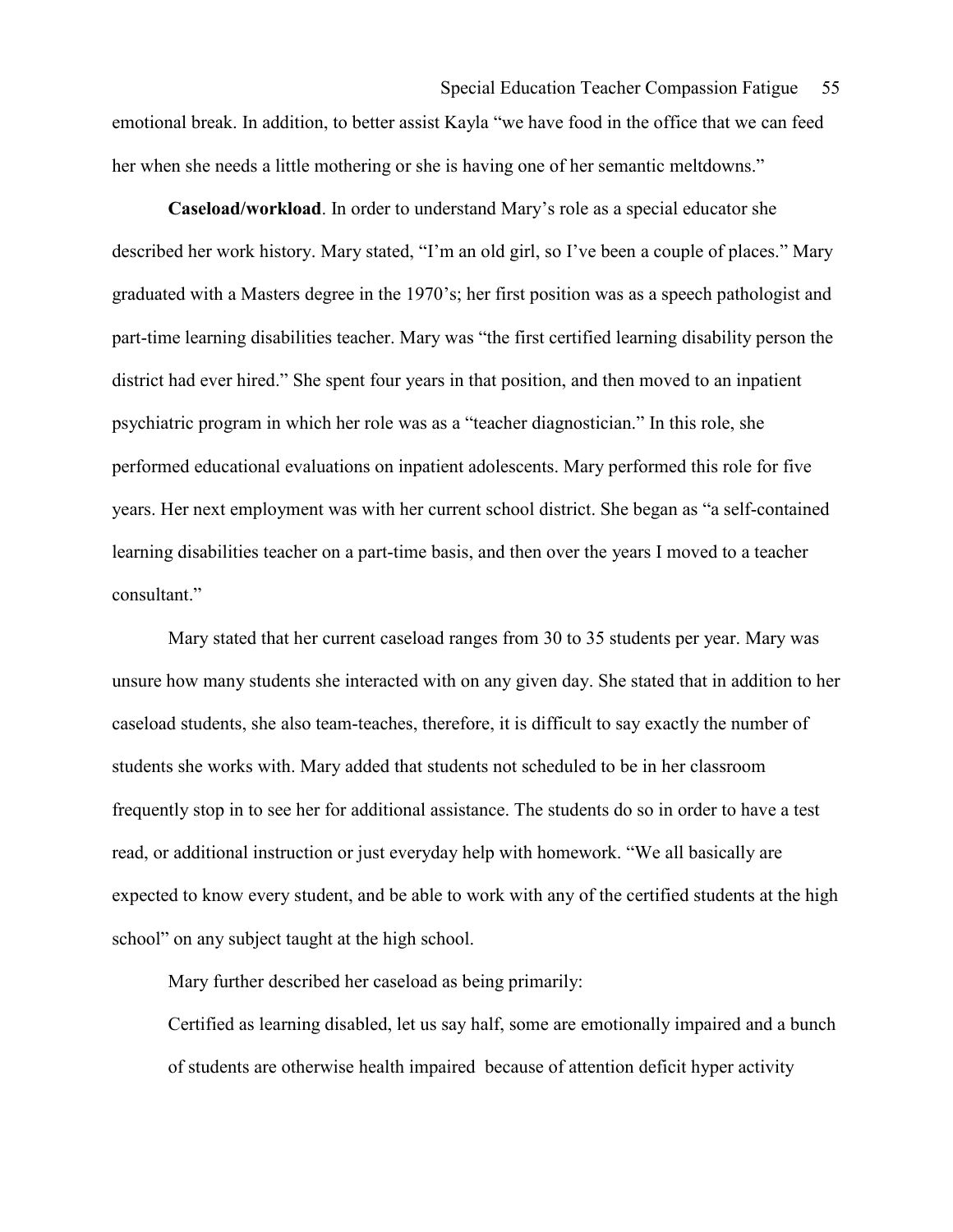disorder students moved to a 504 plan.

Mary added that she also has some low incident disabilities such as students with Aspergers and Autism. Mary stated that the typical number of hours that she worked during the school year is 40 hours per week. Mary stated, "The school week is around 30 hours. I usually stay after school hours for one and a half to two hours each day but, I do not do school work at home." Mary further described her role as a special educator stating that:

I am kind of the team leader in her department, so I do some administrative things in addition to standard teacher consultant kinds of things. Any new student who comes to the high school, any new referral, I am involved in the initial intake and programming decisions.

Mary also works with the scheduling of the courses for students, as well as, working with all "the eighth graders coming up to the high school and assist them in the transition between buildings." Mary participates "in an early intervention committee team where we look at students who might be struggling in school and try to design interventions so the students get services before" they are failing. These responsibilities are in addition to Mary's normal caseload and Individualized Education Program preparation requirements.

 Mary reflected on her caseload and if it has changed over the years. She felt that her workload has changed, along with staffing growth. Furthermore, in the past many responsibilities that were solely hers, now she shares with coworkers and "although I work really hard, I do not have to do every single little thing and keep track of every single little detail like I once did." Mary considers her workload realistic overall, but says she does experience days that the workload is overwhelming. Mary reasoned that her workload is "pretty comparable" to others in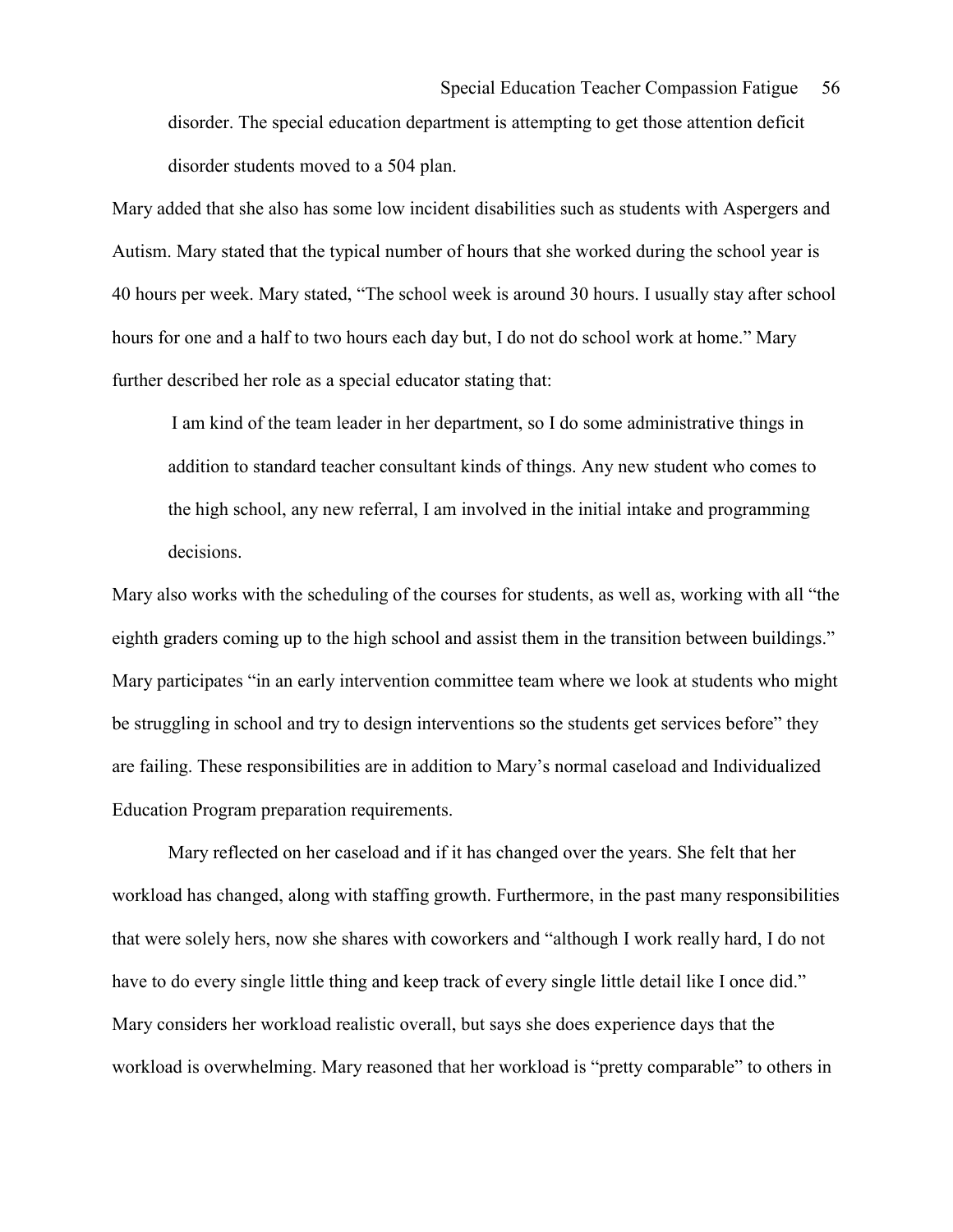her building. Although, she added "at one time we had a big slacker on our team, but fortunately he retired and that reduced a lot of frustrations." Mary considered the workload of other special educators in her district and stated that "it is pretty comparable. I think we all work really hard." Mary was unsure of how her workload compared to educators in other districts. "I think by and large special educators have to work really hard. We work with a demanding group of students and the job demands a lot of time and energy from us."

Mary considered *No Child Left Behind* and the impact it has had on her workload. She contemplated if it has made it more difficult to perform her job as a special educator. Mary was very blunt with her response. She stated:

No Child Left Behind is just a piece of crap. I think we are expecting students who do not have the cognitive abilities for whatever reason to be tested repeatedly. This is just to show them continually how incompetent they are by not being able to meet some of these standards.

Mary went on to say, "I would like to see us provide better training for students so that they can become employable, productive members of society, rather than so much theoretical stuff."

 Mary's special education role is one of full inclusion with resource room support. Her primary focus of the resource room support is on freshman students and a few select sophomores. In addition, Mary works in team-teaching situations, in which "two teachers are available for students who are ninth and tenth grade classes, so we try to provide a continuum of service." Mary added:

I work in a district where we get lots of support from administration, and a good measure of success from them. When we need support, it tends to be there and the administration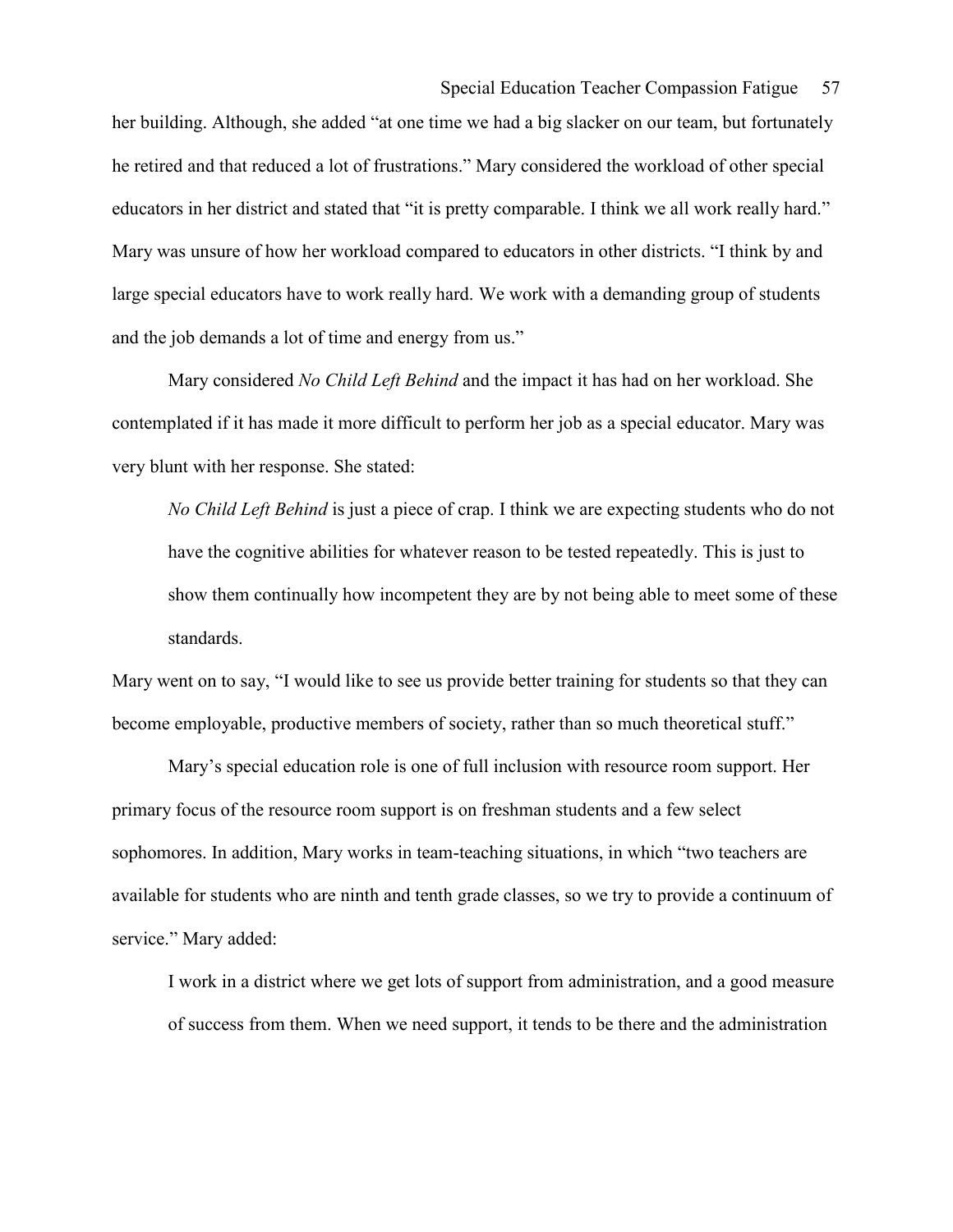Symptoms. Mary, in reflecting on conflicts caused by working with the special education population between work and home life, stated that:

I do not do work at home and I have never really done so. My daughter is older now, so my time is my own. When my daughter was younger, I would have a stressful day and I would be too tired to deal with whatever it was she needed just then. So the job it did have an impact when my daughter was younger."

Mary laughed when she was asked about experiencing any physical symptoms such as anger, irritability, or nightmares caused by working with students in special education. She stated she "has had physical symptoms over the years. I do not put them as being a direct result of my employment, I think there are other things in my life that may have cause them, I do not think my job has contributed to that." Mary amended her statement, adding "anger and frustration maybe the exception" the students can contribute to those types reactions. Mary has never taken a personal day to avoid working with the special education students. She does not think she has ever delegated responsibilities to a paraprofessional that would otherwise be her responsibility if she were teaching another student population. Moreover, she has never requested a teacher or building placement change. Mary is not considering a job in another district and is considering leaving the teaching profession "when I get to retire in five to seven years."

 Professional development. Mary maintains awareness about the risk and cost of working with the special education population by relying on her training in psychotherapy. She states that the training "certainly contributed to my learning to deal with this special education population." Mary stated that there are no community resources to help her work with the special education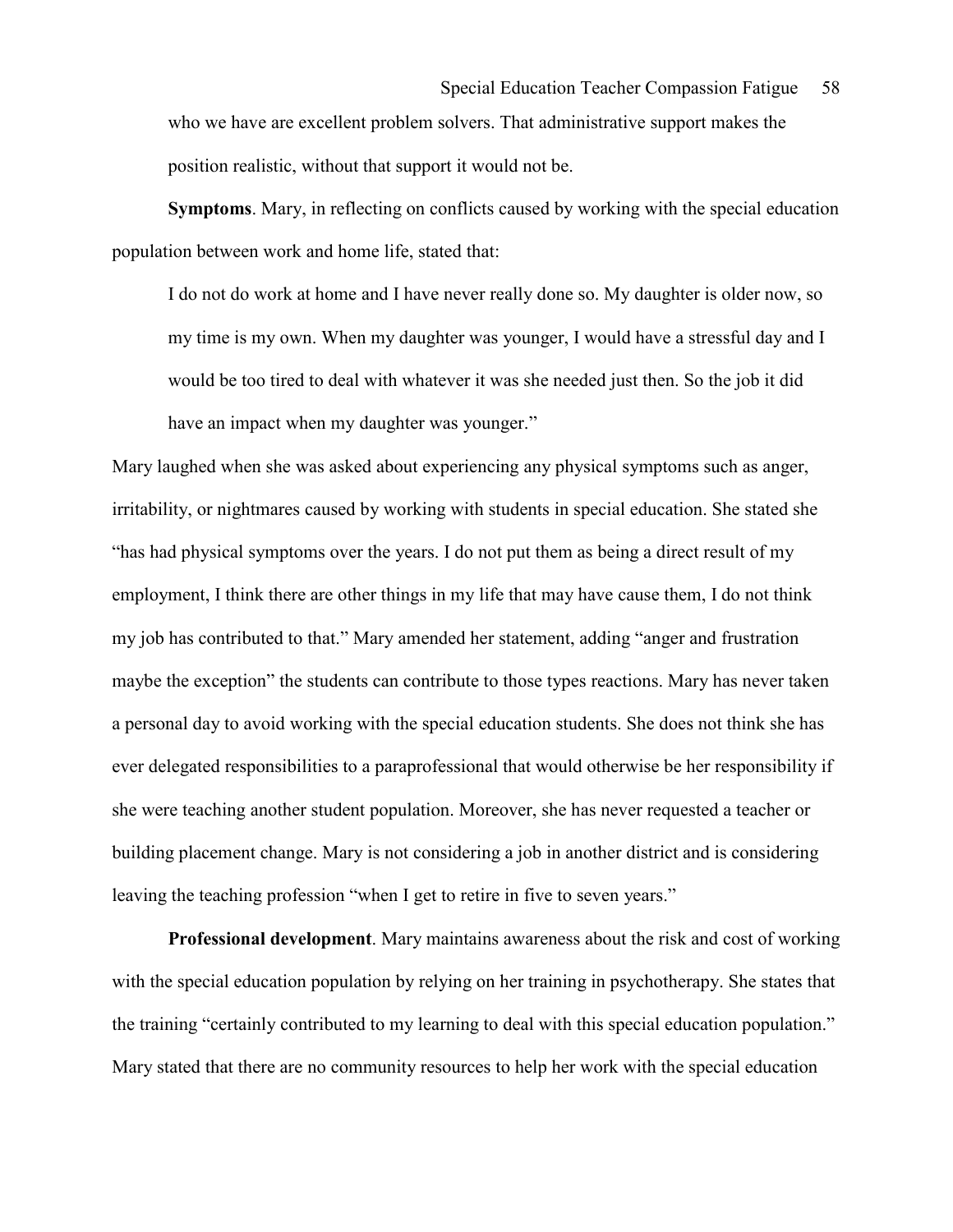student population and the only provided in-service training is by her school district. Mary stated:

If I wanted to go to a special education conference, I would need to find a way to justify by tying it to one of our school board goals for the high school. I just like working with the students, so I do not go to a lot of outside stuff.

 Mary has a supportive Individualized Education Program Team, both professionally and personally. Mary's school social worker has "been a very instrumental member of our team, it is a really positive team process." Mary further added, "There are four teacher consultants, we also have a psychologist, a social worker and a special education supervisor. The special education supervisor is not terribly supportive, but the core team is supportive." Mary stated that her team approaches the discussion of students as a "team approach." Each teacher consultant on Mary's team is:

Free to bring up any student who they have concerns about and sometimes we even talk about students who are not certified with a specific disability. I think we have a good team that people are free to bring up students who they are concerned about and as a group, we work together.

 Mary was very specific in her discussion of administrative support. She clarified that the special education supervisor in her district is not someone she expects support from, which she says, "I find very frustrating." However, her building administrators, including the principal and assistant principals "are very good about helping to come up with solutions to problems." If these individuals are requested to be at an Individualized Education Program Team meeting, "they will certainly make a point of being there and being supportive." Mary "never felt that" the administrative intervention or support manifested itself during her formal teaching evaluation.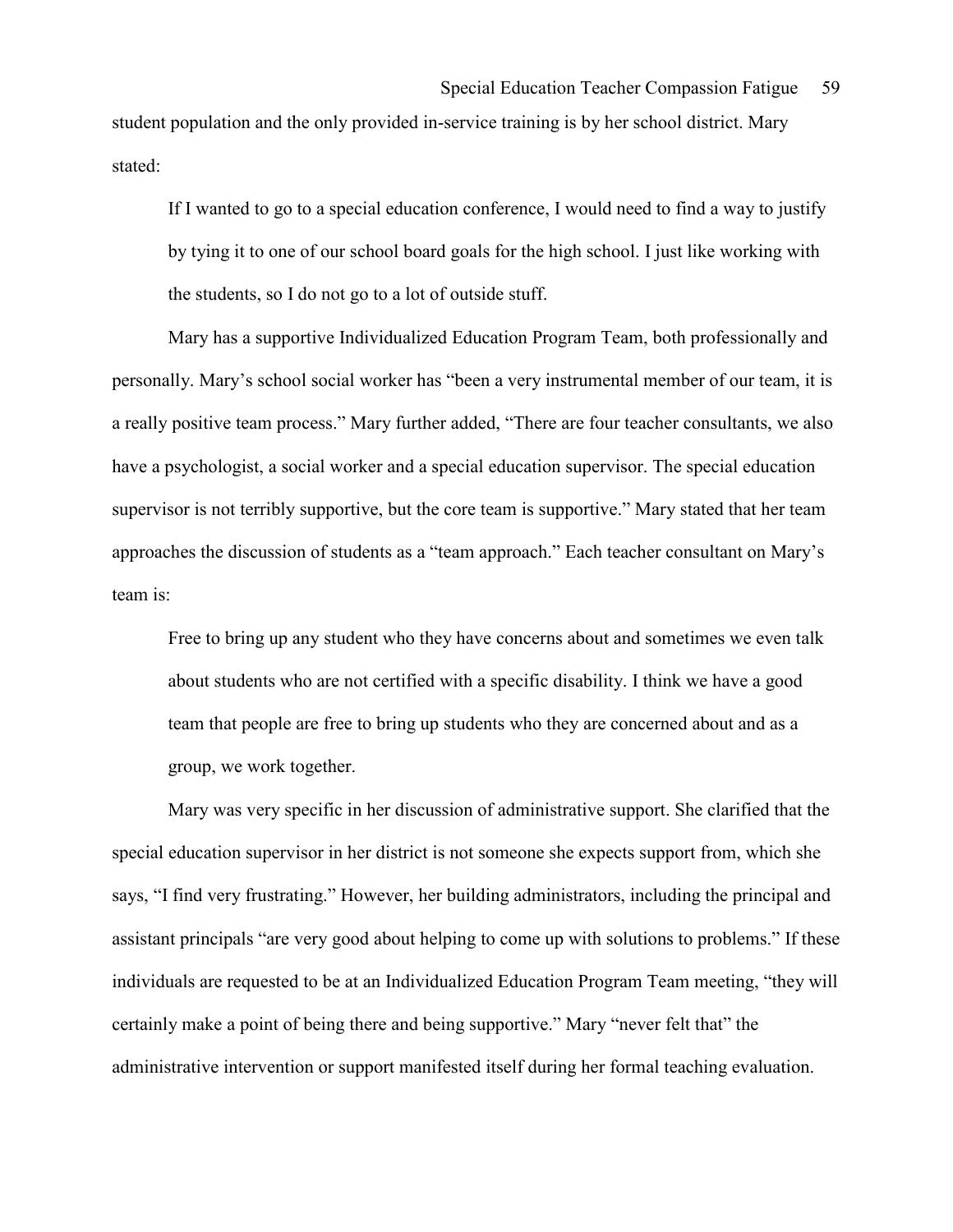Mary's superintendent is only involved in dealing with the special education population "at an appeal level" usually related to a parental concern. Mary said she is "one of those ones who says almost anything that crosses my mind" so there is very little that would prevent her from discussing a student concern with an administrator, teacher or family member. Although, she does try to address concerns with family members "kindly, I also attempt to demonstrate that it is only out of concern that I would bring these subjects up." Mary's only regrets when "I have said stupid things, and they have come back to bite me. So I have regrets when maybe a thought was not carefully and completely though-out before it parted my lips."

 Support opportunities. Mary stated that if, at the end of the study, she would suggestion way that administrators' such as superintendents and special education directors could better aid teachers working with students with special needs. She would "want to be sure that the administration, particularly regular education administration, makes a point of understanding special education, including the framework of the laws and the regulations that we deal with." In addition, she felt it was important that the administrators are "able to respect, what a special education teacher does, although different from their classroom teacher, is as important as any other professional teacher in the building."

 Mary did not reason that her preservice training prepared her for the daily requirements of working with the special education population. Although she did have some employment training that assisted her, she "had the benefit of working summers at an in-patient psychiatric system. It was a long term treatment facility, run by the state for students with really serious emotional and behavioral problems." Moreover, Mary added what has helped her adjust to the demands of working with these students, "has been having a supportive team to work with. I would never want to be the only special education person in the building." Mary expressed that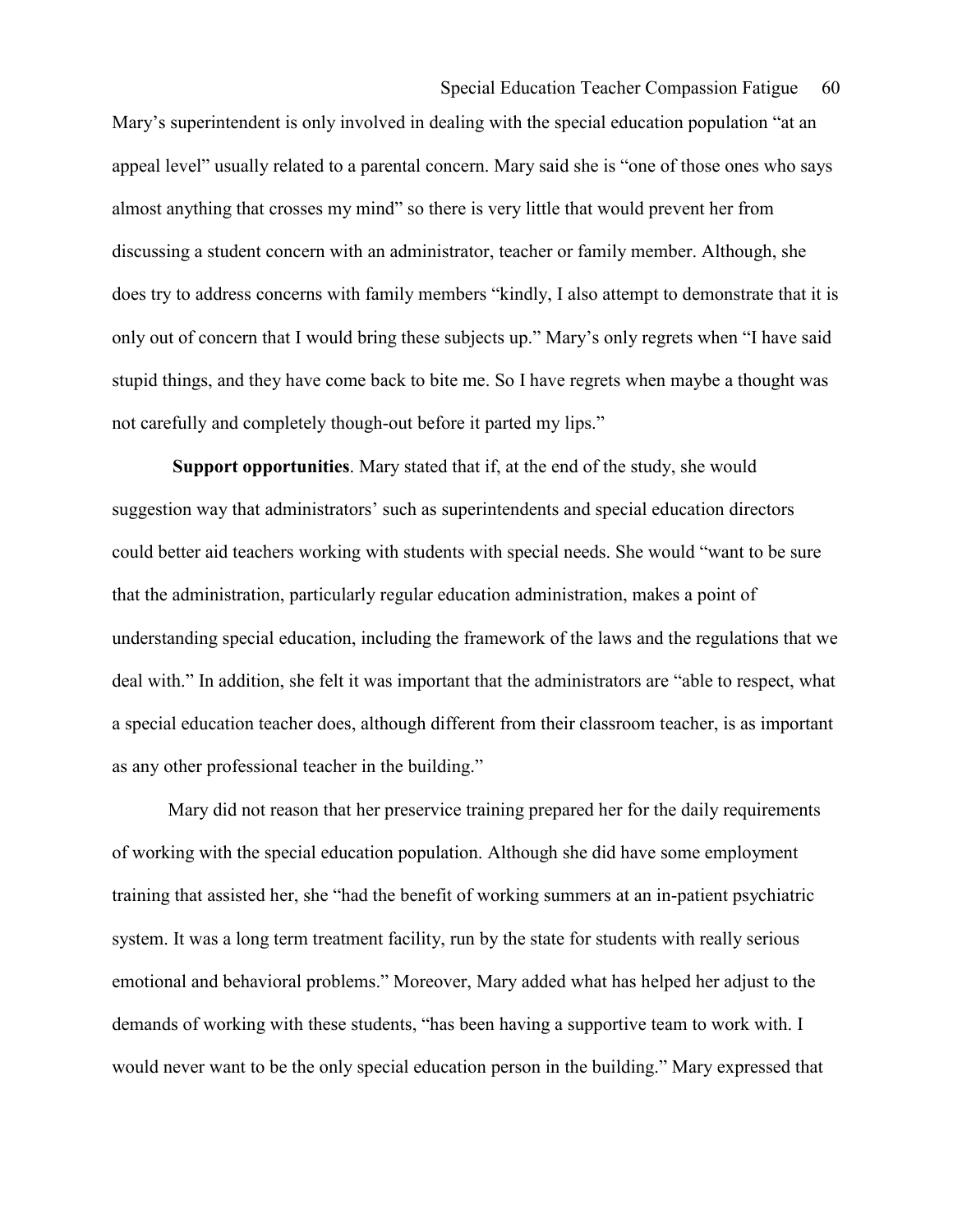adding a requirement of a full year of internships for preservice teaching experiences may benefit the prospective new teacher's understanding of the demands of working with intense students. Mary thinks that field experience of a greater depth and variety is "really, really important and really a good opportunity."

 In closing, Mary wanted to add some thoughts about the teaching profession. She also wanted to express why her team has experienced a greater amount of success than some other teams:

I think part of the key to our success is the fact that we work in a team. Moreover, we do not have to fight battles all by ourselves. Because we have been there and we are highly experienced, we get enough respect from the administration and others, that people respect our perceptions. Therefore, that makes our job easier. It is a hard job, a master teacher does not look like they are working hard, but it is amazing what they do. Having a team allows us to meld our total caseload, and adjust things to make sure we are giving the best service to the students, peer teachers, and to ourselves. We can do this by working as a team and not putting anyone in an untenable situation.

### Discussion and Implications

 The present study provided a response to the question of the effect of compassion fatigue on secondary special education teachers. The study additionally considered how to ensure sustained employment of these teachers. The analysis that follows includes a summary of the account of behaviors investigated in this study. As well as, implications noted for further study.

Several themes emerged through the study's provided responses that support prior research on teacher retention strategies. Some of these themes included; administrative support, employment prior to entering the teaching profession, peer support, years of employment, and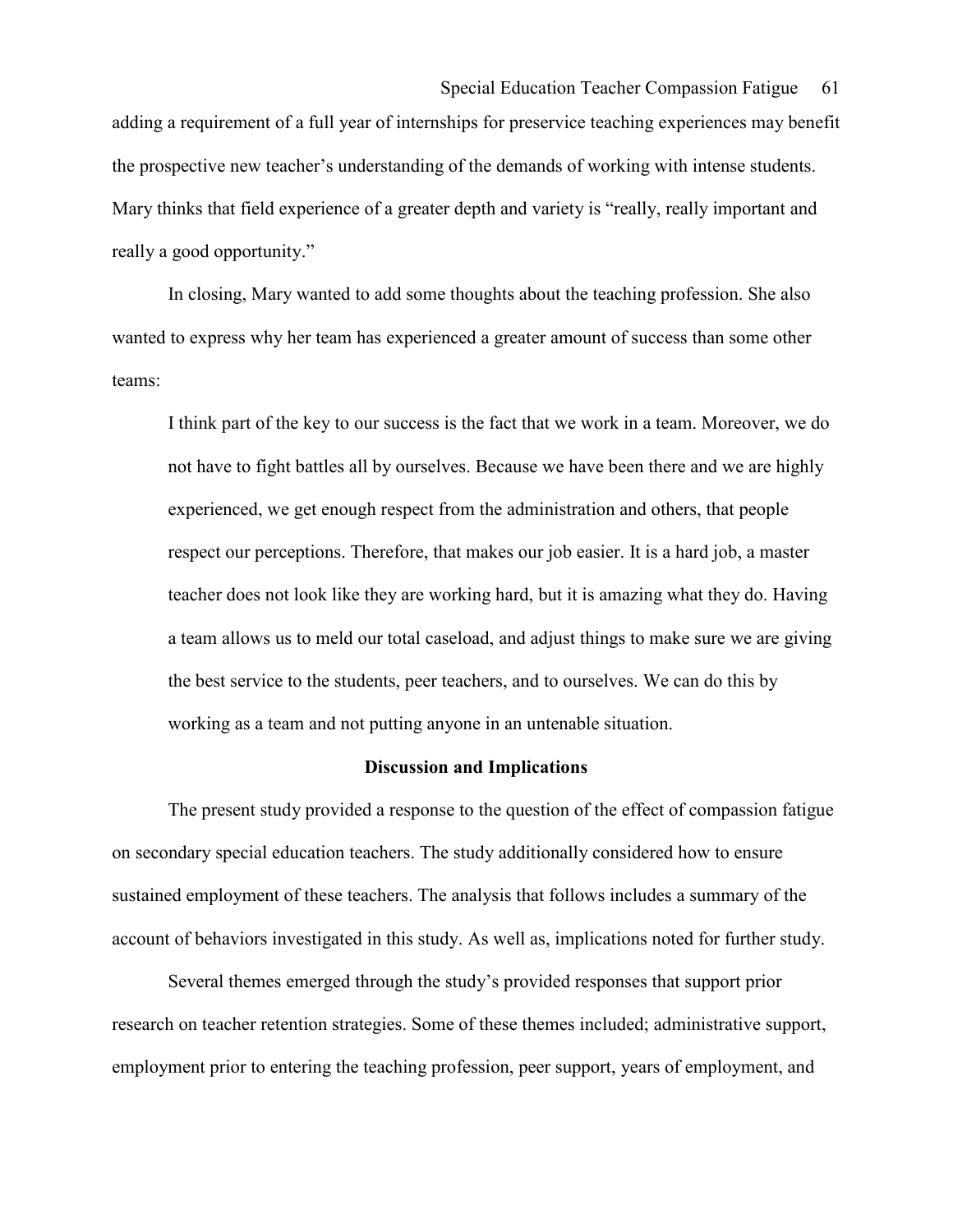the ability to separate work and home life. As well as, themes identified as obstacles to retention including, paperwork, both volume that is required, and the constantly changing regulations that govern the paperwork.

 Compassion fatigue and teacher retention indicators. Anna, Alfonso, Bart, Carol and Mary each reported employment prior to entering into the teaching profession. Each of these secondary special education teachers noted that their prior employment aided them in their ability to cope and deal with the daily stresses of working with the special education population. Nicole did not report having the advantage of a career prior to entering the teaching field. Nicole also noted that that she struggles with many of the day-to-day activities of a special educator. It was clear those who reported employment prior to working in the education field helped the teachers' better cope with the changing demands of the special education population. In addition, the experiences gained in their various previous employment positions helped the educators to better able to separate work and home life demands. Further demonstrating employment prior to entering the special education teaching profession was an indicator of teacher retention and a decline in special education teacher compassion fatigue.

Anna, Alfonso, Bart and Mary reported experiencing a high level of support from their administrative staff. Nicole and Carol noted receiving very little administrative support. Those participants who experienced a high level of administrative support also reported a higher likelihood to remain in the teaching profession, as well as, not seeking a change in their position internally or district wide. Whereas, those participants who did not experience a high level of administrative support were more likely to seek building or district changes. Carol, who noted the least amount of administrative support, was the only participant who indicated consideration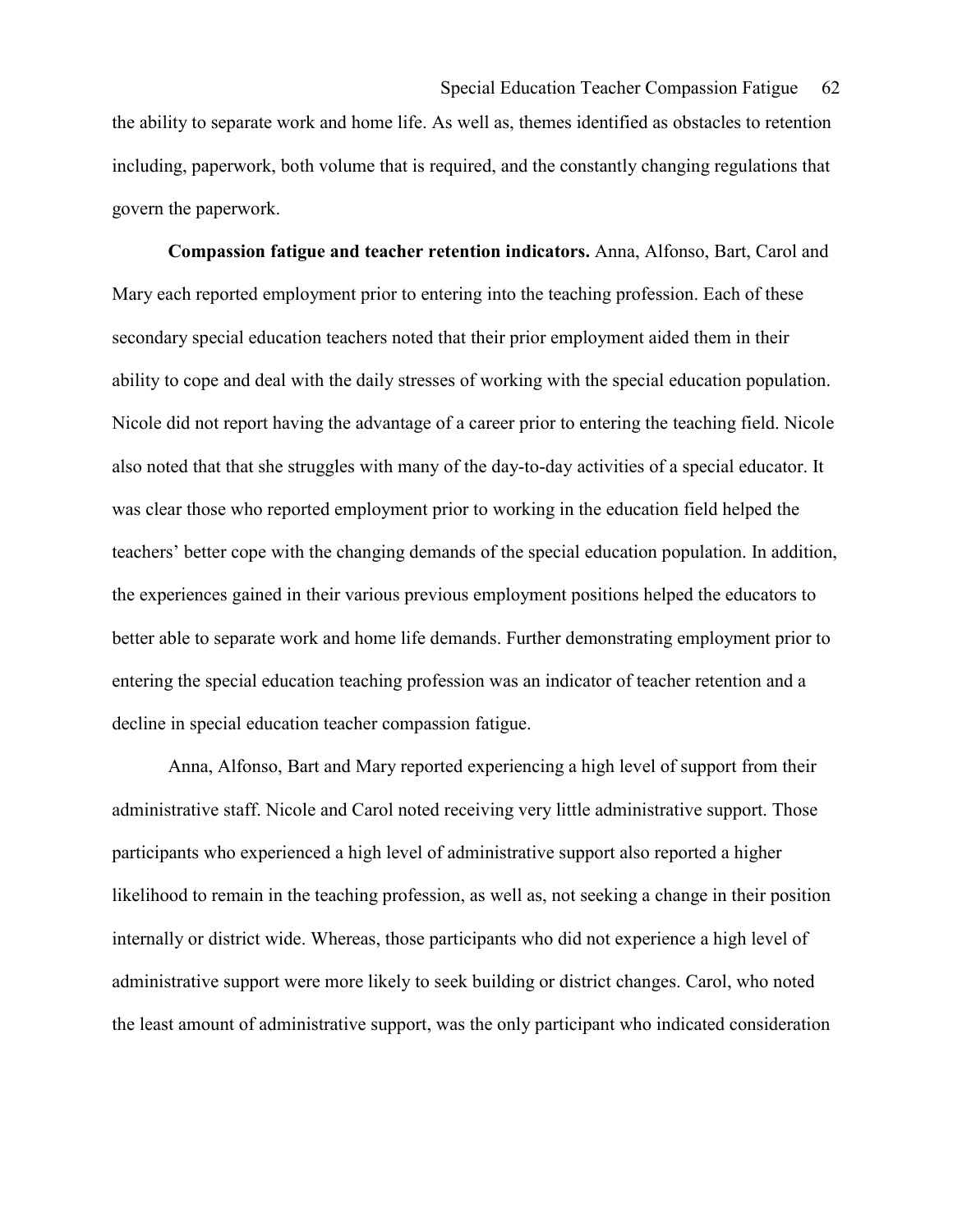of leaving the teaching profession completely and who noted a higher degree of teacher compassion fatigue.

Anna, Alfonso, Bart, Nicole and Mary reported experiencing a high level of support from their peer teachers. Conversely, Carol reported she did not have supportive peer teachers. Supportive peer teachers, both in general and special education areas, are an indicator of teacher retention and assist in the reduction of teacher compassion fatigue. The five participants that reported a high level of support from their peer teachers additionally worked in a supportive effective team situation. This collaborative environment further lowered levels of stress in their job as a secondary special educator. These collaborative teams met on a regular basis to discuss student and personal concerns. This additional collaborative team environment further strengthened the prospect of special education teacher retention and reduction in compassion fatigue.

Anna, Alfonso, Bart, Carol and Mary reported having the ability to separate work and home life stresses. The ability to separate school life and work life was also an indicator to the reduction in teacher compassion fatigue and an increase in teacher retention. Although, Anna, Alfonso, Bart, Nicole and Mary also reported needing to complete work from home on a regular basis in order to meet the demands of the job. The requirement of work completed at home is did not present itself as an indicator of teacher retention or compassion fatigue in this study.

All participants, Anna, Alfonso, Bart, Nicole, Carol, and Mary noted struggling with the amount of paperwork that is required as a secondary special educator. The educators specifically concentrated their concerns on their attempts to complete the required paperwork while continuing to maintain adequate contact time with secondary students with disabilities. Moreover, the changing requirements of the secondary special education paperwork significantly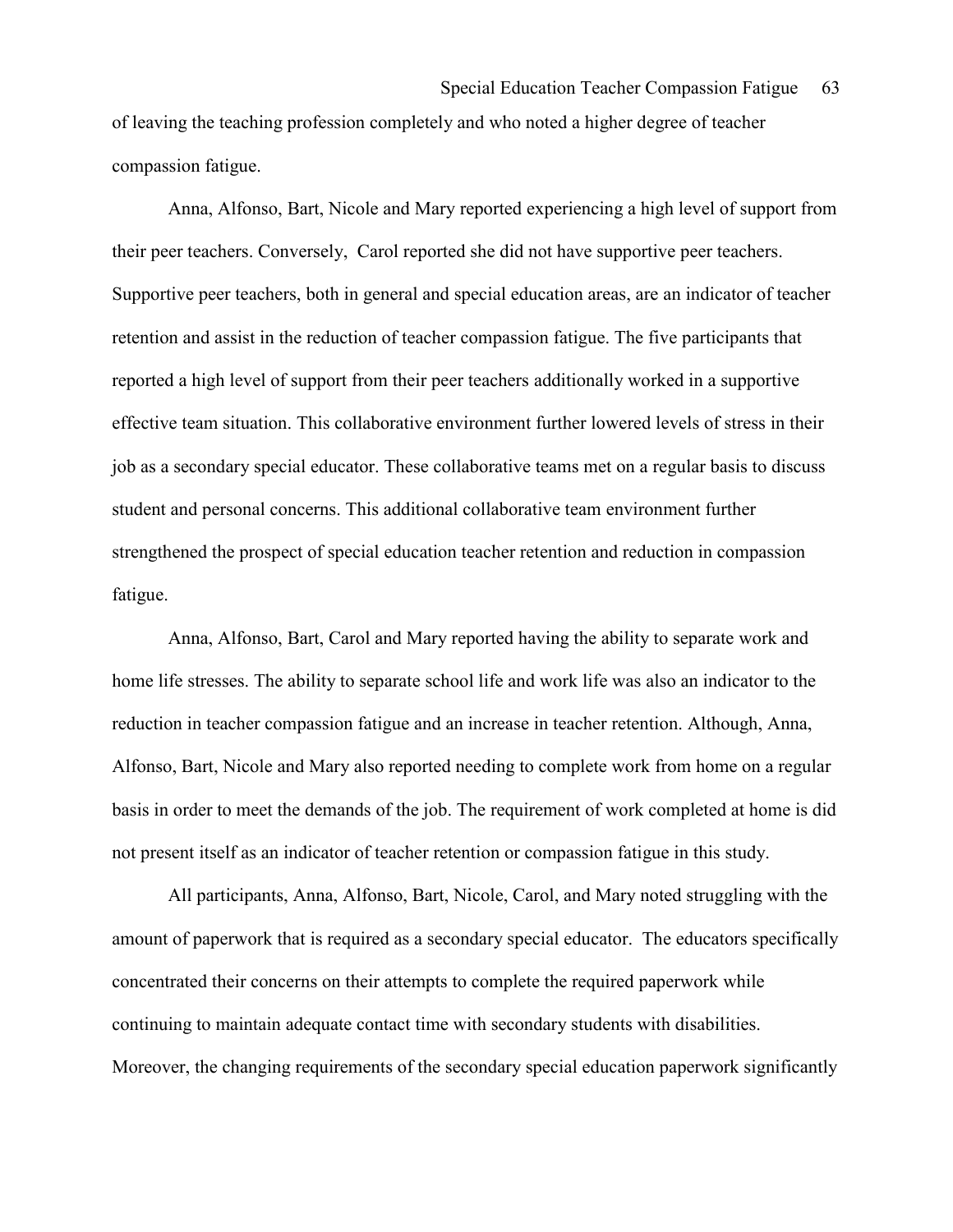added to the stress of all participants. The changing paperwork and the increased requirements that caused the secondary special educator to lose time focusing on the students, is an indicator of reduced teacher retention and increased teacher compassion fatigue.

Anna, Alfonso, Bart, Nicole, Carol and Mary all noted that their preservice teaching experiences did not adequately prepare them for the demands of secondary special education. Each of these secondary special education teachers had a suggestion to increase preservice teaching requirements. These educators felt that by exposing perspective secondary special education teacher to a wider variety of student and student needs would more effectively prepare new teachers.

None of the participants experienced any severe physical ailments that could directly relate to their secondary special education job responsibilities. Although Mary and Anna noted they had experienced times of heighted frustration and anger due to their teaching positions. However, they felt this was a normal part of work life and not directly attributed to their employment as a secondary special educator.

#### Conclusion

The present study contributed necessary discussion to the literature about secondary special education teacher compassion fatigue and teacher retention strategies. The study further provided insight into the diverse experiences secondary special educator are subjected to that might lead to attrition or retention in the field of secondary special education. Many of the teacher actions supported the current literature on retention strategies and reduction of teacher compassion fatigue.

 Limitations. There are several limitations to the current study. The first limitation to the study was that the interviews with the teachers were accounted and provided through the point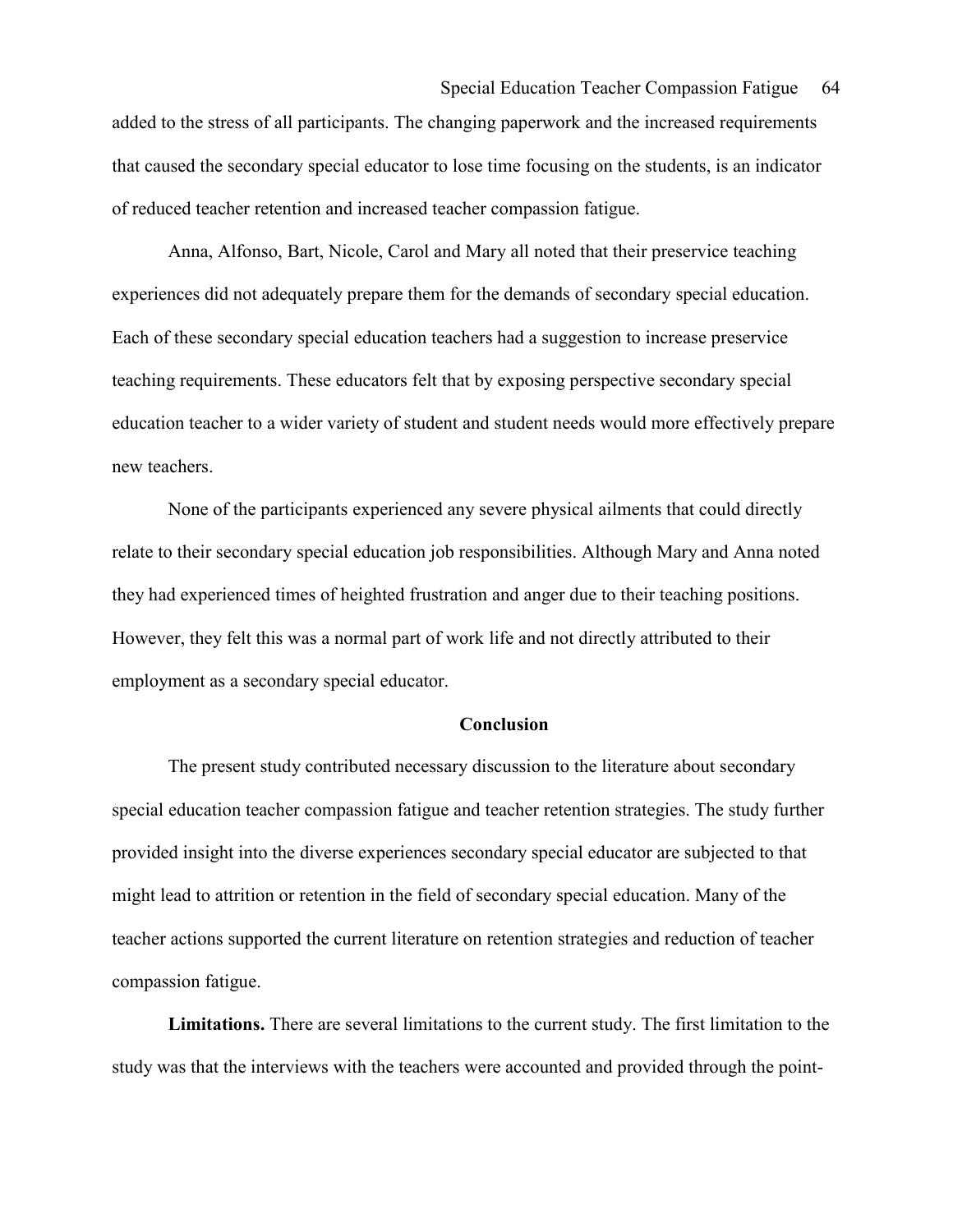of-view of the participants. The study participants volunteered and offered their accounts based on memory. There was no official documentation available of the participants' recollections noted occurrences and may indicate some form of inaccuracy. Furthermore, the study occurred in one geographic location. This limitation may or may not be a fully representative segment of the secondary special education population across the country. It may exclude those educators with distinctive practices and policies.

 Further study. The secondary special education teachers that provided insight into their daily activities provided valuable information when considering teacher compassion fatigue and teacher retention strategies. This study provided a basis for further research to understand the implications and experiences that may lead secondary special education teachers experiencing high levels of compassion fatigue. Additional resources are required for administrators and peer teachers to ensure secondary special education teacher retention. As well as, the development of tools to assist in the continued reduction of secondary special education teacher compassion fatigue. Further investigation into these issues is essential to ensure students with disabilities have highly qualified, dedicated and compassionate secondary special education teachers available and accessible to them and to ensure student success.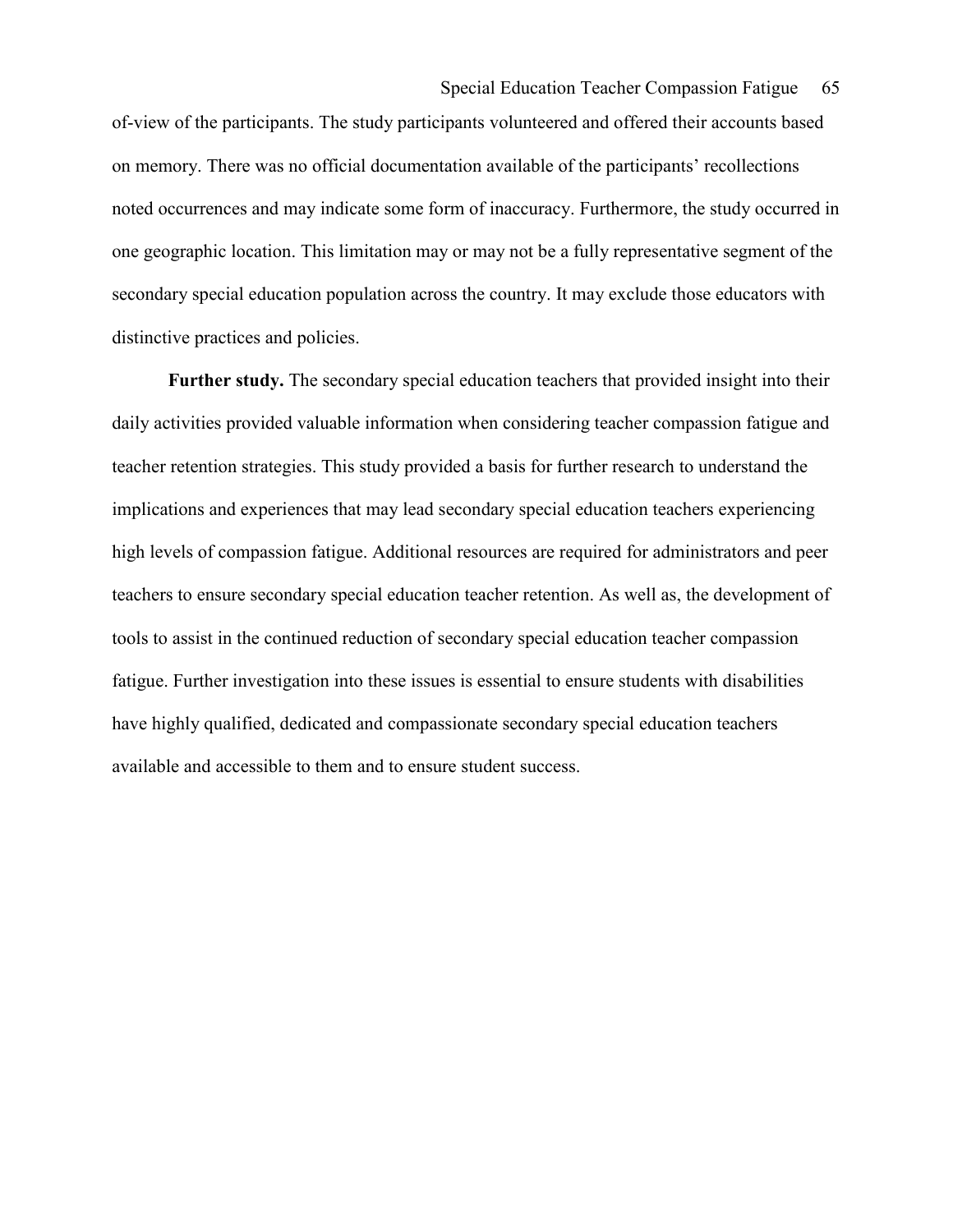### References

- Bornfield, G., Hall, N., & Hall, P. (1997). Leaving rural special education positions: It's a matter of roots. Rural Special Education Quarterly, 16, 30-37.
- Brownell, M., & McNellis, J. (1997). Reflections on attrition in special education: Why teachers leave the classroom and where they go. Exceptionality, 7, 187-191.
- Brownell, M., Sindelar, P., Bishop, A., Langley, L., & Sea, S. (2002). Special education teacher supply and teacher quality: The problems, the solutions. Focus on Exceptional Children, 35, 1-16.
- Cavin, C. (1998). Maintaining sanity in an insane classroom: How a teacher of students with emotional disturbances can keep from becoming an emotionally disturbed teacher. Education and Treatment of Children, 21, 370-384.
- Cesarone, B. (1999). Stress, burnout, and changing teacher roles. Childhood Education, 75, 317-318.

Cooley, E., & Yovanoff, P. (1996). Supporting professionals-at-risk: Evaluating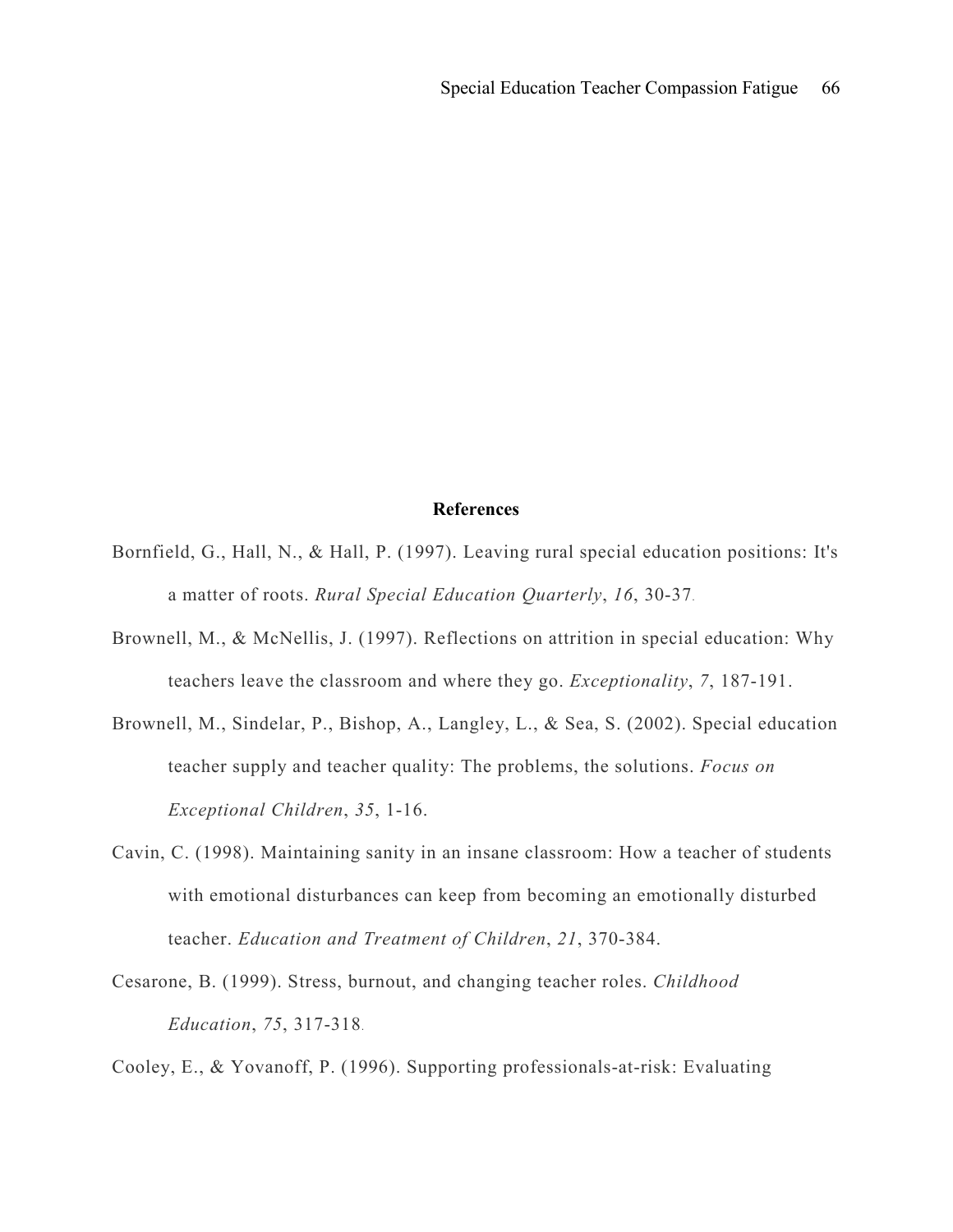interventions to reduce burnout and improve retention of special educators. Exceptional Children, 62, 336-355.

- Diamond, K. (2001). Supporting early childhood teachers: A reflection on Kentucky teacher internship programs. Topics in Early Childhood Education, 21, 150-151.
- Emich, J. (2001). The Relationship of secondary special education teachers' roles and factors that lead to professional burnout. Teacher Education and Special Education, 24, 58-69.
- Figley, C. (1995). Compassion fatigue as a secondary traumatic stress disorder: An overview. In C.R. Figley (Ed.), Compassion fatigue: Coping with secondary traumatic stress disorder in those who treat the traumatized (pp 1-20). New York: Brunner.
- Gersten, R., Keating, T., Yavanoff, P., & Harniss, M. (2001). Working with special education: Factors that enhance special educators' intent to stay. Exceptional Children, 67, 549-597.

Joinson, C. (1992). Coping with compassion fatigue. Nursing, 22, 116-122.

- Luckner, J. (1996). Juggling roles and making changes: Suggestions for meeting the challenges of being a special educator. The Council for Exceptional Children, 24-28.
- Miller, D., Brownell, M., & Smith, S. (1999). Factors that predict teachers staying in, leaving, or transferring from the special education classroom. Exceptional Children, 65, 201-218.
- Russ, S., Chiang, B., Tylance, B., & Bongers, J. (2001). Caseload in special education: an integrations of research findings. Exceptional Children, 67, 161-172.

Wisniewski, L., & Gargiulo, R. (1997). Occupational stress and burnout among special